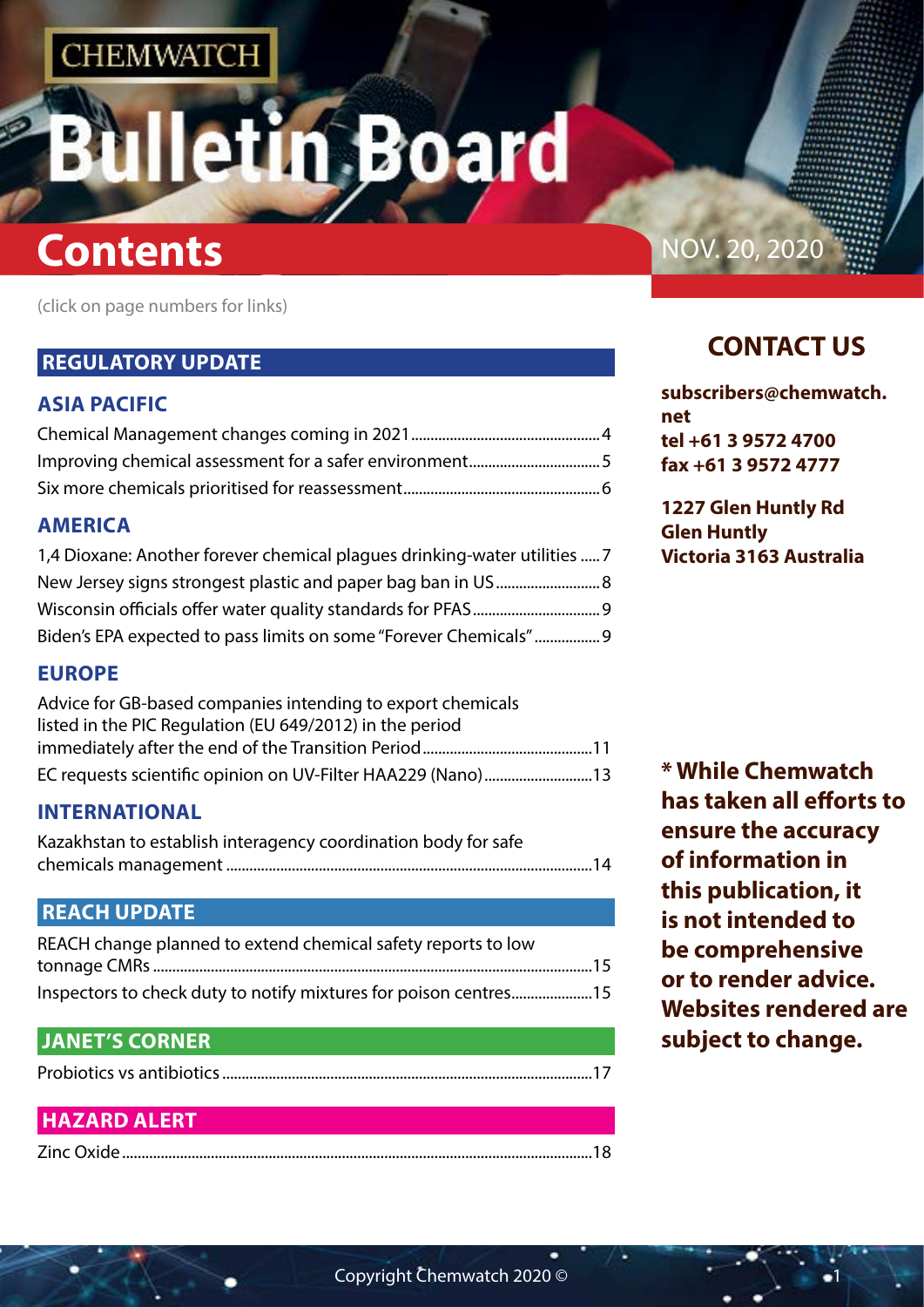# <span id="page-1-0"></span>**Bulletin Board**



Nov. 20, 2020

**The new classification system and database are both on track to take effect on 30 April 2021.**

## **Contents**

**[GOSSIP](#page-11-0)** [Chemicals in your living room cause diabetes.....................................................23](#page-11-0) [Denmark to cull all farmed mink to stop coronavirus outbreaks..................25](#page-12-0) [Penicillin allergies may be linked to one immune system gene](#page-12-0) ....................26 [Machine-designed natural product syntheses pass 'Turing test' for](#page-13-0)  [chemistry............................................................................................................................28](#page-13-0) [Newly discovered reef is taller than a skyscraper................................................30](#page-14-0) [Rare squid with 'elbow tentacles baffles scientists in spooky new footage30](#page-14-0) [Injection of long-acting drug prevents HIV in women......................................32](#page-15-0) [STEVE may even be less like typical auroras than scientists thought](#page-16-0) ..........33 [Rare wolf spider presumed extinct turns up on British military base..........35](#page-17-0) [Protecting the brain from infection may start with a gut reaction...............36](#page-17-0)

#### **[CURIOSITIES](#page-19-0)**

| Botched restoration leaves Spanish statue looking like a confused    | 39  |
|----------------------------------------------------------------------|-----|
|                                                                      | .40 |
| Why some environmentalists are pushing for an end to plastic         |     |
|                                                                      | .42 |
| A blue-green glow adds to platypuses' long list of bizarre features  | .46 |
|                                                                      | .48 |
| Study finds psychedelic DMT may be a powerful nootropic              | .56 |
|                                                                      | .57 |
|                                                                      | .59 |
|                                                                      | .60 |
| The 15-minute city-no cars required-is urban planning's new utopia64 |     |

#### **[TECHNICAL NOTES](#page-36-0)**

| (Note: Open your Web Browser and click on Heading to link to section)73 |  |
|-------------------------------------------------------------------------|--|
|                                                                         |  |
|                                                                         |  |
|                                                                         |  |
|                                                                         |  |

## **CHEMWATCH**

## **Bulletin Board**

### **ASIA PACIFIC**

#### **Chemical Management changes coming in 2021** *2020-11-05*

A revamped regime for classifying hazardous substances takes effect in late April 2021, in the interests of safety for all New Zealanders.

The changes will bring our chemical management into line with the rest of the world, support international trade, and facilitate improved regulatory compliance.

We are adopting the seventh revised edition of the Globally Harmonised System (GHS 7), which will implement hazard classifications tailored for New Zealand. These capture physical hazards such as flammability, human health hazards such as skin irritation, and environmental hazards such as how toxic a chemical is in water.

We have led this three-year project, working with the European Chemicals Agency and the Organisation for Economic Co-operation and Development (OECD), and other domestic regulators.

"These changes are for the benefit of all New Zealanders. Chemicals touch every area of our lives, and the world of chemical management is dynamic and fast-moving, so it's important we stay on top of best practice," says the EPA's General Manager of Compliance, Monitoring, and Enforcement, Gayle Holmes.

More than 9,000 hazardous substances are individually approved for use in New Zealand. Their details will be captured in our new database, which has been configured for New Zealand's unique requirements.

The new classification system and database are both on track to take effect on 30 April 2021.

"Now is a good time for importers and manufacturers to start getting familiar with the changes required of them. Although there is a transition period through to 2025 for many requirements, we strongly encourage industry to comply with the various changes sooner rather than later," says Gayle Holmes.

As a starting point, importers and manufacturers should be looking carefully to get their hazard classification, labelling, and safety data sheets to comply with the new classification system.

## **Regulatory Update**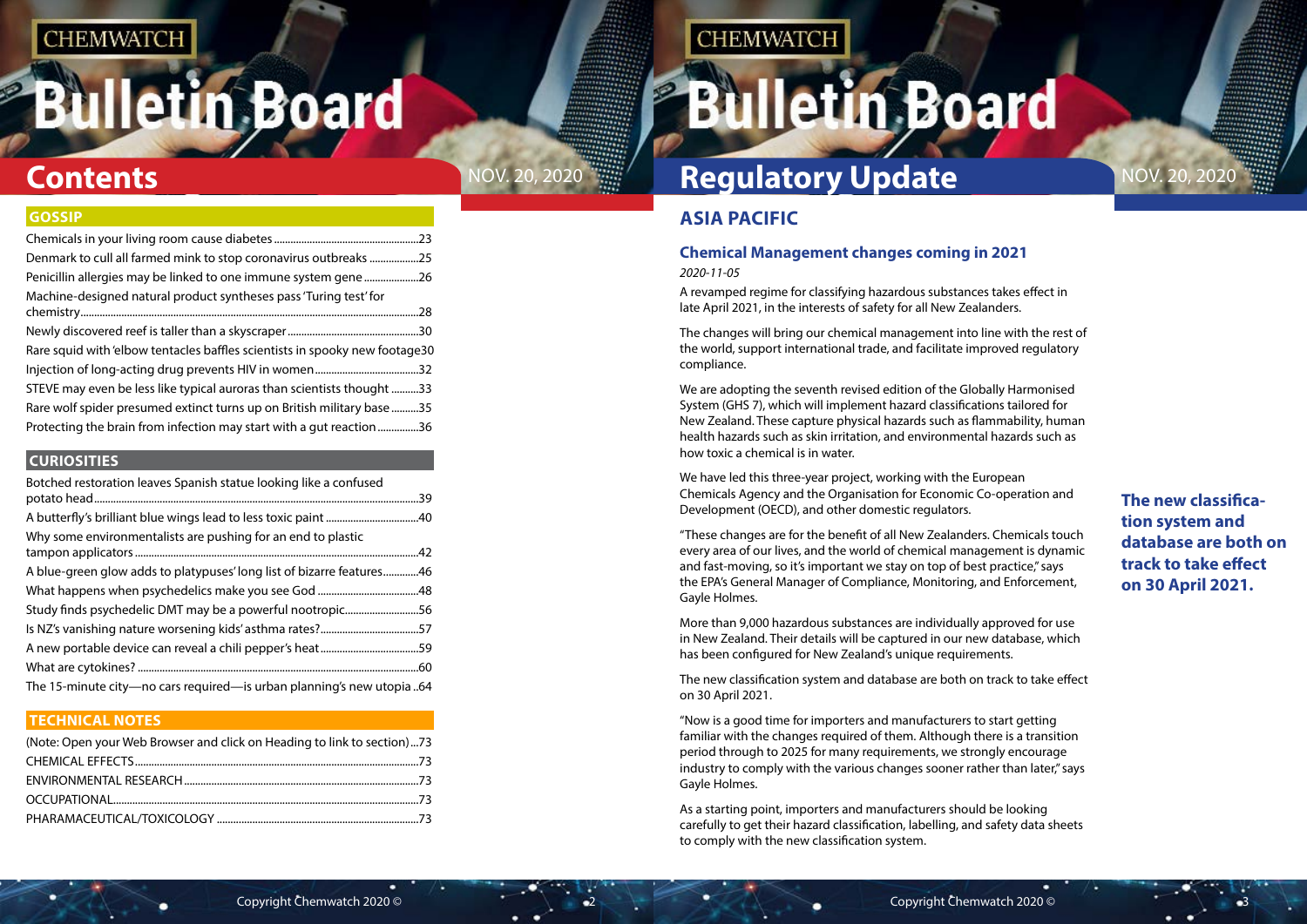# <span id="page-2-0"></span>**Bulletin Board**

## **Regulatory Update**

**There are over 9,000 substances with individual approvals, and many thousands of substances with approvals under group standards.**

## **CHEMWATCH**

**Bulletin Board** 

## NOV. 20, 2020 **Regulatory Update** Nov. 20, 2020

**The Priority Chemicals List contains 43 substances that we believe are most in need of review in New Zealand, drawn from a long-list of 1,200 chemicals we have screened.**

Consumers should start to see the GHS 7 pictograms appearing on product labels, as New Zealand's chemical labelling aligns with the rest of the world.

EPA New Zealand, 5 November 2020

[https://www.epa.govt.nz/news-and-alerts/latest-news/chemical](https://www.epa.govt.nz/news-and-alerts/latest-news/chemical-management-changes-coming-in-2021/)[management-changes-coming-in-2021/](https://www.epa.govt.nz/news-and-alerts/latest-news/chemical-management-changes-coming-in-2021/)

### **Improving chemical assessment for a safer environment**

#### *2020-11-12*

Changes are being made to the Hazardous Substances and New Organisms Act 1996 (HSNO) that will enable us to more quickly assess and reassess chemicals for use in New Zealand.

There are over 9,000 substances with individual approvals, and many thousands of substances with approvals under group standards.

"If approvals are delayed, beneficial chemicals, including safer alternatives to existing ones, take longer to be in use," says the Ministry for the Environment's Director of Waste and Resource Efficiency – Regulatory and Policy, Glenn Wigley.

"Delaying reassessments means safety and environmental controls might not be up to date and fit for purpose."

The Ministry for the Environment (MfE) is responsible for developing the policy behind the changes.

The EPA is the regulator of chemicals used in New Zealand, approving new chemicals and setting controls for them. It also reassesses chemicals already in use to ensure the existing controls are fit for purpose.

"The changes will speed up these processes by enabling us to better use information, assessments and decisions of trusted overseas regulators," says the EPA's General Manager of Regulatory Systems and Operations, Siobhan Quayle.

"This will lead to better protection of people and the environment."

The changes are part of a broader government work programme to improve the hazardous substances system, including the EPA's chemical modernisation programme and increased funding to support the EPA's reassessment programme.

The changes only relate to hazardous substances – there are no changes to the new organisms provisions of the HSNO Act.

The next steps will involve MfE drafting amendments to the HSNO Act, and making changes to the relevant regulations, to be considered by Parliament.

[Read the Cabinet paper on proposed amendments to the HSNO Act 1996 -](https://www.mfe.govt.nz/sites/default/files/media/Hazards/Watermarked%20Cabinet%20paper%20Hazardous%20Substances%20and%20New%20Organisms%20Act%201996_%20%20Proposed%20Amendments%20%28002%29.pdf)  [Ministry for the Environment website \(PDF, 742KB\)](https://www.mfe.govt.nz/sites/default/files/media/Hazards/Watermarked%20Cabinet%20paper%20Hazardous%20Substances%20and%20New%20Organisms%20Act%201996_%20%20Proposed%20Amendments%20%28002%29.pdf)

EPA New Zealand, 12 November 2020

[https://www.epa.govt.nz/news-and-alerts/latest-news/improving](https://www.epa.govt.nz/news-and-alerts/latest-news/improving-chemical-assessment-for-a-safer-environment/)[chemical-assessment-for-a-safer-environment/](https://www.epa.govt.nz/news-and-alerts/latest-news/improving-chemical-assessment-for-a-safer-environment/)

### **Six more chemicals prioritised for reassessment** *2020-11-04*

Insecticides used in ant bait, and chemicals found in timber treatment substances, are among the additions to our priority list for reassessment.

We regulate hazardous chemicals under the Hazardous Substances and New Organisms (HSNO) Act. This includes making decisions on whether to approve the use of new hazardous substances in New Zealand, and reassessing approvals of those already in use.

The Priority Chemicals List contains 43 substances that we believe are most in need of review in New Zealand, drawn from a long-list of 1,200 chemicals we have screened.

The six additions to the Priority Chemicals List are:

azocyclotin, an insecticide used in spider mite control products

chromates, a group of industrial chemicals, found in timber treatment substances

hydramethylnon, an insecticide used for professional and home use ant baits

nonylphenol, a multi-use chemical found in professional and home use pesticides, cleaning products and veterinary medicines

propiconazole, a fungicide used in the production of fruit, cereals, grass seed, and on turf

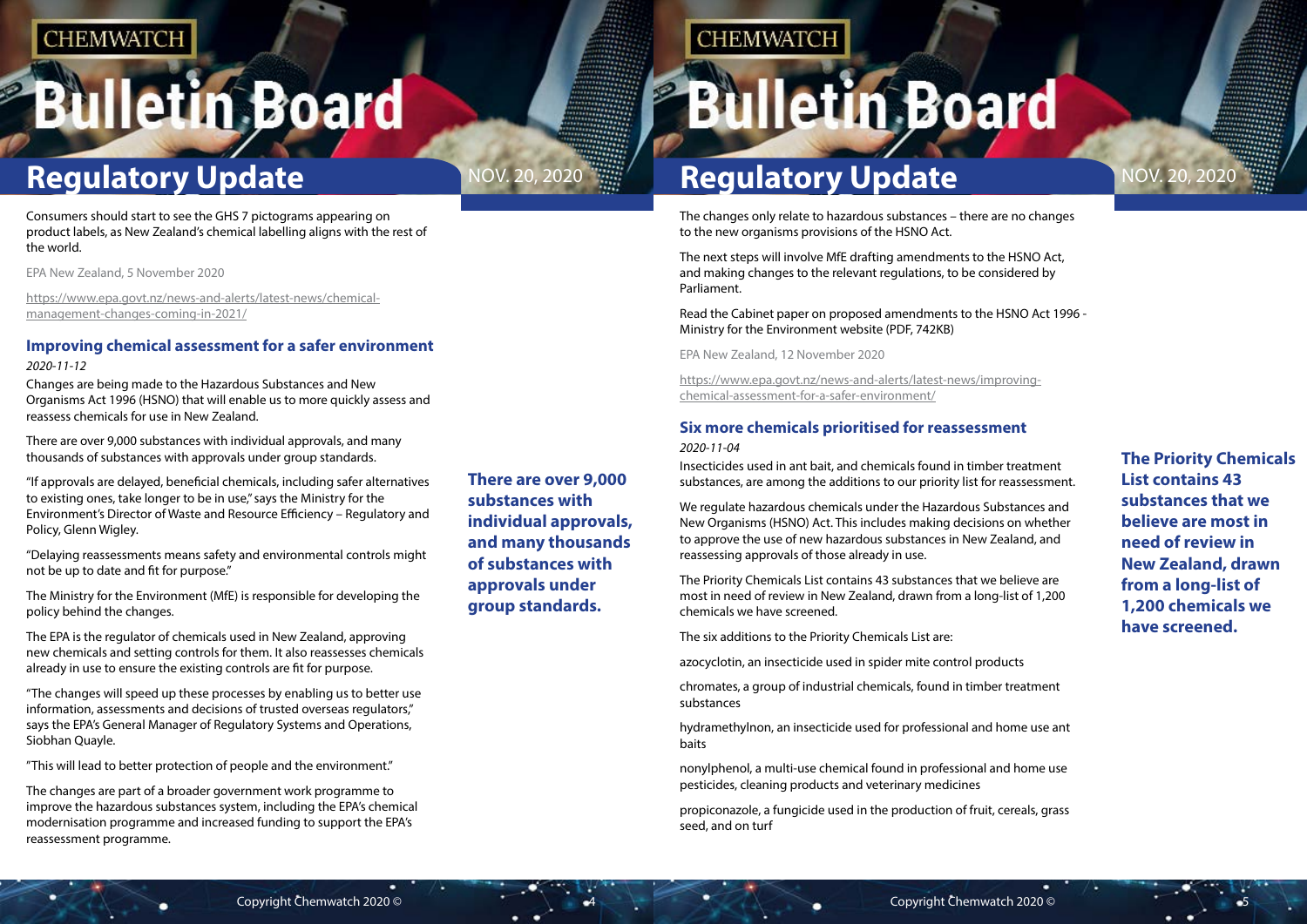# <span id="page-3-0"></span>**Bulletin Board**



**Since then, the chemical's reputa-**

**CHEMWATCH** 

## **Regulatory Update Regulatory Update**

tricresyl phosphate, used as a flame retardant in a variety of products, such as adhesives, lubricants, and surface coatings.

The EPA's spokesperson, Siobhan Quayle, says "All of these chemicals scored highly when we screened them for human health and environmental health harm, and have been added to the Priority Chemicals List on that basis.

"We are updating the Priority Chemicals List to ensure risks to people and the environment continue to be managed effectively. Over time, we will review the rules that apply to each of these chemicals in our reassessment work programme to ensure they are fit for purpose."

More than 150,000 hazardous substances are approved for use in New Zealand. Approvals do not expire; the only way they can be amended or revoked is through a formal reassessment process. Reassessments can be complex, lengthy, and costly – with some costing more than \$1 million.

"We now have a dedicated team focused on progressing these reviews, with several reassessments currently underway including for the log fumigant methyl bromide and the horticultural spray ingredient hydrogen cyanamide," says Siobhan Quayle.

EPA New Zealand, 4 November 2020

[https://www.epa.govt.nz/news-and-alerts/latest-news/six-more](https://www.epa.govt.nz/news-and-alerts/latest-news/six-more-chemicals-prioritised-for-reassessment/)[chemicals-prioritised-for-reassessment/](https://www.epa.govt.nz/news-and-alerts/latest-news/six-more-chemicals-prioritised-for-reassessment/)

### **AMERICA**

### **1,4 Dioxane: Another forever chemical plagues drinking-water utilities**

*2020-11-08*

1,4-Dioxane gets around.

**tion has dimmed. 4, New Jersey Gov.** primary sponsors, including Sens. Bob Smith, Linda Greenstein, and Nancy The bill, [S864,](https://www.njleg.state.nj.us/2020/Bills/S1000/864_R4.HTM) was introduced into the New Jersey state Senate with five Pinkin, all Democrats. It traveled through several committees before being passed on Sept. 24.

It's on laboratory shelves, a reagent familiar to bench scientists. Some drugmakers use it [to purify](https://www.njawwa.org/page/EmergingContaminant) pharmaceutical ingredients. Filter makers employ it to create tiny pores in membranes. The chemical's commercial heyday was in the second half of the 20th century, when it stabilized chlorinated solvents used for metal degreasing.

Since then, the chemical's reputation has dimmed.

In toxicity studies, laboratory rodents given 1,4-dioxane in their drinking water developed liver cancer. The US National Toxicology Program [classifies](https://ntp.niehs.nih.gov/ntp/roc/content/profiles/dioxane.pdf) the synthetic compound as "reasonably anticipated to be a human carcinogen." Likewise, the US Environmental Protection Agency deems this synthetic chemical a [likely carcinogen](https://www.amazon.com/Environmental-Investigation-Remediation-4-Dioxane-Stabilizers/dp/B00XX9NSE0). In addition, 1,4-dioxane doesn't readily biodegrade in the environment, the EPA says.

#### [Full Article](https://cen.acs.org/environment/pollution/14-Dioxane-Another-forever-chemical/98/i43)

Chemical and Engineering News, 8 November 2020

[https://cen.acs.org/environment/pollution/14-Dioxane-Another-forever](https://cen.acs.org/environment/pollution/14-Dioxane-Another-forever-chemical/98/i43)[chemical/98/i43](https://cen.acs.org/environment/pollution/14-Dioxane-Another-forever-chemical/98/i43)

### **New Jersey signs strongest plastic and paper bag ban in US**

#### *2020-11-04*

On Nov. 4, New Jersey Gov. Phil Murphy (D) signed the strongest singleuse bag ban in the nation, effectively prohibiting the use of single-use plastic and paper bags in all stores and food service establishments across the state.

Some of the containers affected by the ban include plastic carryout bags, single-use paper carryout bags, polystyrene foam food service products (commonly known as Styrofoam), as well as the limited usage of plastic drinking straws.

#### [Full Article](https://thehill.com/changing-america/sustainability/environment/524531-new-jersey-signs-strongest-plastic-and-paper-bag)

The Hill, 4 November 2020

[https://thehill.com/changing-america/sustainability/environment/524531](https://thehill.com/changing-america/sustainability/environment/524531-new-jersey-signs-strongest-plastic-and-paper-bag) [new-jersey-signs-strongest-plastic-and-paper-bag](https://thehill.com/changing-america/sustainability/environment/524531-new-jersey-signs-strongest-plastic-and-paper-bag)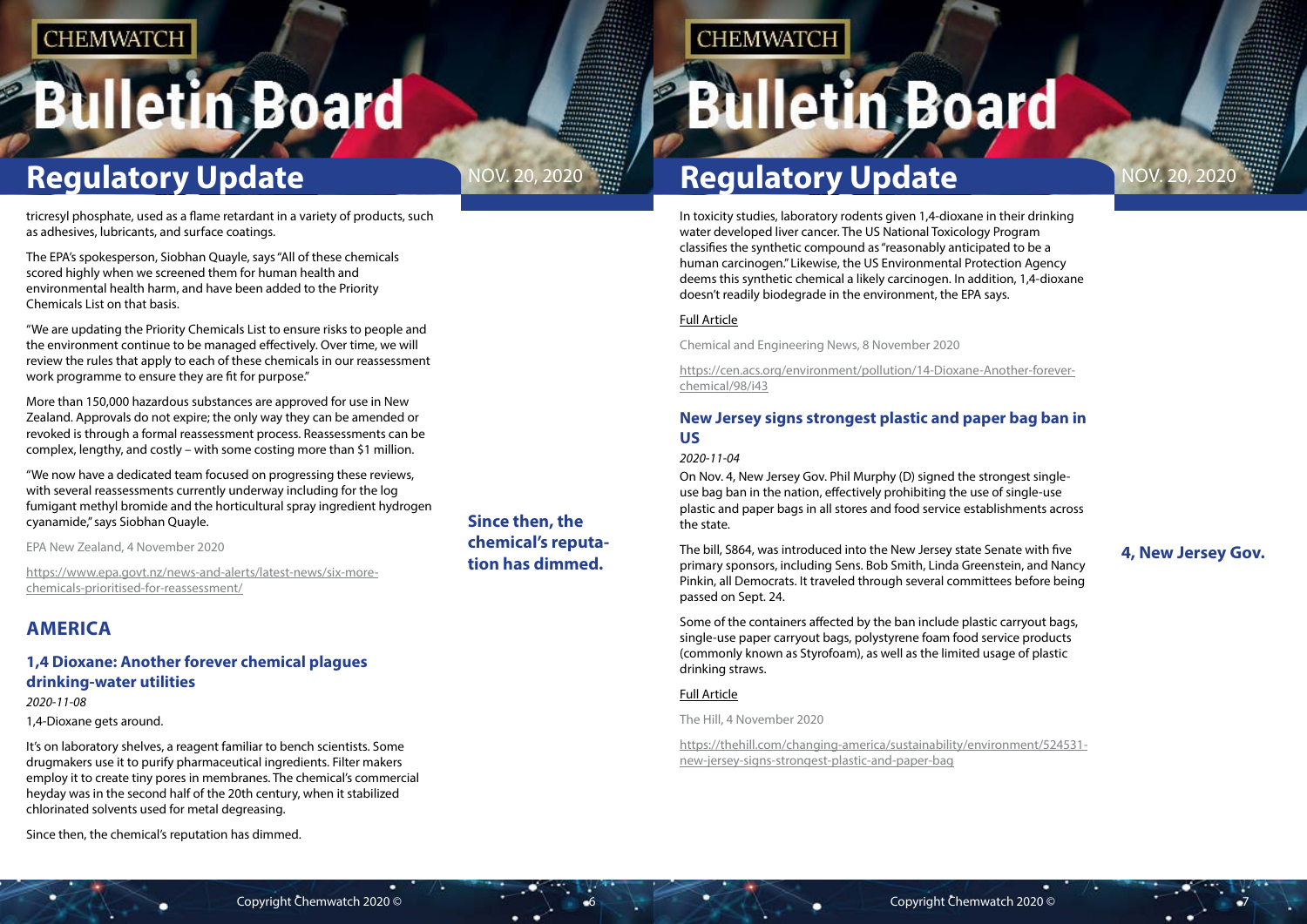# <span id="page-4-0"></span>**Bulletin Board**



**The EPA under a future Biden administration is expected to quickly move to set regulations on "forever chemicals" in water and other areas, but not to restrict the entire group of thousands of the substances, attorneys said in recent interviews.**

**.**

## **CHEMWATCH**

# **Bulletin Board**

**Notifying exports ahead of the GB PIC regime entering into force will help to minimise any disruption to trade.**

## **Regulatory Update Regulatory Update**

### **Wisconsin officials offer water quality standards for PFAS**

#### *2020-11-06*

Wisconsin health officials said Friday they've finished drafting new groundwater standards for more than 20 substances, including a dozen types of PFAS chemicals.

The Department of Natural Resources asked the Department of Health Services in April 2019 to begin researching the health impacts of 40 unregulated substances and provide recommendations on how much of each substance should be allowed in groundwater. The DNR plans to use the recommendations as the basis for writing an administrative rule establishing standards that will apply to bottled water, agricultural chemicals, clean-up at contaminated sites and landfills.

DHS officials said they reviewed scientific literature about each substance and came up with recommendations for 22 of the 40 substances, including 16 types of PFAS and six pesticides. The department said it couldn't come up with recommendations for the remaining 18 due to limited information on their effect on human health.

#### [Full Article](https://journaltimes.com/news/state-and-regional/wisconsin-officials-offer-water-quality-standards-for-pfas)

THe Journal Times, 6 November 2020

[https://journaltimes.com/news/state-and-regional/wisconsin-officials](https://journaltimes.com/news/state-and-regional/wisconsin-officials-offer-water-quality-standards-for-pfas/article_428c17b8-836f-50e2-987c-7678c08f371a.html)[offer-water-quality-standards-for-pfas/article\\_428c17b8-836f-50e2-987c-](https://journaltimes.com/news/state-and-regional/wisconsin-officials-offer-water-quality-standards-for-pfas/article_428c17b8-836f-50e2-987c-7678c08f371a.html)[7678c08f371a.html](https://journaltimes.com/news/state-and-regional/wisconsin-officials-offer-water-quality-standards-for-pfas/article_428c17b8-836f-50e2-987c-7678c08f371a.html)

### **Biden's EPA expected to pass limits on some "Forever Chemicals"**

#### *2020-11-11*

The EPA under a future Biden administration is expected to quickly move to set regulations on "forever chemicals" in water and other areas, but not to restrict the entire group of thousands of the substances, attorneys said in recent interviews.

The Environmental Protection Agency is already expected to set national drinking water limits for two of these chemicals, perfluorooctane sulfonate, or PFOS, and perfluorooctanoic acid, or PFOA, said Cynthia AM Stroman, a partner in King & Spalding LLP's Washington, D.C. office.

President-elect Joe Biden's EPA would be expected to set standards for both of those chemicals and possibly other per- and polyfluoroalkyl substances, or PFAS, that states and federal agencies are finding in drinking water, she said.

The incoming administration also could set waste remediation and other limits for some PFAS, said Lynn Bergeson, managing partner of Bergeson & Campbell P.C., which specializes in chemical policies.

Yet as a centrist, Biden is likely to rely on scientific information and insights into how medical and other high-value industries use some of these chemicals in order to determine a strategy for many of the substances, she said, voicing a perspective shared in interviews with three other chemical policy analysts.

Many Industries Use PFAS

There are thousands of PFAS, of which at least 600 are known to be used in the U.S. by the aerospace, automotive, and various industrial sectors to make products as varied as semiconductor chips, cables, food packaging, and medical stents that keep patients' blood flowing.

But PFAS are an emerging concern across the country because some, such as PFOA and PFOS, have migrated into the soil, water, and air during decades of production and use.

While PFOA and PFOS are no longer made in the U.S., sunlight, weather, and microbes don't break them and similar PFAS down. That means they persist in the environment and can get into water, crops, and farm animals. Exposed people may have weaker immune systems, increased risk of cancer, and other health problems, according to the Centers for Disease Control and Prevention.

#### [Full Article](https://news.bloomberglaw.com/environment-and-energy/bidens-epa-expected-to-pass-limits-on-some-forever-chemicals)

Bloomberg Law, 11 November 2020

[https://news.bloomberglaw.com/environment-and-energy/bidens-epa](https://news.bloomberglaw.com/environment-and-energy/bidens-epa-expected-to-pass-limits-on-some-forever-chemicals)[expected-to-pass-limits-on-some-forever-chemicals](https://news.bloomberglaw.com/environment-and-energy/bidens-epa-expected-to-pass-limits-on-some-forever-chemicals)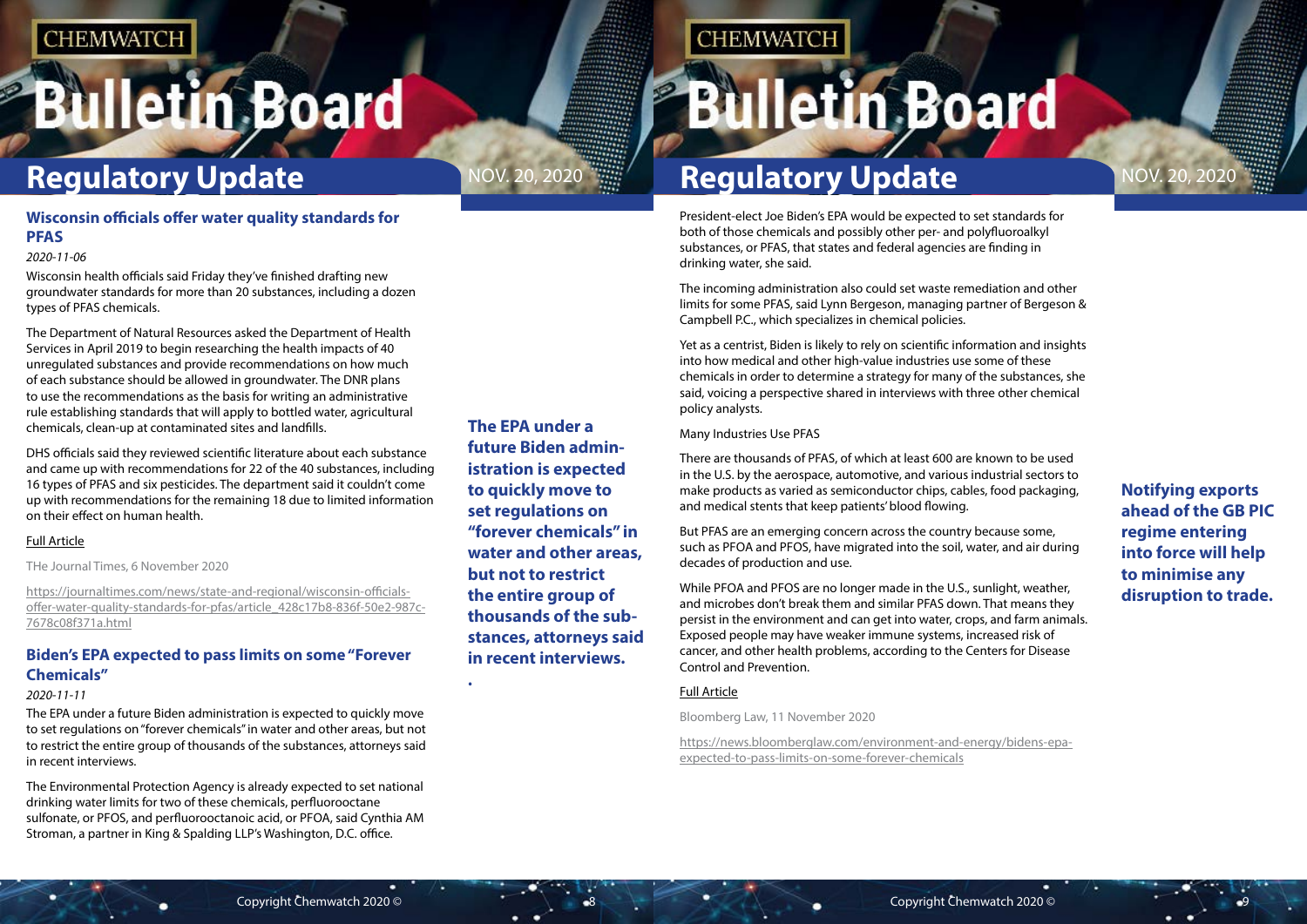# <span id="page-5-0"></span>**Bulletin Board**

**On November 2, 2020, the European Commission (EC) requested a scientific opinion from the Scientific Committee on Consumer Safety (SCCS) on the ultraviolet (UV) filter HAA299 (nano) (chemical name "2-(4-(2-(4-Diethylamino-2 hydroxy-benzoyl) benzoyl)-piperazine-1-carbonyl)-phenyl)- (4-diethylamino-2-hydroxyphenyl) methanone").**

## **Regulatory Update Regulatory Update**

### **EUROPE**

**Advice for GB-based companies intending to export chemicals listed in the PIC Regulation (EU 649/2012) in the period immediately after the end of the Transition Period**

#### *2020-11-09*

#### **Key points following the UK's withdrawal from the EU:**

- Exports of PIC-listed chemicals will be subject to the GB PIC requirements from 1 January 2021. The GB PIC regime is based on the existing EU PIC regime and similar rules will apply.
- HSE continues to be the PIC Designated National Authority (DNA) for Great Britain.
- GB-based exporters will no longer have access to ePIC and will use the replacement GB procedures for submitting export notifications.
- Chemicals subject to the regulation will form the GB PIC list. When the new requirements come into force, the chemicals in the GB PIC list will be the same as those in Annexes I and V of the EU PIC Regulation.
- GB PIC will apply to exports of listed chemicals to the EU countries as well as other countries.
- Under the Northern Ireland Protocol, GB PIC will apply to movements of listed chemicals between GB and NI. A PIC export notification for supply to NI will cover both movement of that chemical to NI and export to any EU country.

#### **Transitional arrangements for exports in early 2021**

As part of our planning for the end of the Transition Period (TP), HSE, the PIC Designated National Authority (DNA) is putting in place some interim arrangements to allow GB-based companies to notify exports of PIC chemicals in the immediate period following the end of the TP on 31 December.

Notifying exports ahead of the GB PIC regime entering into force will help to minimise any disruption to trade.

**These transitional arrangements will only apply to the first export of the chemical or product in 2021 and where the intended date of export is between:**

## NOV. 20, 2020  $\frac{m}{2}$  Regulatory Update Nov. 20, 2020

**CHEMWATCH** 

- **1 January and 8 February inclusive for chemicals listed in Part 1 of Annex I to the EU PIC Regulation ((EU) 649/2012) and**
- **1 January and 8 March for chemicals listed in Parts 2 and 3 of Annex I to the EU PIC Regulation**

Exports outside of these periods should be notified from 1 January using the new GB PIC procedures. Further information about these will be published on HSE's website.

GB-based companies should not use the EU's ePIC system for notifying exports from GB planned for 2021. These exports will be subject to the GB PIC requirements. Any pending notification procedures involving exporters in Great Britain will be discontinued by ECHA at the end of the transition period.

#### **How to notify exports under the transitional arrangements**

If you are intending to export a PIC listed chemical where the intended date of export falls within the transitional arrangements timescales set out above, and you haven't already been contacted by HSE, we advise you to contact us as soon as possible at ukdna@hse.gov.uk to request a GB PIC export notification form and further information.

The GB notification forms are similar to those that are used in ePIC.

Exports should be notified at least 35 days before the intended date of export to ensure that we have enough time to process them and forward them to the importing country. If the chemical you are exporting additionally requires the consent of the importing country, we would advise you to submit the notification as soon as possible to allow enough time for us to seek consent on your behalf.

Please consider sharing this PIC ebulletin with anybody in your networks who does not currently subscribe. They can [sign up here](https://lnks.gd/l/eyJhbGciOiJIUzI1NiJ9.eyJidWxsZXRpbl9saW5rX2lkIjoxMDIsInVyaSI6ImJwMjpjbGljayIsImJ1bGxldGluX2lkIjoiMjAyMDExMDkuMzAwNzA4MzEiLCJ1cmwiOiJodHRwczovL3B1YmxpYy5nb3ZkZWxpdmVyeS5jb20vYWNjb3VudHMvVUtIU0Uvc3Vic2NyaWJlci9uZXc_dG9waWNfaWQ9VUtIU0VfMjYmZW1haWw9JmNvbW1pdD1TdWJzY3JpYmUifQ.DMWLSVaM8mRJ0LCdHFmD9UPuDcri_Is3mde79xyBLEg/s/1292798658/br/88146408442-l) to receive notifications when guidance and updates are published

Health and Safety Executive, 9 November 2020

<https://www.hse.gov.uk/>

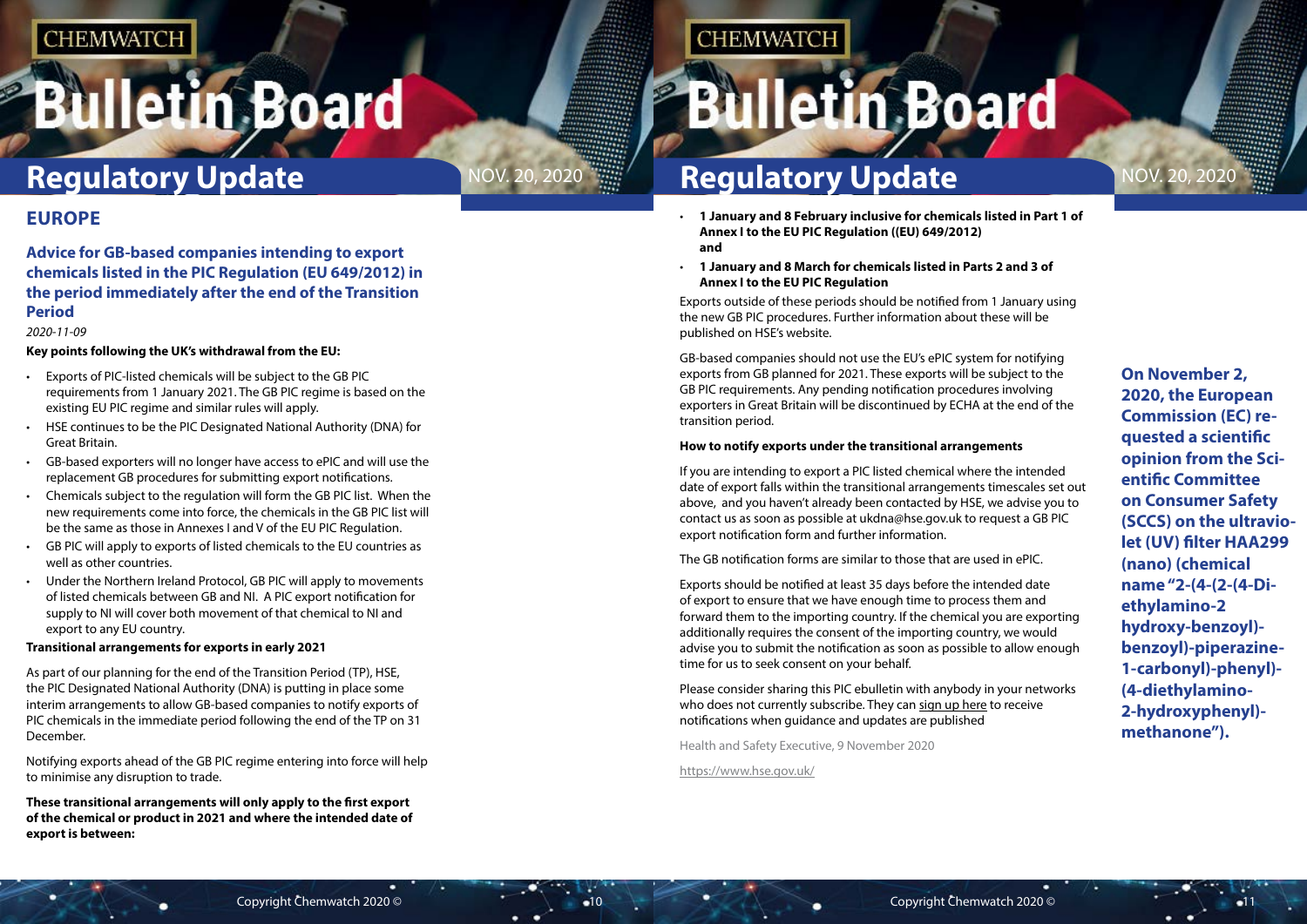# <span id="page-6-0"></span>**Bulletin Board**

## **Regulatory Update**

**This will make it** 

**possible to overcome agency constrains and** 

**eliminate management duplication.**

### **EC requests scientific opinion on UV-Filter HAA229 (Nano)**

#### *2020-11-11*

On November 2, 2020, the European Commission (EC) requested a scientific opinion from the Scientific Committee on Consumer Safety (SCCS) on the ultraviolet (UV) filter HAA299 (nano) (chemical name "2-(4-(2-(4-Diethylamino-2 hydroxy-benzoyl)-benzoyl)-piperazine-1 carbonyl)-phenyl)-(4-diethylamino-2-hydroxyphenyl)-methanone"). According to the EC's request, the applicant seeks to assess the safety of HAA299 (nano) for use as a UV filter up to a maximum concentration of 10%. The EC asks SCCS:

In light of the data provided, does SCCS consider HAA299 (nano) safe when used as a UV filter in cosmetic products up to a maximum concentration of 10%;

In view of the previous SCCS opinion on HAA299 (SCCS/1533/14), which did not cover HAA299 composed of nanoparticles, does SCCS consider both non-nano and nano forms of HAA299 safe when used as UV filters in cosmetic products up to a maximum concentration of 10%;

In case SCCS finds HAA299 (nano) not safe, does it still uphold the conclusions of the SCCS/1533/14 opinion with regard to the safe use of HAA299 non-nano form; and

Does SCCS have any further scientific concerns on human health with regard to the use of HAA299 (nano) in cosmetic products.

#### The deadline for the scientific opinion is nine months.

#### [Full Article](https://nanotech.lawbc.com/2020/11/ec-requests-scientific-opinion-on-uv-filter-haa299-nano)

Bergeson & Campbell PC, 11 November 2020

[https://nanotech.lawbc.com/2020/11/ec-requests-scientific-opinion-on](https://nanotech.lawbc.com/2020/11/ec-requests-scientific-opinion-on-uv-filter-haa299-nano)[uv-filter-haa299-nano](https://nanotech.lawbc.com/2020/11/ec-requests-scientific-opinion-on-uv-filter-haa299-nano)

## NOV. 20, 2020  $\frac{m}{2}$  Regulatory Update Nov. 20, 2020

### **INTERNATIONAL**

**CHEMWATCH** 

### **Kazakhstan to establish interagency coordination body for safe chemicals management**

#### *2020-11-08*

NUR-SULTAN. KAZINFORM Supported by the United Nations Development Programme interagency coordination body for safe chemicals management will be established in Kazakhstan. Coordinated by the Ministry of Industry and Infrastructural Development of the Republic of Kazakhstan, this body will be a dialogue platform for discussion of current issues in the field of chemical safety, the first of which will be to discuss the implementation of the EAEU Technical Regulations 041-2017 on safety of chemical products. The establishment of an interagency body for safe chemicals management was driven by the need to improve coordination, effective cooperation and information exchange among stakeholders. This will make it possible to overcome agency constrains and eliminate management duplication. A well-organized mechanism of interagency coordination can help increase transparency and cooperation between ministries, clarify competencies of various institutions, and promote an integrated approach to chemicals management that addresses all stages of the chemical life cycle, the official website of UNDP in Kazakhstan reads. The decision to establish a coordination body in the field of safe chemicals management was made at a recent round table on effective intersectoral coordination jointly organized by the Ministry of Industry and Infrastructural Development of the Republic of Kazakhstan and UNDP. «Lack of sufficient awareness of the forthcoming process of implementation of the EAEU Technical Regulation 041-2017 on safety of chemical products among representatives of industry and business in the future may create additional difficulties in supply, procurement and use of chemicals. Since these processes are regulated by many government agencies at the same time, today the issue of creating an interagency body in the field of safety of chemicals management is very relevant,» noted Gulnar Ilmaliyeva, Head of Chemical and Pharmaceutical Industry Department of Industrial Development and Industrial Safety Committee MIID RK.

#### [Full Article](https://www.inform.kz/en/kazakhstan-to-establish-interagency-coordination-body-for-safe-chemicals-management_a3716019)

Kazinform, 8 November 2020

[https://www.inform.kz/en/kazakhstan-to-establish-interagency](https://www.inform.kz/en/kazakhstan-to-establish-interagency-coordination-body-for-safe-chemicals-management_a3716019)[coordination-body-for-safe-chemicals-management\\_a3716019](https://www.inform.kz/en/kazakhstan-to-establish-interagency-coordination-body-for-safe-chemicals-management_a3716019)

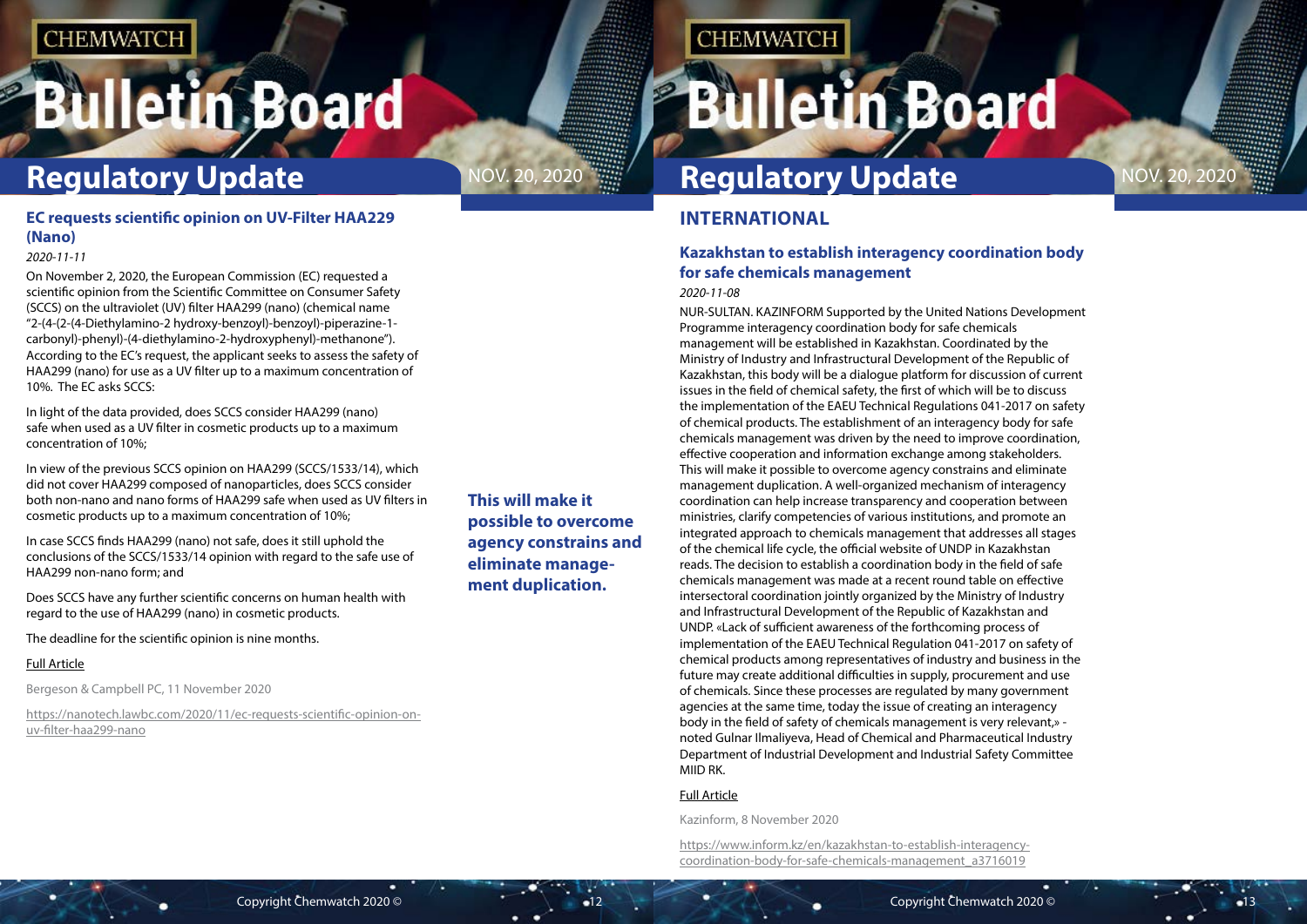# <span id="page-7-0"></span>**Bulletin Board**



### **Article 14 amendment envisaged for 2022, Commission says**

**.**

## **CHEMWATCH**

**Illetin Board** 

### **REACH change planned to extend chemical safety reports to low tonnage CMRs**

*2020-11-05*

**Article 14 amendment envisaged for 2022, Commission says**

The European Commission plans to amend REACH to extend the obligation to perform chemical safety assessments to low tonnage carcinogenic, mutagenic and reprotoxic substances (CMRs), and document them in a report – a move intended to harmonise communication of risk management measures in the supply chain.

It follows a review of the requirement for chemical safety assessments [\(CSAs](https://chemicalwatch.com/69979/chemical-safety-assessment-as-a-tool-for-risk-management-august-2018)) and reports (CSRs) for category 1A and 1B CMRs, the conclusions of which were revealed in a Commission staff working document accompanying the recently-published EU chemicals [strategy.](https://chemicalwatch.com/167171/european-commission-publishes-radical-wide-ranging-chemicals-strategy)

Chemical Watch, 5 November 2020

<https://chemicalwatch.com/175123>

### **Inspectors to check duty to notify mixtures for poison centres**

*2020-11-09* ECHA/NR/20/38

The Enforcement Forum has agreed to check the compliance of companies that have a duty to notify mixtures to the Poison Centre Notification portal. The Forum and BPRS also agreed to take steps to make their work more transparent.

Helsinki, 5 November 2020 – The Forum decided that its pilot project in 2022 will focus on how companies comply with their duty to notify hazardous mixtures (e.g. detergents, paints, adhesives) to the Poison Centre Notification portal.

Companies must provide information about the mixtures to relevant national bodies. This information is then made available to poison centres so they can give advice to citizens or medical personnel in the event of a poisoning.

The obligation to notify certain hazardous mixtures placed on the market for consumer and professional use applies from 1 January 2021. The Forum will start preparing its pilot project in 2021 and plans to carry out

## **REACH Update**

inspections from the second half of 2022 until mid-2023. The project report is expected in early 2024.

Further to this, the Forum reviewed the results of the REF-7 project on registration, while the Biocidal Products Regulation Subgroup (BPRS) reviewed the findings of the BEF-1 project on treated articles. The reports for these projects are planned for publication towards the end of 2020.

The Forum and BPRS also discussed ways of improving their transparency and engagement with stakeholders and agreed to organise remote workshops for accredited stakeholder organisations after each of their enforcement projects to discuss the results and recommendations for industry. The Forum and BPRS will also, starting from 2021, publish information about the follow-up of recommendations from their enforcement projects indicating what was done to put them into practice.

During its first remote open session involving representatives of 46 stakeholders and five candidate countries, the Forum and BPRS discussed topics ranging from industry initiatives for fast tracking the supply of disinfectants, streamlining the classification of petroleum substances of unknown or variable composition (UVCBs), controls of online sales of products and enforcement of REACH duties to use animal testing as a last resort.

The BPRS also started preparing its second BPR enforcement project (BEF-2) which will focus on biocidal products. Inspectors will check whether biocidal products fulfil required pre-marketing conditions (necessary authorisation, use of allowed active substances in the products or correct labelling). The details of this scope of the project are yet to be defined. The BPRS will prepare the project in 2021, run the inspections in 2022 and publish the report in 2023.

The Forum for Exchange of Information on Enforcement met remotely on 26-30 October 2020 and the Biocidal Products Regulation Subgroup (BPRS) met remotely on 4-5 November 2020.

ECHA, 9 November 2020

https://echa.europa.eu/-/inspectors-to-check-duty-to-notify-mixtures-forpoison-centres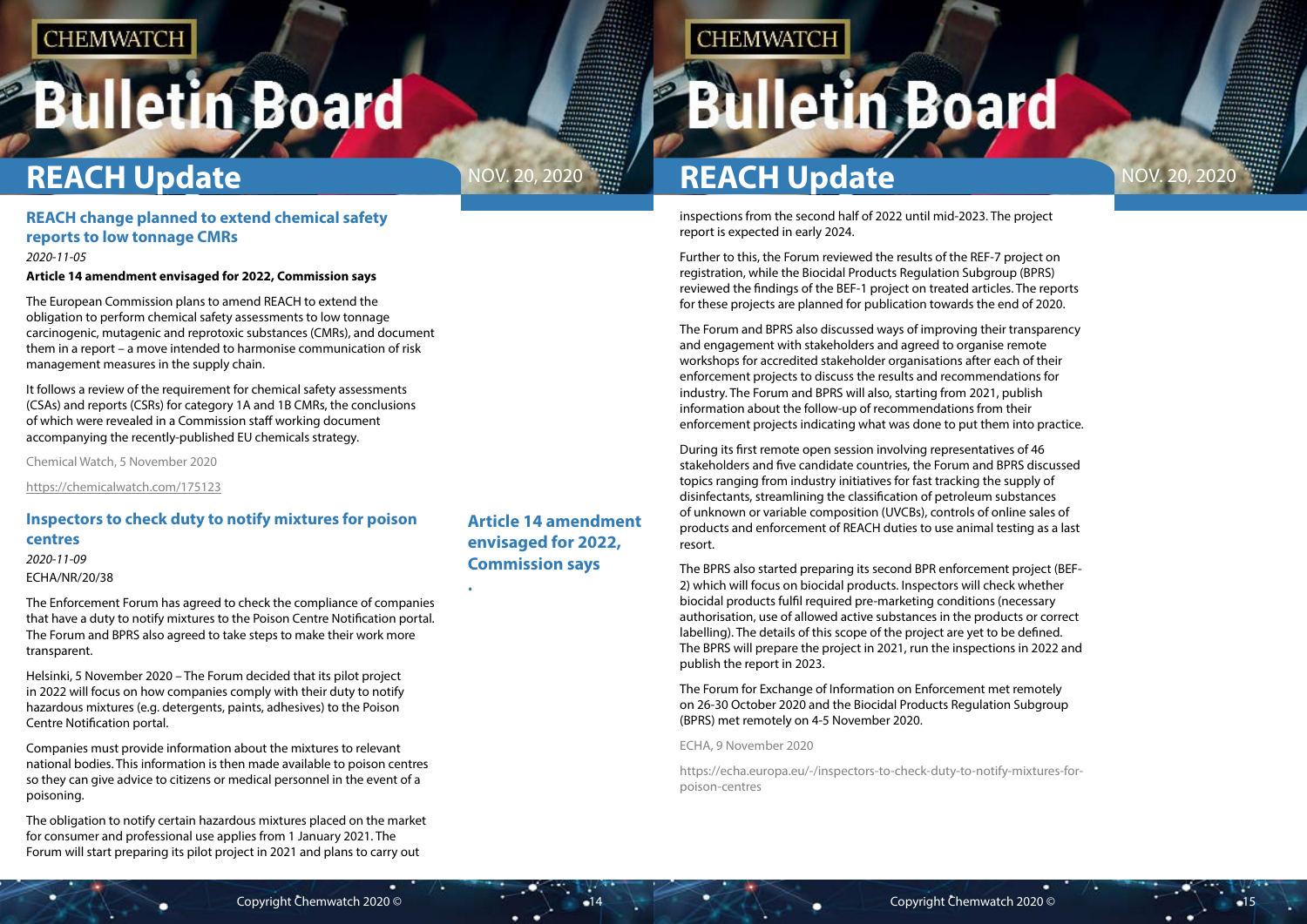# <span id="page-8-0"></span>**Bulletin Board**

Nov. 20, 2020

Nov. 20, 2020

### **Zinc oxide is an inorganic compound with the formula ZnO.**

### **Probiotics vs antibiotics**

*2020-11-20*



[https://justkickthecan.files.wordpress.com/2013/04/funny-yhogurt](https://justkickthecan.files.wordpress.com/2013/04/funny-yhogurt-antibiotic-probiotic-pills.jpg)[antibiotic-probiotic-pills.jpg](https://justkickthecan.files.wordpress.com/2013/04/funny-yhogurt-antibiotic-probiotic-pills.jpg)

## **CHEMWATCH Bulletin Board**

## **Janet's Corner**

### **Zinc Oxide**

#### *2020-11-20*

Zinc oxide is an inorganic compound with the [formula](http://en.wikipedia.org/wiki/Chemical_formula) ZnO. Synthetic ZnO is primarily used as a white powder that is insoluble in water, or naturally as the mineral zincite. The powder is widely used as an additive in numerous materials and products including plastics, ceramics, glass, cement, rubber (e.g., car tires), lubricants, paints, ointments, adhesives, sealants, pigments, foods (source of Zn nutrient), batteries, ferrites, fire retardants, and first aid tapes. ZnO occurs as white powder known as zinc white or as the mineral zincite. The mineral usually contains manganese and other impurities that confer a yellow to red colour. Crystalline zinc oxide is thermochromic, changing from white to yellow when heated and in air reverting to white on cooling. This colour change is caused by a small loss of oxygen to the environment at high temperatures to form the non-stoichiometric Zn<sub>1+x</sub>O, where at 800 °C, x = 0.00007. Zinc oxide is also an amphoteric oxide. It is nearly [insoluble](http://en.wikipedia.org/wiki/Solubility) in water and alcohol, but it is soluble in (degraded by) most acids, such as hydrochloric acid. [1]

### **USES [1]**

There are many applications for zinc oxide powder. Most applications exploit the reactivity of the oxide as a precursor to other zinc compounds. For material science applications, zinc oxide has high refractive index, high thermal conductivity, binding, antibacterial and UV-protection properties. Consequently, it is added into materials and products including plastics, ceramics, glass, cement, rubber, lubricants, paints, ointments, adhesive, sealants, pigments, foods, batteries, ferrites and fire retardants.

### **Rubber Industry**

About 50% of ZnO use is in the rubber industry. Zinc oxide along with [stearic acid](http://en.wikipedia.org/wiki/Stearic_acid) is used in the [vulcanisation](http://en.wikipedia.org/wiki/Vulcanization) of rubber. In addition, ZnO additive protect rubber from fungi and UV light.

#### **Concrete Industry**

Zinc oxide is widely used for [concrete](http://en.wikipedia.org/wiki/Concrete) manufacturing. Addition of ZnO improves the processing time and the resistance of concrete against water.

### **Medical Uses**

Medical uses of zinc oxide include the production of calamine via a mixture of zinc oxide with about 0.5% [iron \(III\) oxide](http://en.wikipedia.org/wiki/Iron(III)_oxide) (Fe2O3). Calamine is then used to produce calamine lotion. There are also two minerals,

## **Hazard Alert**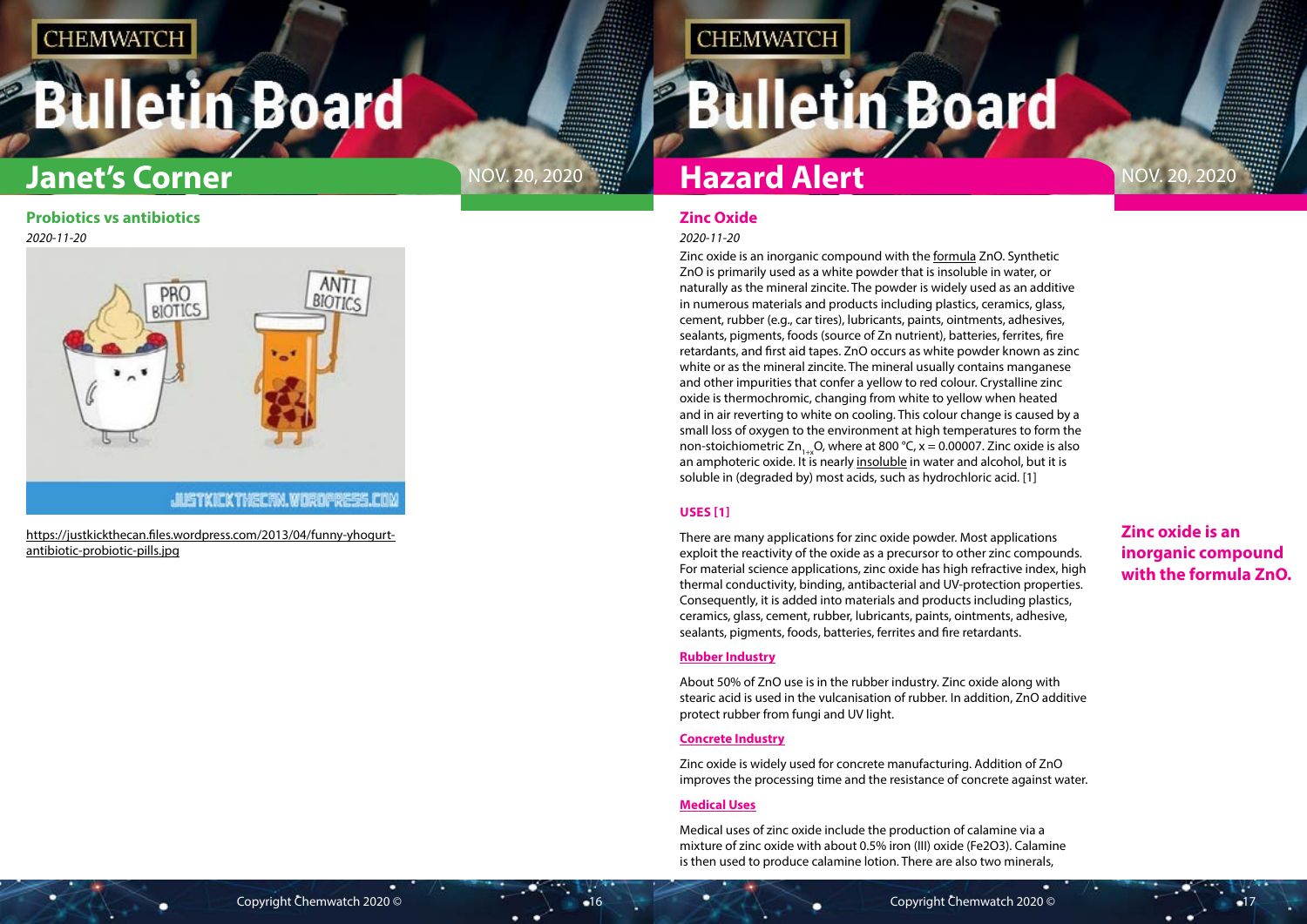# **Bulletin Board**



Zinc oxide is a constituent of [cigarette filters](http://en.wikipedia.org/wiki/Cigarette_filter) for removal of selected components from tobacco smoke. A filter consisting of charcoal impregnated with zinc oxide and iron oxide removes significant amounts of [HCN](http://en.wikipedia.org/wiki/Hydrogen_cyanide) and  $H_2$ S from tobacco smoke without affecting its flavour.

[zincite](http://en.wikipedia.org/wiki/Zincite) and [hemimorphite](http://en.wikipedia.org/wiki/Hemimorphite), which have been historically called [calamine](http://en.wikipedia.org/wiki/Calamine_(mineral)). When mixed with [eugenol,](http://en.wikipedia.org/wiki/Eugenol) a [ligand](http://en.wikipedia.org/wiki/Ligand), [zinc oxide eugenol](http://en.wikipedia.org/wiki/Zinc_oxide_eugenol) is formed, which has applications as a [restorative](http://en.wikipedia.org/wiki/Dental_restoration) and [prosthodontics](http://en.wikipedia.org/wiki/Prosthodontics) in [dentistry.](http://en.wikipedia.org/wiki/Dentistry) Reflecting the basic properties of ZnO, fine particles of the oxide have deodorising and antibacterial properties and for that reason are added into materials including cotton fabric, rubber, and food packaging. Enhanced antibacterial action of fine particles compared to bulk material is not intrinsic to ZnO and is observed for other materials, such as [silver.](http://en.wikipedia.org/wiki/Silver) This property is due to the increased surface area of the fine particles. Zinc oxide is widely used to treat a variety of other skin conditions, in products such as [baby powder](http://en.wikipedia.org/wiki/Baby_powder) and [barrier creams](http://en.wikipedia.org/wiki/Barrier_cream) to treat [diaper rashes](http://en.wikipedia.org/wiki/Diaper_rash), [calamine](http://en.wikipedia.org/wiki/Calamine) cream, anti-[dandruff](http://en.wikipedia.org/wiki/Dandruff) [shampoos,](http://en.wikipedia.org/wiki/Shampoo) and [antiseptic](http://en.wikipedia.org/wiki/Antiseptic) ointments. In addition, it is a component in tape (called "zinc oxide tape") used by athletes as a bandage to prevent soft tissue damage during workouts. Zinc oxide can be used in ointments, creams, and [lotions](http://en.wikipedia.org/wiki/Lotion) to protect against [sunburn](http://en.wikipedia.org/wiki/Sunburn)  and other damage to the skin caused by [ultraviolet light](http://en.wikipedia.org/wiki/Ultraviolet_light). When used as an ingredient in [sunscreen](http://en.wikipedia.org/wiki/Sunscreen), zinc oxide sits on the skin's surface and is not absorbed into the skin, and blocks both UVA (320–400 nm) and UVB (280–320 nm) rays of [ultraviolet light.](http://en.wikipedia.org/wiki/Ultraviolet_light)

#### **Cigarette Filters**

#### **Food Additive**

Zinc oxide is added to many food products, including [breakfast cereals,](http://en.wikipedia.org/wiki/Breakfast_cereal) as a source of zinc, a necessary [nutrient](http://en.wikipedia.org/wiki/Nutrient). Some pre-packaged foods also include trace amounts of ZnO even if it is not intended as a nutrient.

#### **Pigment**

Zinc white is used as a pigment in [paints](http://en.wikipedia.org/wiki/Paint) and is more opaque than [lithopone,](http://en.wikipedia.org/wiki/Lithopone) but less opaque than [titanium dioxide.](http://en.wikipedia.org/wiki/Titanium_dioxide) It is also used in coatings for paper. Chinese white is a special grade of zinc white used in artists' [pigments](http://en.wikipedia.org/wiki/Pigment). It is also a main ingredient of mineral makeup.

### **Coatings**

Paints containing zinc oxide powder have long been utilised as anticorrosive coatings for metals. They are especially effective for galvanized iron. Iron is difficult to protect because its reactivity with

organic coatings leads to brittleness and lack of adhesion. Zinc oxide paints retain their flexibility and adherence on such surfaces for many years. Plastics, such as [polyethylene naphthalate](http://en.wikipedia.org/wiki/Polyethylene_naphthalate) (PEN), can be protected by applying zinc oxide coating. The coating reduces the diffusion of oxygen with PEN. Zinc oxide layers can also be used on [polycarbonate](http://en.wikipedia.org/wiki/Polycarbonate) (PC) in outdoor applications. The coating protects PC form solar radiation and decreases the oxidation rate and photo-yellowing of PC.

#### **Corrosion prevention in nuclear reactors**

Zinc oxide depleted in the [zinc isotope](http://en.wikipedia.org/wiki/Isotopes_of_zinc) with the [atomic mass](http://en.wikipedia.org/wiki/Atomic_mass) 64 is used in corrosion prevention in nuclear [pressurised water reactors.](http://en.wikipedia.org/wiki/Pressurized_water_reactor) The depletion is necessary, because 64Zn is [transformed](http://en.wikipedia.org/wiki/Neutron_activation) into radioactive 65Zn under irradiation by the reactor neutrons.

#### **ROUTES OF EXPOSURE [2]**

**CHEMWATCH** 

Exposure to zinc oxide can occur through inhalation, ingestion, and eye or skin contact. Exposure to the chemical may occur through the following operations:

- The manufacture and transportation of zinc oxide
- Use as a white pigment in rubber formulations and as a vulcanising agent
- Use in cosmetics, ointments, and electronic devices
- Use as a UV absorber in plastics, ceramics, floor tile, and glass
- Use in seed treatments, food additives, photoconductors, and in colour photography

#### **HEALTH EFFECTS**

Zinc oxide dust is primarily a nuisance dust, but exposures to high concentrations can result in respiratory system effects in humans. Volunteers inhaling 600 mg/m (3) zinc oxide dust for 10 minutes exhibited persistent rales, decreased vital capacity, coughing, upper respiratory tract irritation and substernal pain. Studies have reported that exposures to concentrations up to 430 mg/m (3) zinc oxide resulted in chest pain [ACGIH 1991, p. 1755]. Inhalation of zinc oxide fume can result in metal fume fever. In itself, this is a self-limiting condition characterised by flulike symptoms, which resolve within 24 to 48 hours. Repeated exposures to zinc oxide by skin contact have resulted in papular-pustular skin eruptions in the axilla, inner thigh, inner arm, scrotum and pubic areas.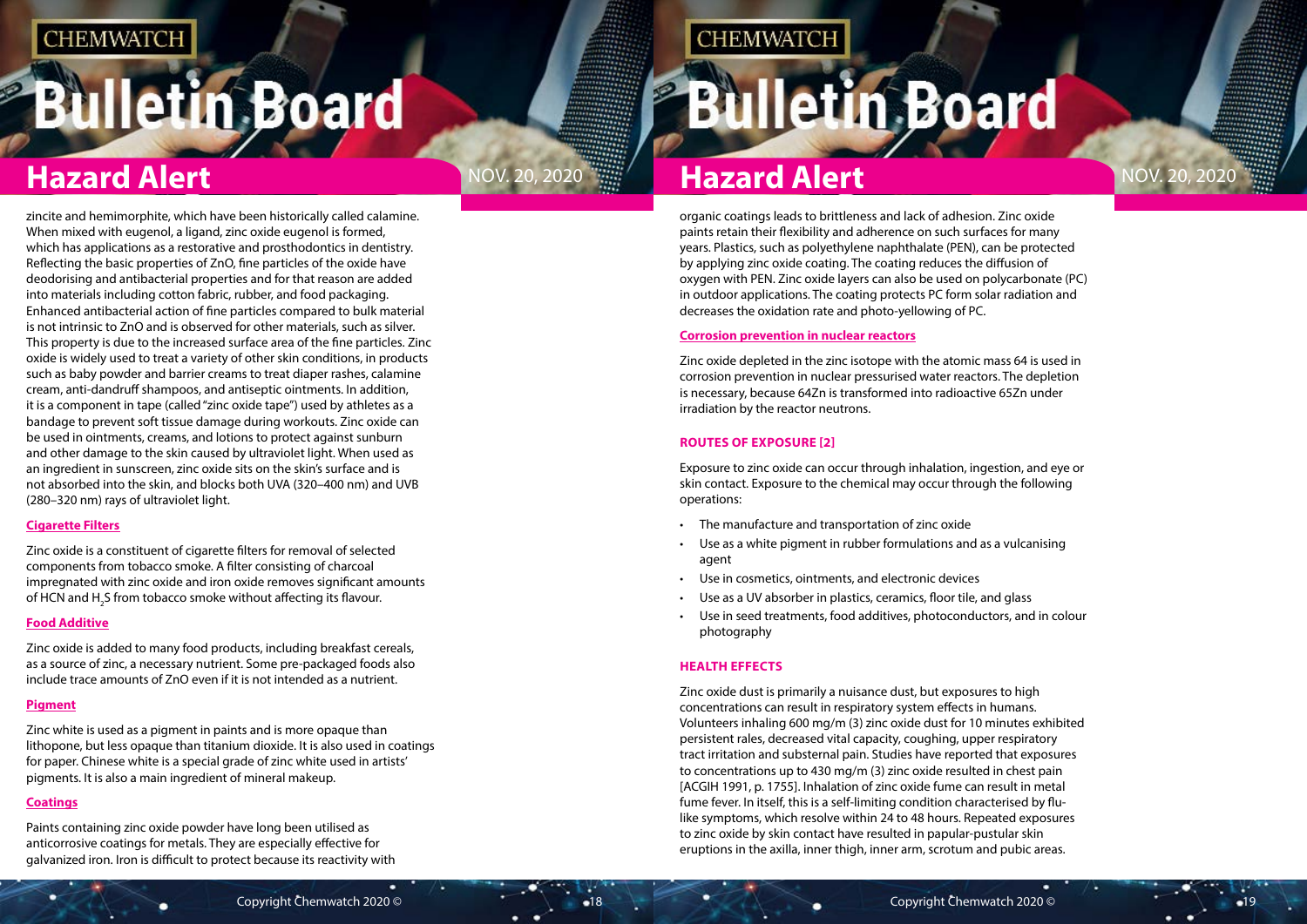## **Bulletin Board**





Epidemiologic studies of zinc refinery workers found no correlation between industrial zinc exposures and lung or other types of cancer.

#### **Acute Effects [2]**

Acute exposure: Acute exposure to zinc oxide can result in coughing, substernal pain, upper respiratory tract irritation, rales, chills, fever, nausea, and vomiting.

#### **Chronic Effects [2]**

Chronic exposure: Chronic exposure to zinc oxide by skin contact may result in papular-pustular skin eruptions in the axilla, inner thigh, inner arm, scrotum and pubic areas.

#### **SAFETY**

#### **First Aid Measures [2]**

The Occupational Safety and Health Administration (OSHA)has set a Time Weighted Average (TWA) concentration limit for zinc oxide of 15mg/m<sup>3</sup>.

- Eye Contact: Check for and remove any contact lenses. In case of contact, immediately flush eyes with plenty of water for at least 15 minutes. Get medical attention if irritation occurs.
- Skin Contact: Wash with soap and water. Cover the irritated skin with an emollient. Get medical attention if irritation develops.
- Inhalation: If inhaled, remove to fresh air. If not breathing, give artificial respiration. If breathing is difficult, give oxygen. Get medical attention.
- Ingestion: Do NOT induce vomiting unless directed to do so by medical personnel. Never give anything by mouth to an unconscious person. Loosen tight clothing such as a collar, tie, belt or waistband. Get medical attention if symptoms appear.

Australia Exposure Standards have set a TWA for zinc oxide (fume) of 5mg/  $m<sup>3</sup>$ .

#### **Exposure Control/Personal Protection [1]**

- Engineering Controls: Use process enclosures, local exhaust ventilation, or other engineering controls to keep airborne levels below recommended exposure limits. If user operations generate dust, fume or mist, use ventilation to keep exposure to airborne contaminants below the exposure limit.
- Personal Protection: Safety glasses, lab coat, dust respirator (Be sure to use an approved/certified respirator or equivalent), gloves.

## **CHEMWATCH**

# **Iletin Board**

#### **REGULATION [3]**

#### **United States:**

#### **Australia [4]**

#### **REFERENCES**

- 1. [http://en.wikipedia.org/wiki/Zinc\\_oxide](http://en.wikipedia.org/wiki/Zinc_oxide)
- 2. [http://www.osha.gov/SLTC/healthguidelines/zincoxide/recognition.](http://www.osha.gov/SLTC/healthguidelines/zincoxide/recognition.html) [html](http://www.osha.gov/SLTC/healthguidelines/zincoxide/recognition.html)
- 3. <http://www.sciencelab.com/msds.php?msdsId=9927329>
- 4. [jr.chemwatch.net](file:///E:/Chemwatch/AA%20Bulletin%202020/201120/jr.chemwatch.net)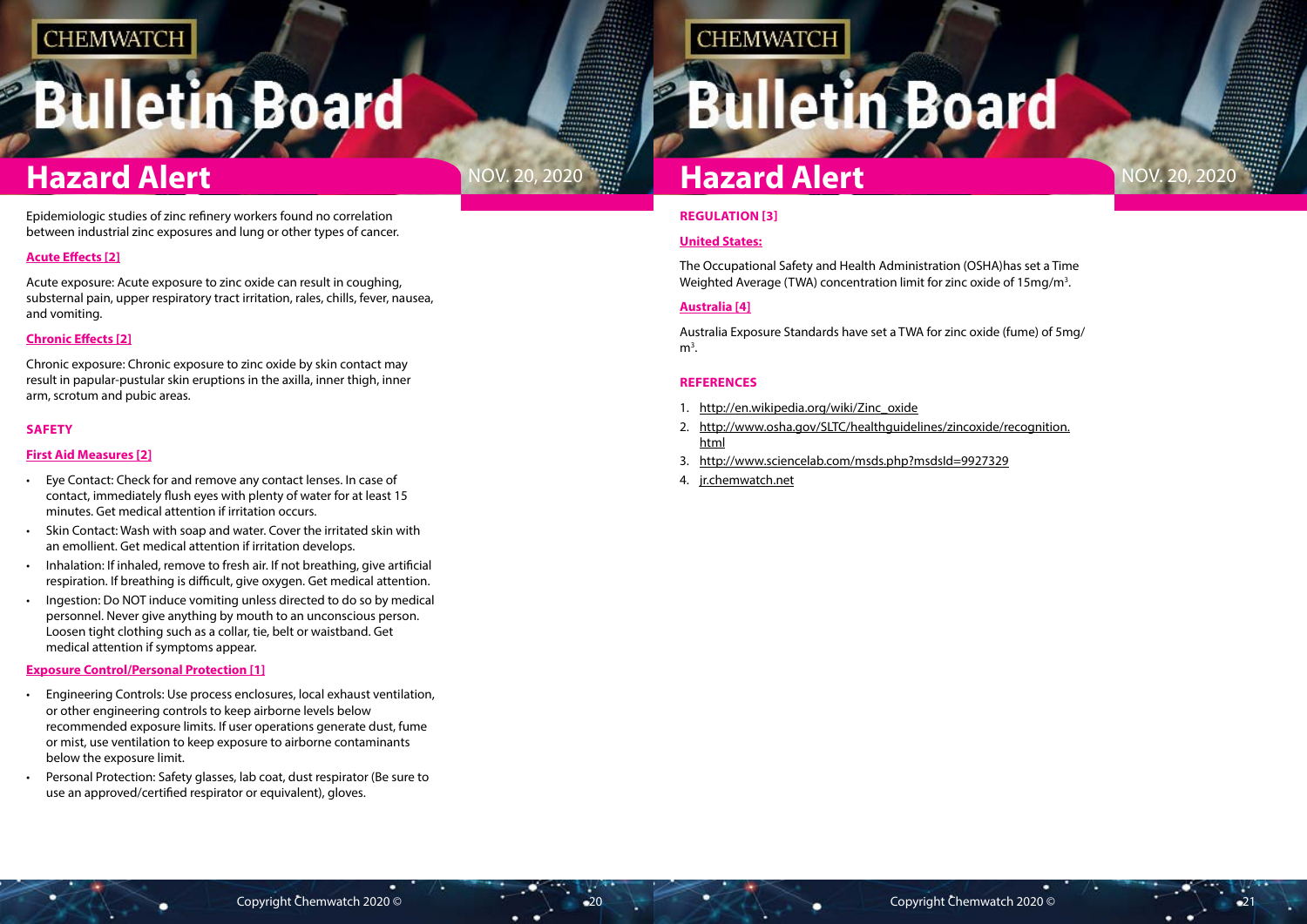# <span id="page-11-0"></span>**Illetin Board**





**PBDEs are common household** 

**chemicals added to** 

**furniture, upholstery,** 

**and electronics to** 

**prevent fires.**

## **Gossip**

**CHEMWATCH** 

### **Chemicals in your living room cause diabetes**

*2020-11-10*

A new UC Riverside study shows flame retardants found in nearly every American home cause mice to give birth to offspring that become diabetic.

These flame retardants, called PBDEs, have been associated with diabetes in adult humans. This study demonstrates that PBDEs cause diabetes in mice only exposed to the chemical through their mothers.

"The mice received PBDEs from their mothers while they were in the womb and as young babies through mother's milk," said Elena Kozlova, lead study author, and UC Riverside neuroscience doctoral student. "Remarkably, in adulthood, long after the exposure to the chemicals, the female offspring developed diabetes."

Results of the study have been published in the journal Scientific Reports.

PBDEs are common household chemicals added to furniture, upholstery, and electronics to prevent fires. They get released into the air people breathe at home, in their cars, and in airplanes because their chemical bond to surfaces is weak.

"Even though the most harmful PBDEs have been banned from production and import into the U.S., inadequate recycling of products that contain them has continued to leach PBDEs into water, soil, and air. As a result, researchers continue to find them in human blood, fat, fetal tissues, as well as maternal breast milk in countries worldwide."

Given their previous association with diabetes in adult men and women, and in pregnant women, Curras-Collazo and her team wanted to understand whether these chemicals could have harmful effects on children of PBDE-exposed mothers. But such experiments can only be done on mice.

Diabetes leads to elevated levels of blood glucose, or blood sugar. After a meal, the pancreas releases insulin, a hormone that helps cells utilize glucose sugar from food. When cells are resistant to insulin, it doesn't work as intended, and levels of glucose remain high in the blood even when no food has been eaten.

Chronically high levels of glucose can cause damage to the eyes, kidneys, heart, and nerves. It can also lead to life-threatening conditions.

## **Gossip**

"This study is unique because we tested both the mothers and their offspring for all the hallmarks of diabetes exhibited in humans," Curras-Collazo said. "This kind of testing has not been done before, especially on female offspring."

The researchers gave PBDEs to the mouse mothers at low levels comparable to average human environmental exposure both during pregnancy and lactation.

All of the babies developed glucose intolerance, high fasting glucose levels, insulin insensitivity, and low blood insulin levels, which are all hallmarks of diabetes. In addition, researchers also found the babies had high levels of endocannabinoids in the liver, which are molecules associated with appetite, metabolism, and obesity.

Though the mothers developed some glucose intolerance, they weren't as affected as their offspring.

"Our findings indicate that chemicals in the environment, like PBDEs, can be transferred from mother to offspring, and exposure to them during the early developmental period is damaging to health," Curras-Collazo said.

The research team feels future longitudinal studies in humans are needed to determine the long-term consequences of early-life PBDE exposure.

"We need to know if human babies exposed to PBDEs both before and after birth go on to become diabetic children and adults," Kozlova said.

In the meantime, Curras-Collazo advises people to limit PBDE exposure by taking steps such as washing hands before eating, vacuuming frequently, and buying furniture and other products that do not contain it. She also hopes expectant mothers are well informed about stealth environmental chemicals that can affect their unborn and developing children, as well as their breast milk.

"We believe the benefits babies get from mothers' milk far outweigh the risks of passing on the PBDEs to children. We do not recommend curtailing breastfeeding," she said. "But let's advocate for protecting breast milk and our bodies from killer couch chemicals."

neurosciencenews.com, 10 November 2020

https://www.neurosciencenews.com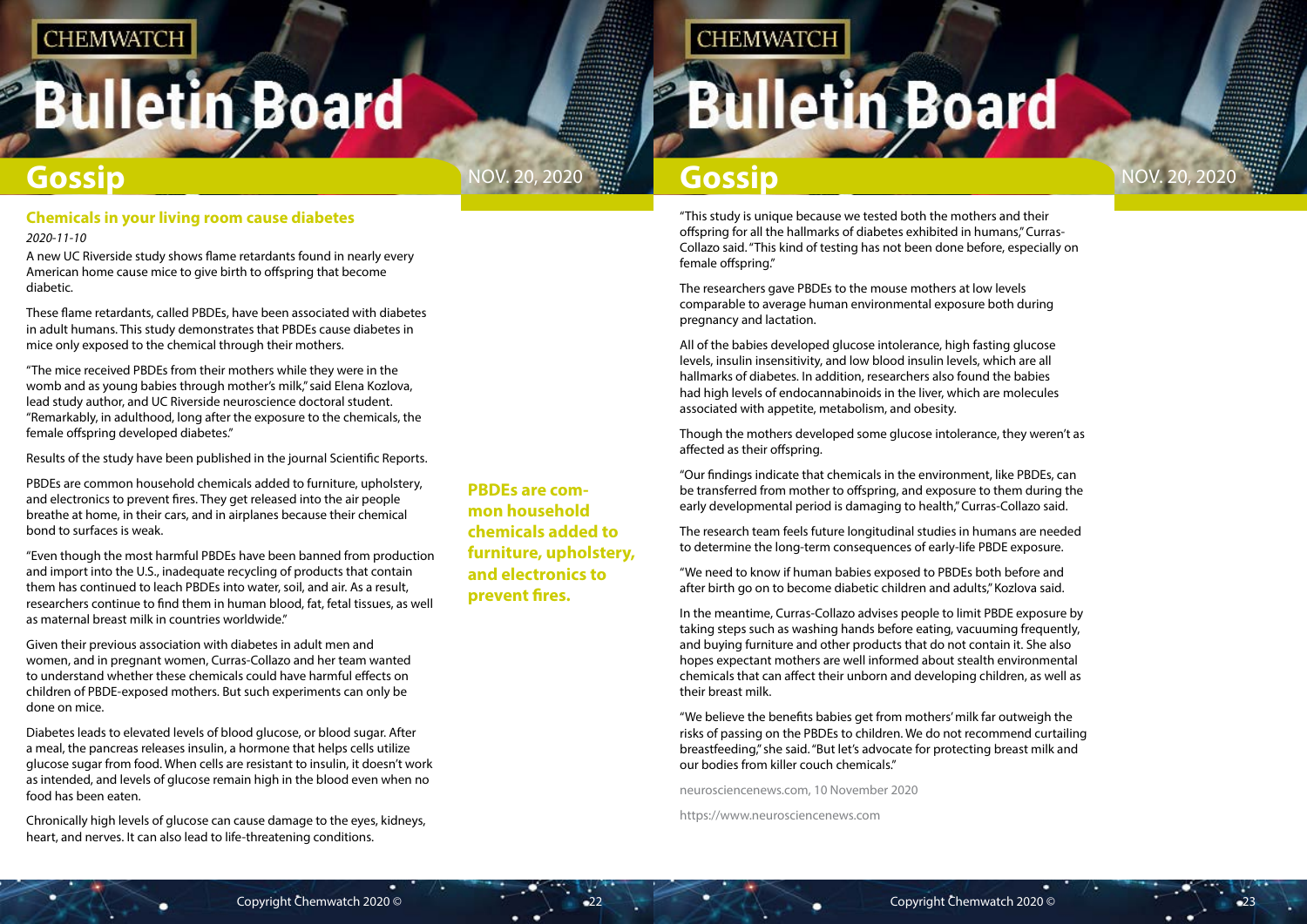# <span id="page-12-0"></span>**Bulletin Board**

## **Gossip Gossip Gossip Gossip**



**There are currently more than 15 million mink being raised at more than 1,000 farms in Denmark**

**CHEMWATCH** 

**Around 10 percent of people say they've had an allergic reaction to penicillin, according to the U.S. Centers for Disease Control and Prevention.**

### **Denmark to cull all farmed mink to stop coronavirus outbreaks**

#### *2020-11-06*

Denmark, the world's largest producer of mink, will cull all farmed mink in the country to prevent the spread of coronavirus infection, both between the animals and to their human handlers, Danish authorities announced Wednesday (Nov. 4).

There are currently more than 15 million mink being raised at more than 1,000 farms in Denmark, The New York Times reported; so far, several hundred farms have reported SARS-CoV-2 infections among their mink, including more than 200 farms in Jutland, the mainland part of Denmark, according to the Danish Broadcasting Corporation.

Warnings about the mutated virus came from the State Serum Institute, the Danish government's public health and infectious disease arm.PLAY **SOUND** 

While the virus spread among these mink, it picked up new genetic mutations. That's not unexpected as viruses mutate continually, and new variants often emerge over time, especially when that pathogen hops between different species. New variants of the coronavirus may or may not change how it infects cells or how easily it spreads.

However, Danish authorities expressed concern that, should the mutated virus spread among humans, the COVID-19 vaccines currently in development may not work as well against the new variant. The first cases of minks transmitting the coronavirus to humans emerged from the Netherlands over the summer, according to The Washington Post, and already, 12 people in the Jutland region have caught the newfound virus variant from mink, Danish Prime Minister Mette Frederiksen said at a press conference, according to the Times.

"We have a great responsibility towards our own population, but with the mutation that has now been found, we have an even greater responsibility for the rest of the world as well," Frederiksen said at the press conference, according to BBC News.

Research by the State Serum Institute suggests that, in infected people, the mutated virus shows "reduced susceptibility to antibodies," she said, but no details have been shared about how that conclusion was reached. Until those details are published, statements about how the mutated virus interacts with the human immune system cannot be properly evaluated, Stanley Perlman, a microbiologist at the University of Iowa, told the Times.

Denmark has informed the World Health Organization of the mutation and infections.

"We are in touch with them to find more about this event," the WHO told the Times in an email. Again, until scientists study the mutations more closely, they won't know whether the new variant could interfere with the effectiveness of COVID-19 vaccines. Right now, there isn't enough information to determine whether or not the variant presents a significant problem.

"Someone would have to release the [genetic] sequences soon, and the evolutionary biologists will be all over it," Dr. Jonathan Epstein, vice president for science and outreach at the EcoHealth Alliance, a conservation organization, told the Times.

Farmed minks began contracting the novel coronavirus in the Netherlands as early as April, and in June several farm workers reportedly caught the virus from the sick animals, The Washington Post reported. Some infected minks show no overt symptoms, while others can develop nasal discharge, difficulty breathing and even pneumonia, Science Magazine reported. By mid-June, 12 of about 130 Dutch mink farms had cited cases of the virus, but Denmark had not yet reported any outbreaks.

At this point, mink SARS-CoV-2 infections have been reported in several additional countries, including Spain, Sweden and the United States, where thousands of mink were recently culled in Utah. Worldwide, millions of farmed mink have already been culled due to these outbreaks, BBC News reported.

Originally published on Live Science.

livescience.com, 6 November 2020

https://www.livescience.org

### **Penicillin allergies may be linked to one immune system gene**

#### *2020-11-09*

Penicillin, effective against many bacterial infections, is often a first-line antibiotic. Yet it is also one of the most common causes of drug allergies.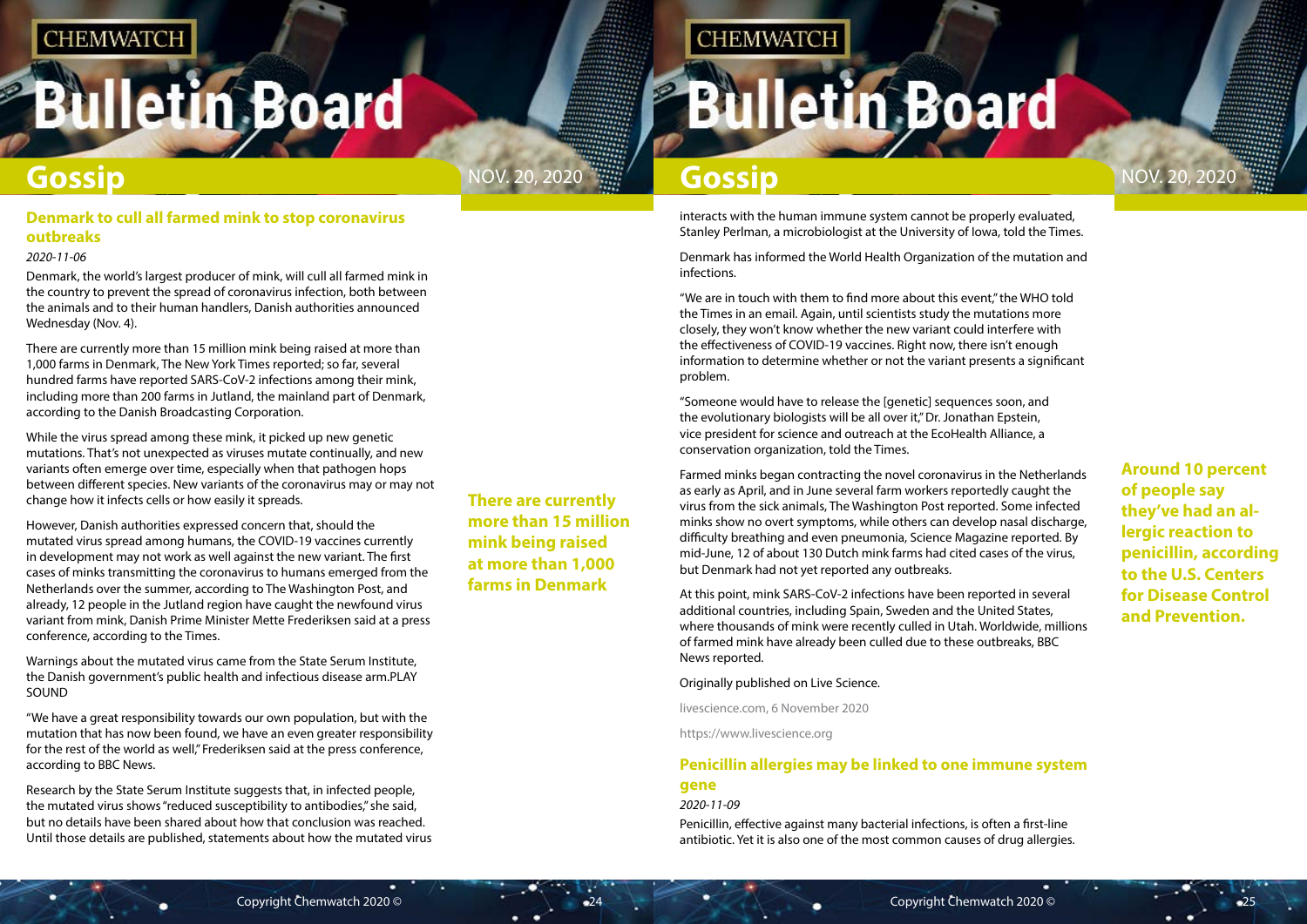# <span id="page-13-0"></span>**Bulletin Board**

**When poring over a long, drawn-out total synthesis for a complex natural product, it's easy to get lost.**

Around 10 percent of people say they've had an allergic reaction to penicillin, according to the U.S. Centers for Disease Control and Prevention.

Now researchers have found a genetic link to the hypersensitivity, which, while rarely fatal, can cause hives, wheezing, arrythmias and more.

People who report penicillin allergies can have a genetic variation on an immune system gene that helps the body distinguish between our own cells and harmful bacteria and viruses. That hot spot is on the major histocompatibility complex gene HLA-B, said Kristi Krebs, a pharmacogenomics researcher for the Estonian Genome Center at the University of Tartu. She presented the finding October 26 at the American Society of Human Genetics 2020 virtual meeting. The research was also published online October 1 in the American Journal of Human Genetics.

Several recent studies have connected distinct differences in HLA genes to bad reactions to specific drugs. For example, studies have linked an HLA-B variant to adverse reactions to an HIV/AIDS medication called abacavir, and they've linked a different HLA-B variant to allergic reactions to the gout medicine allopurinol. "So it's understandable that this group of HLA variants can predispose us to higher risk of allergic drug reactions," says Bernardo Sousa-Pinto, a researcher in drug allergies and evidence synthesis at the University of Porto in Portugal, who was not involved in the study.

#### Bottom of Form

For the penicillin study, the team hunted through more than 600,000 electronic health records that included genetic information for people who self-reported penicillin allergies. The researchers used several genetic search tools, which comb through DNA in search of genetic variations that may be linked to a health problem. Their search turned up a specific spot on chromosome 6, on a variant called HLA-B\*55:01.

The group then checked its results against 1.12 million people of European ancestry in the research database of the genetic-testing company 23andMe and found the same link. A check of smaller databases including people with East Asian, Middle Eastern and African ancestries found no similar connection, although those sample sizes were too small to be sure, Krebs said

It's too soon to tell if additional studies will "lead to better understanding of penicillin allergy and also better prediction," she said.

## **CHEMWATCH**

# **Illetin Board**

#### NOV. 20, 2020 **Nov. 20, 2020 Gossip Gossip Gossip Gossip**

Penicillin allergies often begin in childhood, but can wane over time, making the drugs safer to use some years later, Sousa-Pinto says. In this study, self-reported allergies were not confirmed with a test, so there's a chance that some participants were misclassified. This is very common, Sousa-Pinto says. "It would be interesting to replicate this study in … participants with confirmed penicillin allergy."

The distinction matters, because about 90 percent of patients who claim to be allergic to penicillin can actually safely take the drug (SN: 12/11/16). Yet, Sousa-Pinto says, those people may be given a more-expensive antibiotic that may not work as well. Less-effective antibiotics can make patients more prone to infections with bacteria that are resistant to the drugs. "This … is something that has a real impact on health care and on health services," he says.

sciencenews.org, 9 November 2020

https://www.sciencenews.org

### **Machine-designed natural product syntheses pass 'Turing test' for chemistry** *2020-11-12*

By tweaking their organic synthesis software, Chematica, the team behind the program has shown for the first time that a machine is capable of planning multi-step syntheses for complex natural products. Three of the syntheses were experimentally validated in the lab, and a 'Turing test' for chemistry showed that the machine's routes were largely indistinguishable from those designed by humans chemists.

When poring over a long, drawn-out total synthesis for a complex natural product, it's easy to get lost. Many of the reaction steps involved often don't seem as though they're bringing the starting materials closer to the target. But that's a talent of human chemists – being able to strategise many moves ahead and make creative choices, carrying out a sequence of seemingly arbitrary steps until things suddenly come together. When it comes to total synthesis, computer programs can be likened to beginners at chess – to date, they've been programmed to think only one move at a time. While this strategy allows machines to design routes to relatively simple products, they have difficulty designing multi-step syntheses to complex products because they lack the ability to think many moves ahead and think like a human.

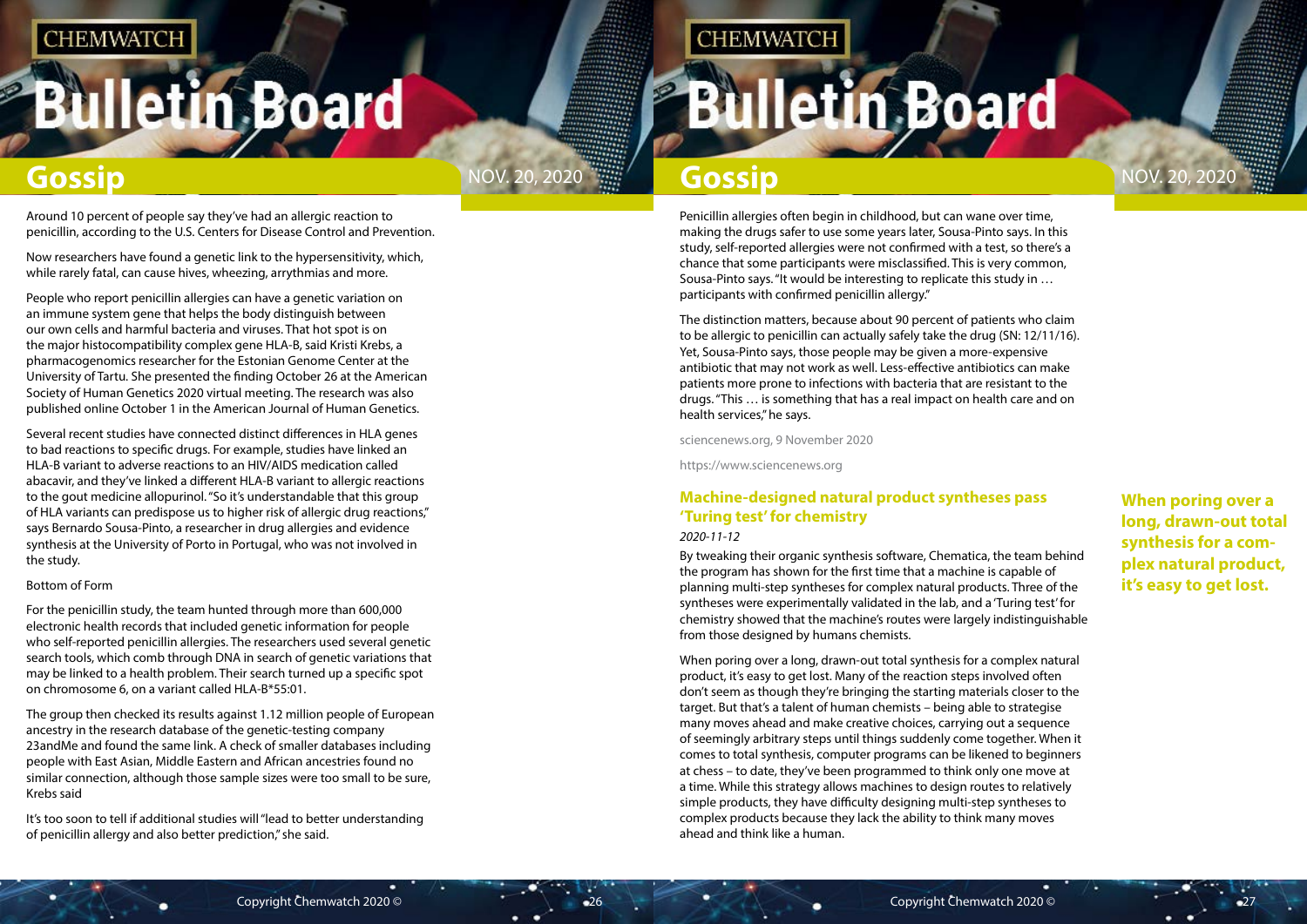# <span id="page-14-0"></span>**Bulletin Board**

**At 500 meters tall, the reef surpasses the height of the Empire State Building and the Shanghai World Financial Center.**

## **Gossip Gossip**

'Sometimes as a chemist you complexify a structure – but a computer doesn't see any gain in doing this,' says Bartosz Grzybowski, one of the developers of Chematica. 'But once you go over the hump in complexity, you can get something very simple.' What's also tricky for the computer is that when generating a pathway to a complex product, the chemical space rapidly becomes astronomically large. Each reaction step creates 100 branches which the computer could follow, meaning that for a synthesis consisting of 20 steps, the space will have 10020 options. In an attempt to help the program navigate this space to find useful reactions, the team introduced a new pair of algorithms. 'One algorithm is exploring the space for a diversity of solutions, while the other is trying to finish the synthesis as quickly as possible. They're both talking to one another, so they're updating themselves,' says Grzybowski. Other changes – new reaction rules, quantum mechanical methods and molecular mechanical methods were also included.

While those changes allowed Chematica to find routes to a few natural products, it still couldn't find others – even when it knew all of the individual reactions to plan the synthesis. Going a step further, the team introduced rules based on causal relationships – teaching the program how choices at one point in the synthesis can create the possibility of other choices down the line; for example, complicating a structure to simplify it later. With this improvement, Chematica was able to create original routes for many complex molecules, such as Lamellodysidine A, which the team experimentally validated along with two other natural products.

The team went on to carry out a chemistry Turing test to determine if the routes designed by Chematica could be distinguished by experts from those designed by a human. Combining 20 pathways designed by the program with 20 syntheses taken from the literature, 18 top-level chemists were asked which they thought was designed by a person and which by a machine. 'They couldn't tell,' says Grzybowski. But Grzybowski emphasises that the intention isn't to do away with humans. 'We're not trying to replace chemists – we're trying to give chemists a calculator to do things faster,' says Grzybowski. 'The machine can show you different options – for example, you can say "I want to do something different – don't use the Diels-Alder reaction". So, it gives you more options on timescales that would be very hard for humans to achieve.'

'I think it's a landmark, it's the first time that we're seeing a computer being able to achieve natural product total synthesis,' says Timothy Cernak, an assistant professor studying the interface of chemical synthesis and

## **CHEMWATCH**

# **Bulletin Board**

## NOV. 20, 2020 **August 2006 1999 12:30 COSSID** 2007 2007 2008 2009 2009 2009 2009 2009

computer science at the University of Michigan. 'And really the centrepiece is this Turing test … the computer is approaching the ability of a human to navigate relatively complex molecules. There's some alkaloids in here, there's some polycyclic terpenes – these are not the easiest things to make.'

chemistryworld.com, 12 November 2020

https://www.chemnistryworld.com

### **Newly discovered reef is taller than a skyscraper** *2020-10-30*

Scientists have found a towering coral reef off the northern tip of Australia, the first discovery of its kind in 120 years, BBC News reports. At 500 meters tall, the reef surpasses the height of the Empire State Building and the Shanghai World Financial Center. Researchers made their discovery during a 3D mapping exercise of the northern Great Barrier Reef sea floor, part of a yearlong effort to explore the oceans surrounding Australia. With a 1.5-kilometer-wide base, the reef tapers to a point just 40 meters below the ocean's surface, the Schmidt Ocean Institute announced in a press release this week. The massive, bladelike reef is not part of the main body of the Great Barrier Reef and adds to the seven other tall detached reefs in the area. You can check out the full exploratory dive of the newly discovered reef here.~ssciencemag.org, 30 October 2020

https://www.sceincemag.org

### **Rare squid with 'elbow tentacles baffles scientists in spooky new footage**

#### *2020-11-12*

It looks like an alien — head dwarfed by enormous flapping fins, body blobbing through dark water, thin blue tentacles streaming behind it in a tangle of neon spaghetti. But despite its otherworldly appearance, the elusive cephalopod known simply as the Bigfin squid (Magnapinnidae) may be more common in Earth's deep oceans than scientists ever knew.

In the 113 years since its discovery, the Bigfin squid has been spotted in the wild only 12 times around the world. Now, a study published Wednesday (Nov. 11) in the journal PLOS ONE, adds five new sightings to the tally, all of them captured thousands of feet below the surface of the Great Australian Bight in South Australia.

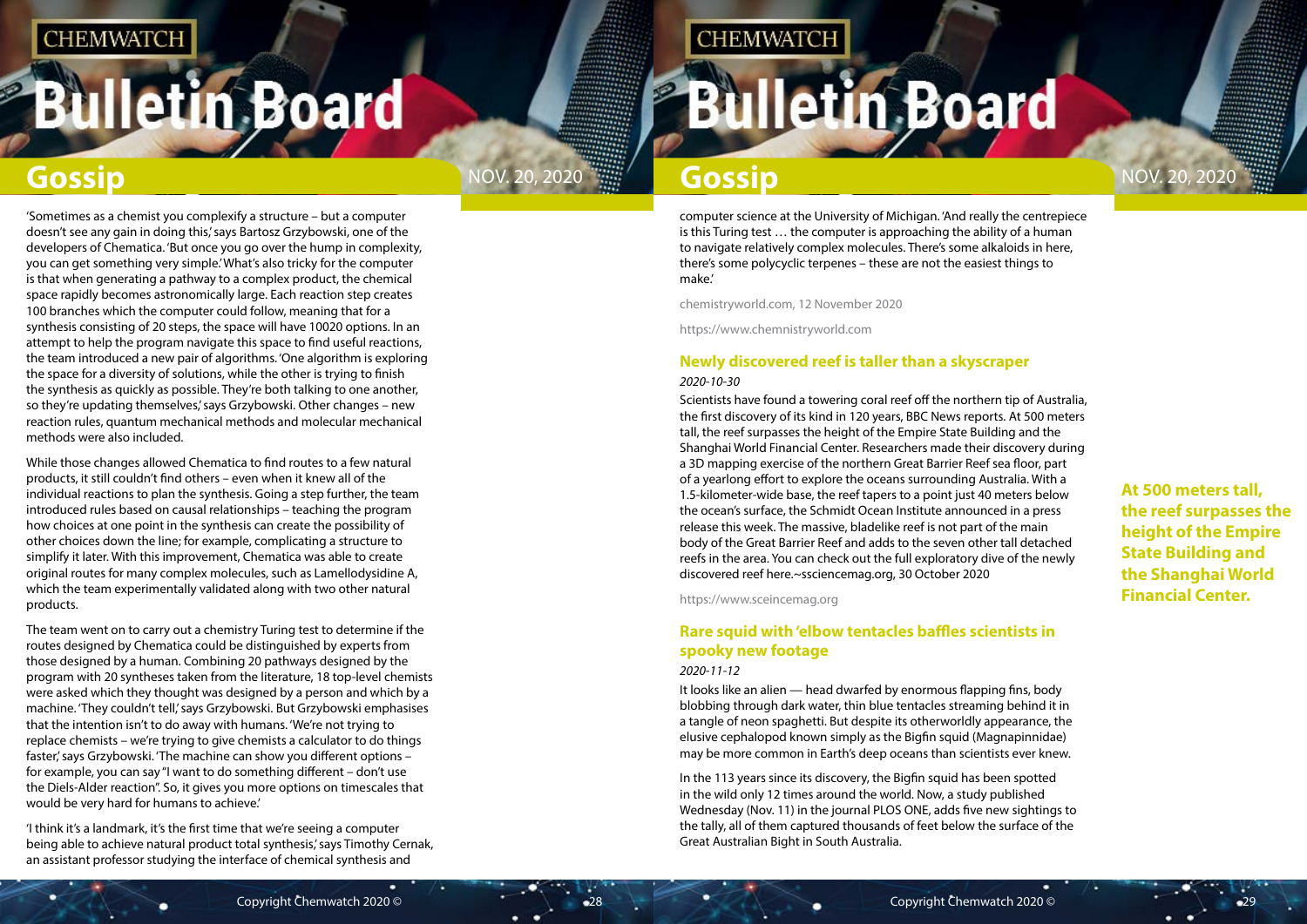# <span id="page-15-0"></span>**Bulletin Board**

**In a randomized, double-blind trial, scientists compared the injected drug, called cabotegravir, with an approved pill marketed as Truvada in 3223 women across seven countries in sub-Saharan Africa.**

## **Gossip Gossip**

Not only do the sightings mark the first time that Bigfin squid have been seen in Australian waters, but it's also the first time that five of them have been caught hanging out together in one place. The resulting footage captured by underwater cameras trailing behind a large research vessel provides an unprecedented look at the bizarre cephalopod's anatomy and behavior, lead study author Deborah Osterhage told Live Science.

"I was stunned and excited when I first saw the Bigfin squid in a photo collected by our camera," Osterhage, a marine researcher with the Commonwealth Scientific and Industrial Research Organisation (or CSIRO, Australia's government science agency), said in an email. "I recognized it immediately, with its distinctive large fins and extremely long and slender arms and tentacles."

Scientists identified the first Bigfin squid specimen, which was caught by fishers near Portugal, in 1907. It took more than 80 years before anyone saw one in the wild, swimming 15,535 feet (4,735 meters) underwater off the coast of Brazil in 1988. The squid is distinct, with giant fins jutting off of its body like Dumbo the elephant's ears. These fins are as wide as the squid's upper body (or mantle) is long, Osterhage said, and Bigfins propel themselves through the water by flapping them like wings.

That's nothing new for cephalopods (just ask the adorably named Dumbo octopus), but what really sets the Bigfin squid apart from its other deepsea cousins are incredibly long, stringy tentacles. Now, researchers have a better idea of just how long and stringy they can get. In the new study, which culminates from more than 40 hours of underwater observations at depths of 3,100 to 7,900 feet (950 to 2400 m) below the surface, the team not only sighted the gaggle of Bigfins swimming through the Bight, but they even measured one of them with more accurate methods than ever before.

"We were able to measure [one specimen] with lasers — a first, as previous measurements are estimates based on nearby objects," Osterhage said. "It measured 5.9 feet (1.8 m) in length. The specimen's mantle was around 6 inches (15 centimeters), with the remaining 5.9 feet [1.8 m] made up of those long arms and tentacles."

Think, an upper body as long as a U.S. dollar bill, trailing tentacles as long as U.S. tennis champ Serena Williams. And that may even be on the small side; according to Osterhage, previous studies have estimated that Bigfin squid can grow to 22 feet (7 m) long.PLAY SOUND

## **CHEMWATCH**

# **Bulletin Board**

## NOV. 20, 2020 **Nov. 20, 2020**

Stranger still may be how the squids hold those tentacles. Unlike most cephalopods, whose tentacles hang below their bodies, the Bigfin squid's appendages jut out at perpendicular angles to their mantles before bending and curling away, making each tentacle look like an "elbow," Osterhage said.

During one of the team's sightings, a Bigfin surprised the researchers by raising one long arm above its body and holding it there — a baffling behavior never before seen in squids, the researchers wrote. The posture could have something to do with filter feeding, they speculated, but the truth is nobody knows for sure. Finding the answer to that (and many other outstanding questions about the oddball squid) will require many more encounters in the wild.

"There is much to learn about the Bigfin squid — basic questions such as what it feeds upon, how it reproduces, etc., are still unknown," Osterhage said. "But one exciting thing about our paper is that all five specimens were found clustered in close spatial and temporal proximity of each other, which has never been seen before."

Why they were clustered together is yet another question without an answer, but this behavior is often associated with survival or mating opportunities, Osterhage said. Future sightings will help determine the squid's specific needs, she added — but for now, maybe it's safest just to say that aliens of a feather (or tentacle) stick together.

Originally published on Live Science.

livesciene.com, 12 November 2020

https://www.livescience.com

## **Injection of long-acting drug prevents HIV in women**

#### *2020-11-09*

A single shot of a long-lasting antiviral agent every 2 months is 89% more effective at preventing HIV infections in women compared with a daily pill, The New York Times reports. In a randomized, double-blind trial, scientists compared the injected drug, called cabotegravir, with an approved pill marketed as Truvada in 3223 women across seven countries in sub-Saharan Africa. During the trial, which evaluated a vaccinelike strategy known as pre-exposure prophylaxis (PrEP), 34 participants taking Truvada became infected with HIV, whereas just four receiving injections contracted the virus, the researchers report today in a press release. Two of the participants from the latter group had stopped receiving injections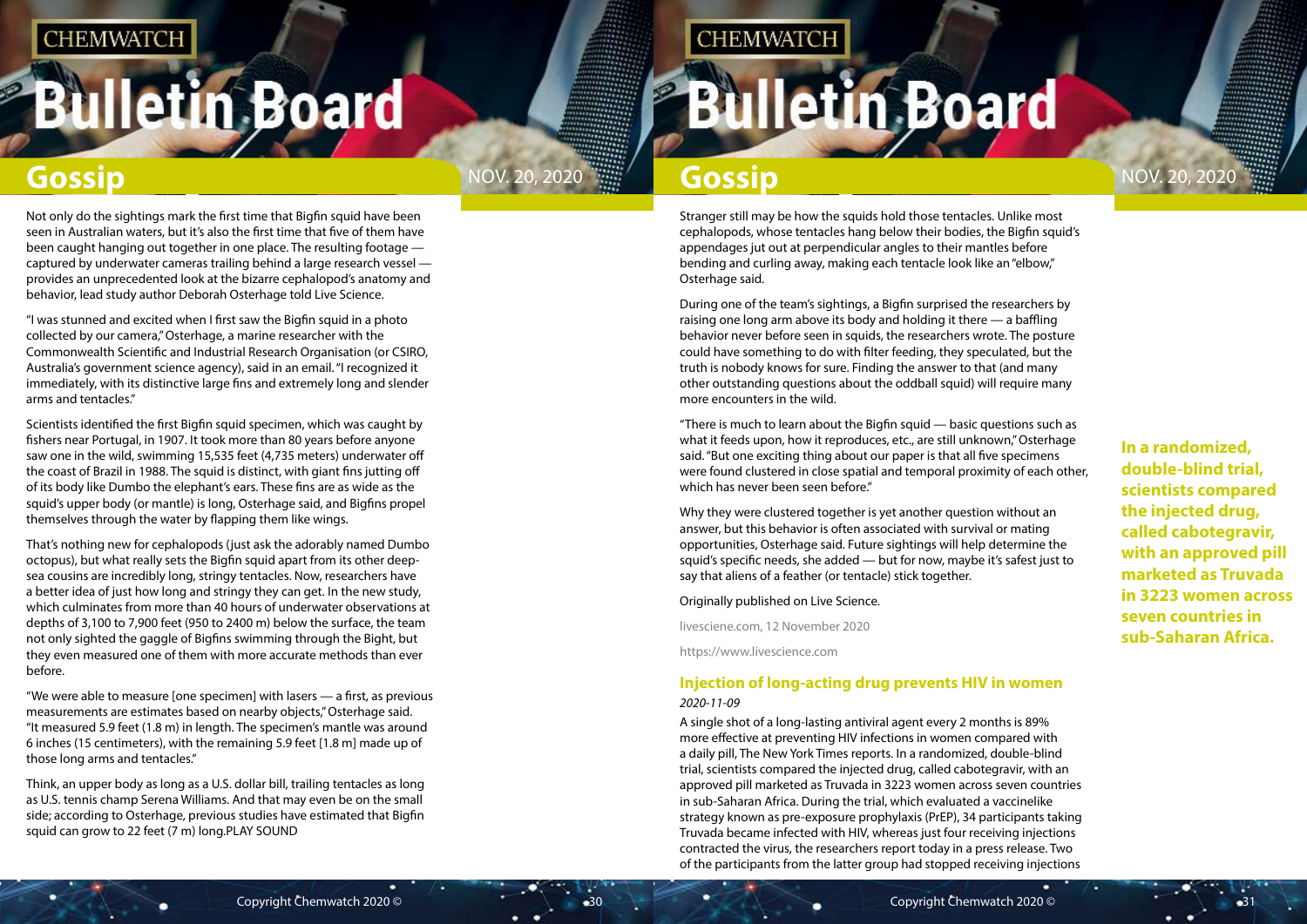# <span id="page-16-0"></span>**Bulletin Board**

NOV. 20, 2020 **Nov. 20, 2020 Gossip Gossip Gossip Gossip** 

**That fence looks** 

**similar enough to the** 

**shimmering green curtains seen in the aurora borealis that** 

**scientists thought at least this part of** 

**STEVE could be a** 

**type of aurora.**

every 2 months. After an interim review of data on cabotegravir's efficacy and safety, advisers recommended the study investigators end the trial early and release their results. Cabotegravir was previously shown to prevent HIV infections only in cisgender men and transgender women who have sex with men; participants in the new trial were cisgender women. People often struggle to adhere to a daily pill regimen, which undermines its effectiveness, and one shot of cabotegravir every 8 weeks could provide patients with more freedom and flexibility, public health experts say. ~ssceincenews.org, 12 November 2020

https://www.sciencemag.org

### **STEVE may even be less like typical auroras than scientists thought**

#### *2020-11-11*

The atmospheric light show nicknamed STEVE may be even weirder than skywatchers thought.

STEVE, short for Strong Thermal Emission Velocity Enhancement, is a sky glow that appears south of the northern lights (SN: 3/15/18). STEVE's main feature is a mauve band of light formed by a stream of plasma flowing westward through the atmosphere — a different phenomenon from the one that gives rise to auroras (SN: 4/30/19). But STEVE's purple arc is often accompanied by a "picket fence" of vertical green stripes. That fence looks similar enough to the shimmering green curtains seen in the aurora borealis that scientists thought at least this part of STEVE could be a type of aurora.

Recently, studies of the picket fence's color have cast doubt on its origins. Auroras form when electrons from the magnetic bubble, or magnetosphere, surrounding Earth cascade into the atmosphere (SN: 2/7/20). Those electrons make nitrogen in the air glow blue and oxygen glow green. While STEVE's green picket fence also contains glowing oxygen, a dearth of nitrogen emission hints that the fence is not the same kind of light show as an aurora.

Now, researchers and citizen scientists have identified an even more unusual aspect of STEVE's picket fence: small green streaks that stick out like feet from the bottom of some of its vertical stripes. The structure of these horizontal streaks cannot be formed by the electron showers responsible for auroras, researchers report in the December AGU Advances.

**CHEMWATCH** 

#### Bottom of Form

"It's really weird, and nobody really knows what's going on just yet," says Joshua Semeter, an engineer at Boston University. But the new observations suggest these horizontal streaks — and perhaps the similarly colored fence — arise from some STEVE-specific process.

Semeter and colleagues examined horizontal streaks below picket fences in high-resolution images of STEVE taken by citizen scientists. The analysis suggested that the streaks in these images were not actually lines extended across the sky, but only appeared that way due to motion blur, as spherical blobs of glowing gas moved through the atmosphere.

These green blobs might arise from turbulence in the torrent of plasma that creates STEVE's purple band, Semeter says. Positively charged atoms in the plasma may rush through the atmosphere largely unimpeded, forming a smooth purple arc. Meanwhile, electrons in the plasma are far lighter and more liable to get tripped up by Earth's magnetic field lines giving those particles a much bumpier ride through the air. As a result, those high-energy electrons may get tangled up in small vortices on the edge of the plasma stream, below the purple streak. There, the particles could excite pockets of oxygen to glow green.

For now, this is just a theory for what might be occurring. Computer simulations of plasma flowing through the atmosphere could test whether the idea is correct.

Whatever is going on with STEVE's horizontal green features, "there's some tantalizing evidence" that they're related to the vertical picket fence, Semeter says. "We found events where these little feet appear before or at the same time as the green column above it." And some horizontal and vertical streaks looked connected. "It appears that the green emission is actually expanding upward along the magnetic field line," Semeter says. If so, that could explain why STEVE's picket fence doesn't have quite the same color as typical auroras.

While these observations do hint that the fence may arise from STEVE-specific particle interactions, it's hard to be sure based only on photographs from the ground, says Toshi Nishimura, a space physicist at Boston University who was not involved in the work.

Future satellite observations could confirm whether electrons from the magnetosphere are pouring into the atmosphere in the region of a STEVE

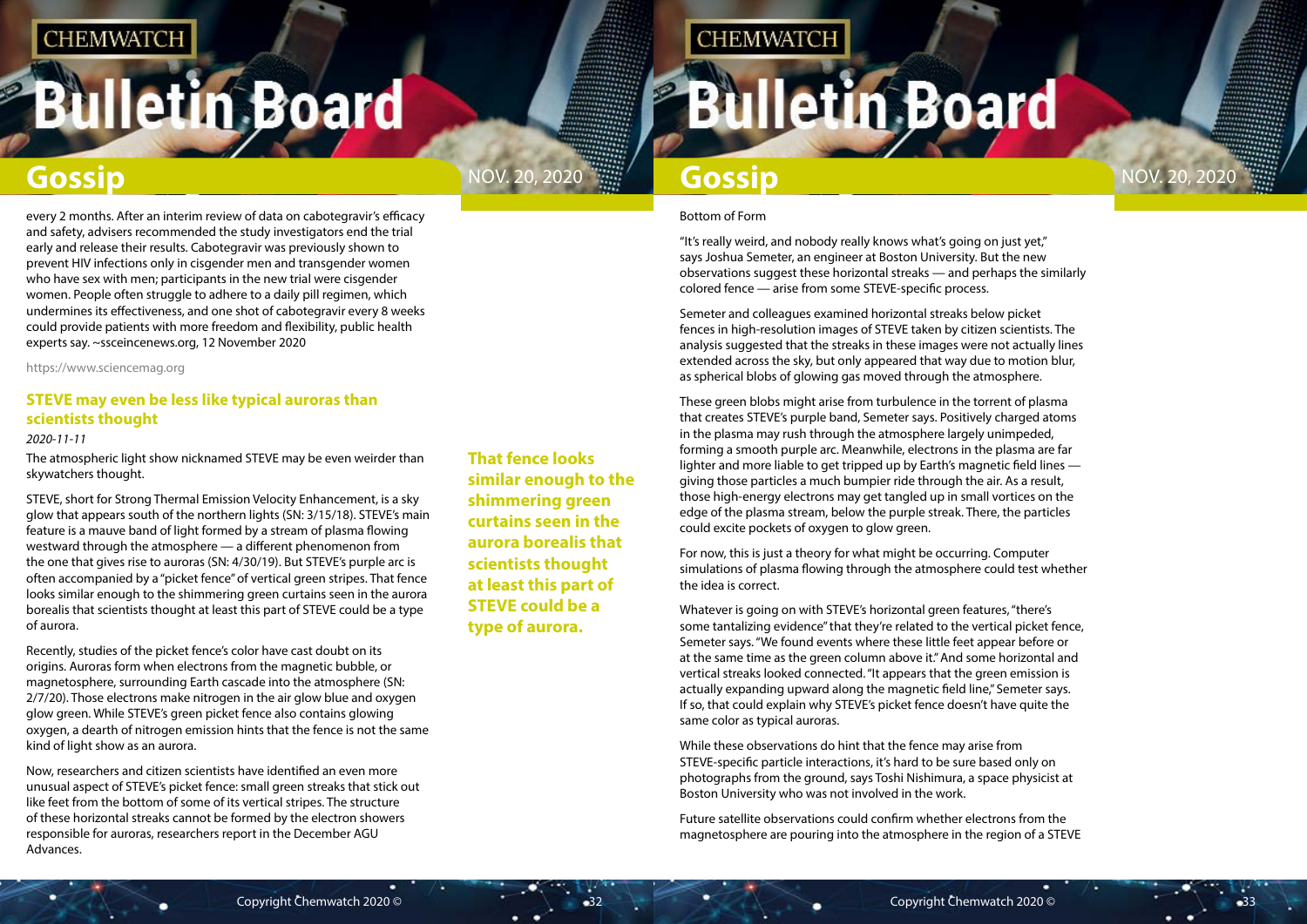# <span id="page-17-0"></span>**Bulletin Board**



### **"It's a gorgeous spider, if you're into that kind of thing," the program manager Mike Waite told The Guardian.**

## **CHEMWATCH**

## **Illetin Board**

## **Gossip Gossip Gossip Gossip**

**Every minute, around 750 milliliters of blood flow through the brain, giving bacteria, viruses or other blood-borne pathogens an opportunity to infect the organ.**

picket fence, he says. If satellites don't see such electron showers, that will bolster the idea that the fence is different from normal auroras.

sciencenews.org, 11 November 2020

https://www.sciencenews.org

#### **Rare wolf spider presumed extinct turns up on British military base**

#### *2020-11-07*

A 2-inch-long (5 centimeters) spider thought to be extinct in Great Britain is actually alive and thriving on a British military base.

A program manager at the Surrey Wildlife Trust rediscovered the great fox-spider (Alopecosa fabrilis) on an undeveloped portion of a military installation in Surrey, England, after a two-year search. The last time the spider was seen before this in Britain was in 1993, or 27 years ago.

"It's a gorgeous spider, if you're into that kind of thing," the program manager Mike Waite told The Guardian.

#### Nocturnal hunter

The adult spiders have gray-and-brown furry bodies. They can spin silk, but instead of making webs, they use that silk to line the burrows that they dig in order to hibernate over the winter. Great fox-spiders are critically endangered, but they are also found on the European mainland, particularly on coastal sand dunes in Holland and Denmark, according to The Guardian. Waite wonders whether the spiders are also quietly surviving on Britain's coastlines.

The great fox-spider is a wolf spider, a family of arachnids that hunts down its prey rather than building webs. The spider is nocturnal, which makes it an elusive quarry for spider enthusiasts. According to The Guardian, Waite used aerial photography of the military installation to find bare patches where the spiders like to hunt. His search in these sandy spots paid off after many fruitless nights.

"As soon as my torch fell on it I knew what it was. I was elated," Waite said. "With coronavirus, there have been lots of ups and downs this year, and I also turned 60, so it was a good celebration of that."PLAY SOUND

Waite found several male spiders, one female and possibly some immature spiderlings, though the latter were difficult to identify conclusively.

"It makes me think how hard have we looked for it on our coasts? Have we been looking hard enough?" he told The Guardian.

Conserving space for wildlife

The Surrey Wildlife Trust manages thousands of acres of undeveloped land in the Surrey area to protect wildlife. Ministry of Defence sites are also prime real estate for animals, because they're left relatively undisturbed other than the military training exercises that occur there. For security reasons, the researchers are keeping confidential the identity of the site where they found the great fox-spiders, but it consists of scrubby heartland that also provides a home for native birds, snakes, lizards and butterflies.

"Many people are unaware of the size and diversity of the Defence estate and its tremendous wildlife richness," Rich Lowey, the head of technical services at the Defense Infrastructure Organization, said in a statement. "It has generally been protected from agricultural intensification and urban development, so it now provides a vital sanctuary for many of the country's most rare and endangered species and habitats."

Waite now plans to continue his survey for the spiders in order to estimate the size of their population.

#### Originally published on Live Science.

livescience.com, 7 November 2020

https://www.livescience.com

### **Protecting the brain from infection may start with a gut reaction**

#### *2020-11-11*

Some immune defenses of the brain may have their roots in the gut.

A new study in mice finds that immune cells are first trained in the gut to recognize and launch attacks on pathogens, and then migrate to the brain's surface to protect it, researchers report online November 4 in Nature. These cells were also found in surgically removed parts of human brains.

Every minute, around 750 milliliters of blood flow through the brain, giving bacteria, viruses or other blood-borne pathogens an opportunity to infect the organ. For the most part, the invaders are kept out by three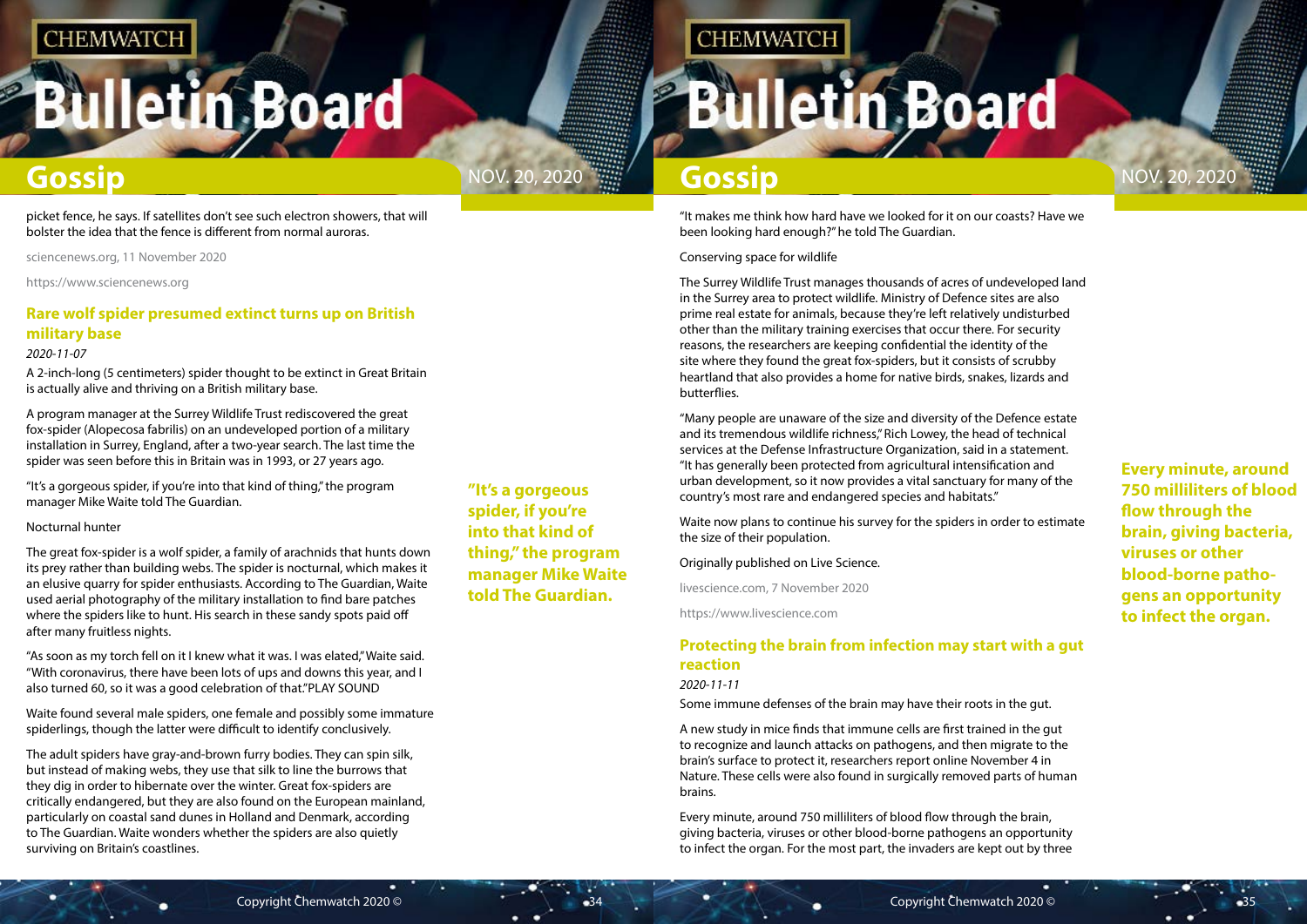# **Iletin Board**





membrane layers, called the meninges, which wrap around the brain and spinal cord and act as a physical barrier. If a pathogen does manage to breach that barrier, the researchers say, the immune cells trained in the gut are ready to attack by producing a battalion of antibodies.

The most common route for a pathogen to end up in the bloodstream is from the gut. "So, it makes perfect sense for these [immune cells] to be educated, trained and selected to recognize things that are present in the gut," says Menna Clatworthy, an immunologist at the University of Cambridge.

#### Bottom of Form

Clatworthy's team found antibody-producing plasma cells in the leathery meninges, which lie between the brain and skull, in both mice and humans. These immune cells produced a class of antibodies called immunoglobulin A, or IgA.

These cells and antibodies are mainly found in the inner lining of the gut and lungs, so the scientists wondered if the cells on the brain had any link to the gut. It turned out that there was: Germ-free mice, which had no microbes in their guts, didn't have any plasma cells in their meninges either. However, when bacteria from the poop of other mice and humans were transplanted into the mice's intestines, their gut microbiomes were restored, and the plasma cells then appeared in the meninges.

"This was a powerful demonstration of how important the gut could be at determining what is found in the meninges," Clatworthy says.

Researchers captured microscope images of an attack in the meninges of mice that was led by plasma cells that had likely been trained in the guts. When the team implanted a pathogenic fungus, commonly found in the intestine, into the mice's bloodstream, the fungus attempted to enter the brain through the walls of blood vessels in the meninges. However, plasma cells in the membranes formed a mesh made of IgA antibodies around the pathogen, blocking its entry. The plasma cells are found along the blood vessels, Clatworthy says, where they can quickly launch an attack on pathogens.

"To my knowledge, this is the first time anyone has shown the presence of plasma cells in the meninges. The study has rewritten the paradigm of what we know about these plasma cells and how they play a critical role in keeping our brain healthy," says Matthew Hepworth, an immunologist at the University of Manchester in England who was not involved with the

## **CHEMWATCH**

## **lletin Board**

study. More research is needed to classify how many of the plasma cells in the meninges come from the gut, he says.

The finding adds to growing evidence that gut microbes can play a role in brain diseases. A previous study, for instance, suggested that in mice, boosting a specific gut bacterium could help fight amyotrophic lateral sclerosis, or ALS, a fatal neurological disease that results in paralysis (SN: 7/22/19). And while the new study found the plasma cells in the brains of healthy mice, previous research has found other gut-trained cells in the brains of mice with multiple sclerosis, an autoimmune disease of the brain and the spinal cord.

For now, the researchers want to understand what cues plasma cells follow in the guts to know it is time for them to embark on a journey to the brain.

sciencenews.org, 11 November 2020

https://www.sciencenews.org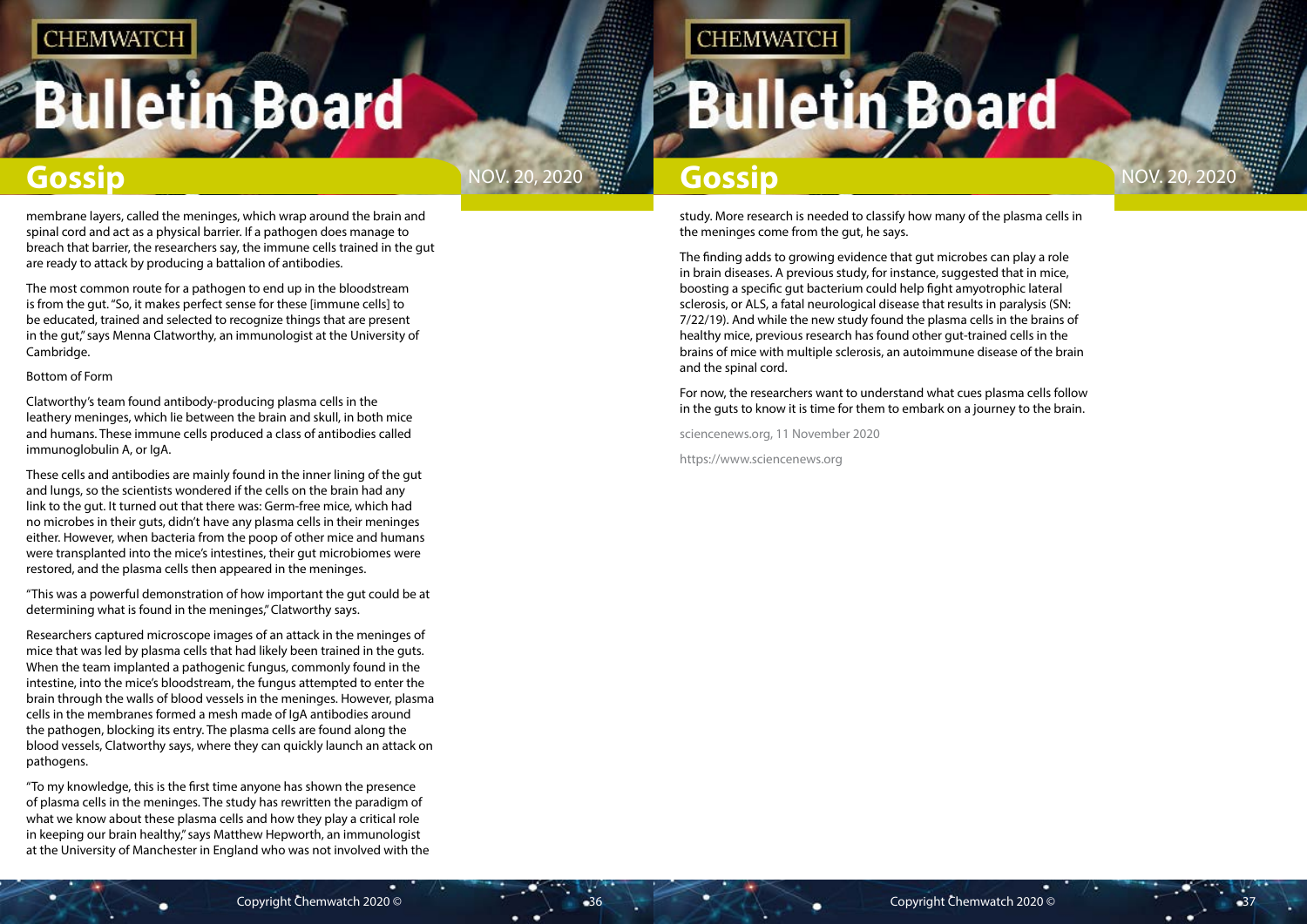# <span id="page-19-0"></span>**Bulletin Board**

### **"But the bigger crime was committed by the person who commissioned it and then tried to carry on as though nothing was wrong."**

**CHEMWATCH** 



**"They've made progress in a field that desperately needs innovation, and it looks like they've made the jump from the laboratory to the real world…**

**Botched restoration leaves Spanish statue looking like a confused potato head**

#### *2020-11-13*

Is it ... a statue that's melted in the heat? Forky from "Toy Story 4?" A clay figure crafted by a preschooler? President Donald Trump?

In yet another extraordinary restoration-gone-awry, a 20th-century Spanish statue of a smiling woman next to a flock of livestock has turned into a slightly confused-looking lump with large holes for eyes, a button nose and a grimacing mouth.

The once-elegant statue, first unveiled in 1923, is sculpted on the front of a bank in the northern city of Palencia, according to The Art Newspaper. Now, people have likened the restored statue to a "potato" and President Donald Trump, according to The Art Newspaper.

"It looks like the head of a cartoon character," Antonio Guzmán Capel, an artist who first pointed out the botched restoration, said in a Facebook post. "I'm sure whoever did it got paid for it," Capel said. "But the bigger crime was committed by the person who commissioned it and then tried to carry on as though nothing was wrong."

This statue is just one in a long line of botched restoration efforts in Spain. In 2012, an 81-year-old church member repainted a 19th-century fresco of Jesus that ended up looking like a monkey and earned the nickname "Monkey Christ," according to NPR.

In 2018, an amateur restorer painted a 15th-century Spanish wooden statue of the Virgin Mary, Saint Anne and the infant Jesus in neon colors, according to NPR. Early this year, a furniture restorer turned a copy of a famous "immaculate conception" painting of the Virgin Mary by 17thcentury Spanish artist Bartolomé Esteban Murillo into a smudged, unrecognizable mess, Live Science previously reported.

Conservation experts continue to call for stricter regulations to restorations. This is "NOT professional restoration," Spain's Professional Association of Restorers and Conservators wrote on Twitter.

"Restoring is not repairing, serious interventions must follow criteria, which are internationally approved, as well as those applied by the IPCE [the Spanish Cultural Heritage Institute], and other accredited entities that

## **Curiosities**

exist in Spain," the Valencia-based conservator Illanos Argudo, wrote on Twitter, The Art Newspaper reported.

livescience.com, 13 November 2020

https://www.livescience.com

### **A butterfly's brilliant blue wings lead to less toxic paint** *2020-11-13*

The vibrant blue hues of morpho butterflies' wings have long captivated not only lepidopterists but also chemists. The latter's interest stems from the intricate nanoscale protein structures that are layered within the wings: their shapes act like prisms, reflecting a stunning cerulean color. Materials scientists hope to eventually harness these structures' properties to make products such as paint and cosmetics—without dyes and pigments that can be harmful to human health and the environment.

Skip Ad

Figuring out how to affordably apply this "structural color" concept to a wide range of products has been tricky. But now chemists at a Berkeley, Calif.–based start-up called Cypris Materials say they are closing in on a way to do so. Without using dyes or pigments, they say, they have developed colorants that can produce hues in the ultraviolet, visible and near-infrared regions of the electromagnetic spectrum—and that can be used in applications from automotive paints to printer inks and nail polish. "They've made progress in a field that desperately needs innovation, and it looks like they've made the jump from the laboratory to the real world. That's super impressive," says John Warner, a distinguished research fellow at the company Zymergen and a pioneer of green chemistry, who was not involved in Cypris Materials' work.

Traditional pigments and dyes have been used for centuries to add color to fabric and paints and for other everyday applications. They impart various hues through the way they absorb or reflect light. Red dye in a shirt, for example, contains molecular components called chromophores, which absorb the wavelengths of light in all colors except for red—so red is what we see. But some of the chemicals involved, such as azo dyes, contain materials linked to cancer and other harmful effects. Many countries have banned them.

Structural color, however, comes from microscopic structures whose varying shapes reflect or refract light in different ways. The tiny scales on a morpho butterfly's wings, for example, are covered with minuscule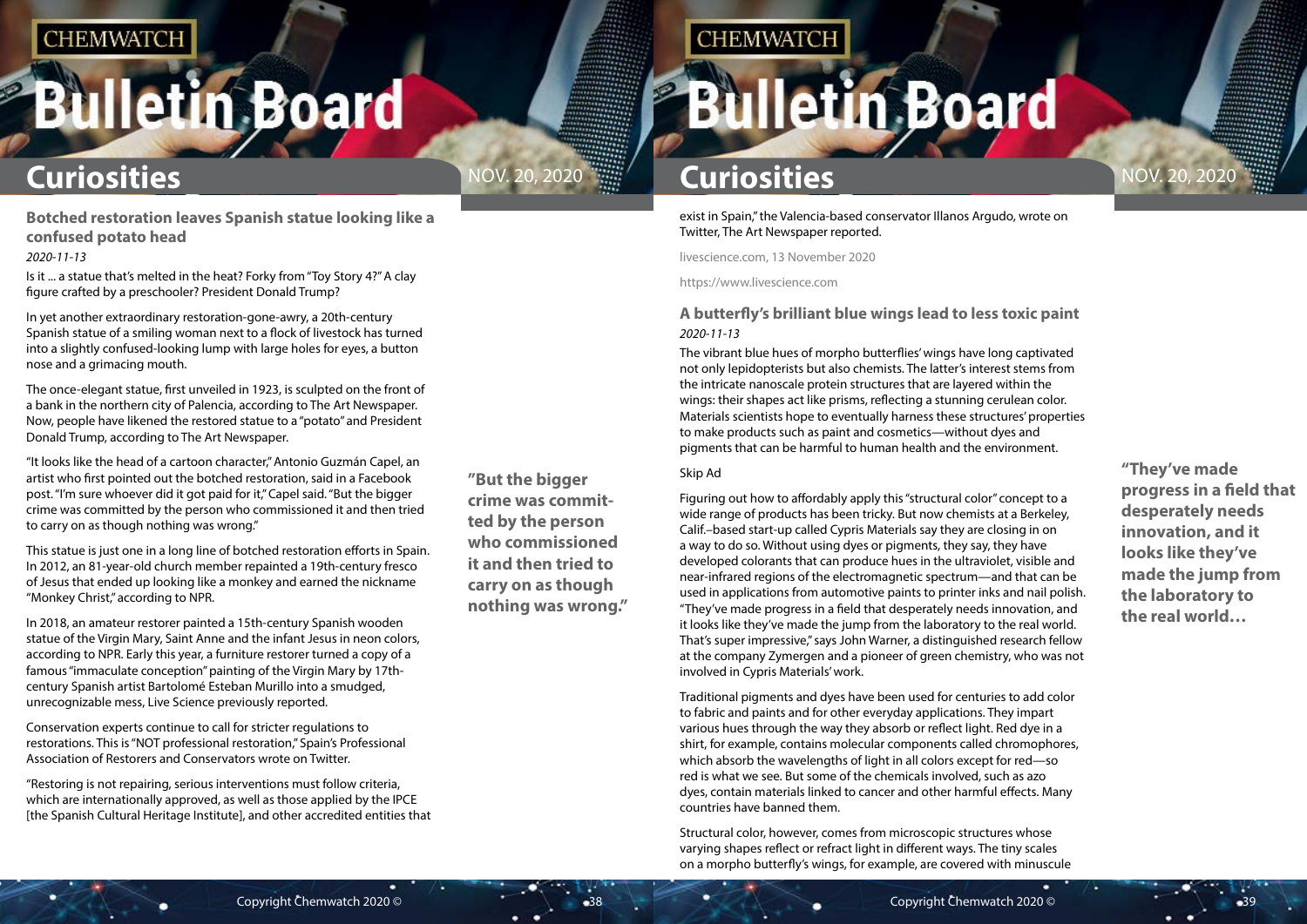# <span id="page-20-0"></span>**Bulletin Board**

**"It's because people flush them down the toilet."**

## **Curiosities Curiosities**

ridges that have cross-ribs—a little like the profile of a fir tree. These formations refract specific light wavelengths to produce a brilliant blue. Other structures create similar effects: for example, helically arranged cellulose microfibers make marble berries glisten with a shiny, metallic shade of blue. Scientists are still studying the finer details of the ways structural color manifests in nature. But they already know that the sizes and volumes of the features in a structure and the material itself are what principally determine how light bounces off that structure—and what color results.

Cypris Materials creates structure-based colorants using what are known as self-assembling block copolymers. They are long chains of molecules that in this case stitch together two different types of commonly used plastics, such as polyacrylates or polyesters. When formulated into a paint or ink and applied to a surface, these copolymers arrange themselves into neatly ordered layered structures that refract light. To grasp how this works, imagine gummy worms that are half yellow and half green, with each color representing a different plastic. If a big bagful of these worms were arranged so that each gummy's yellow and green parts only touched the same colored halves of other gummies, they would form a multilayered structure. Cypris's copolymers do this on their own when put into a solution, with the length of the polymer chain determining the wavelength of light reflected. Short copolymer chains refract shorter wavelengths of light: ultraviolet, blues and greens. Longer chains refract longer wavelengths in the orange, red and near-infrared parts of the spectrum.

Self-assembling copolymers are not new, but the company says it has made two key advancements: its materials self-assemble under everyday environmental conditions, such as when paint is applied, and can create the longer chains that reflect long wavelengths of light. "Being able to get it out into the redder colors—no one has been able to do that" with structural color, says Robert Grubbs, a Nobel Prize–winning chemistry professor at the California Institute of Technology and a co-founder of the company who works in an advisory role. "They've come a lot further than I thought was going to be possible."

The new colorants come in a powdered form that Cypris Materials says can be incorporated into manufacturing processes—added to paint in an automotive spray gun, for example, or mixed into nail polish. The colorants also act like binders, chemicals that are added to hold pigments and dyes in solution while the paint dries on a surface. "We're simplifying paint," says the company's co-founder and acting CEO Ryan Pearson. Traditionally,

## **CHEMWATCH**

# **Bulletin Board**

## NOV. 20, 2020 **Nov. 20, 2020**

"people need to add in pigment. They also need to add in extra additives just to stabilize the paint. Not only are we removing the need for pigments and dyes, we're taking out the need for all of the stuff around it to stabilize it."

#### ADVERTISEMENT

Other chemicals frequently added to paints to help stabilize the pigments include surfactants. It remains to be seen if the new colorants will render those chemicals unnecessary, but "if they're able to replace surfactants or formulate without the use of alkylphenols [chemicals widely used in paints to prevent separation], that would certainly be a positive development in our view," says Teresa McGrath, chief research officer at the Healthy Building Network, a nonprofit organization that promotes the use of sustainable and less toxic materials and is not linked to Cypris Materials.

The new method contrasts with other applications of structural color, such as those used to create films that can be applied to windows to improve insulation and save energy. That technique involves creating and combining many layers of film to achieve a structure that reflects infrared light. But those films can only be applied to certain surfaces, making the new structural color technology potentially more versatile.

The start-up's colorants still have hurdles to overcome and possible limitations. For example, they may not be able to compete pricewise with some pigments, such as titanium dioxide. The company also still needs to do a full analysis of its copolymers and manufacturing processes to confirm that its colorants are indeed safer and more environmentally friendly than traditional dyes and pigments. "It's not going to be perfect," Warner says. But "the enemy of the excellent is the perfect. Science works by these kinds of steps forward."

scientificamerican.com, 13 November 2020

https://www.scientificamerican.com

### **Why some environmentalists are pushing for an end to plastic tampon applicators** *2020-11-08*

During her annual cleanups along the shores of Lake Ontario, Rochelle Byrne has come across hundreds of plastic tampon applicators.

"When I started finding those on beaches, I was a little bit confused," she said.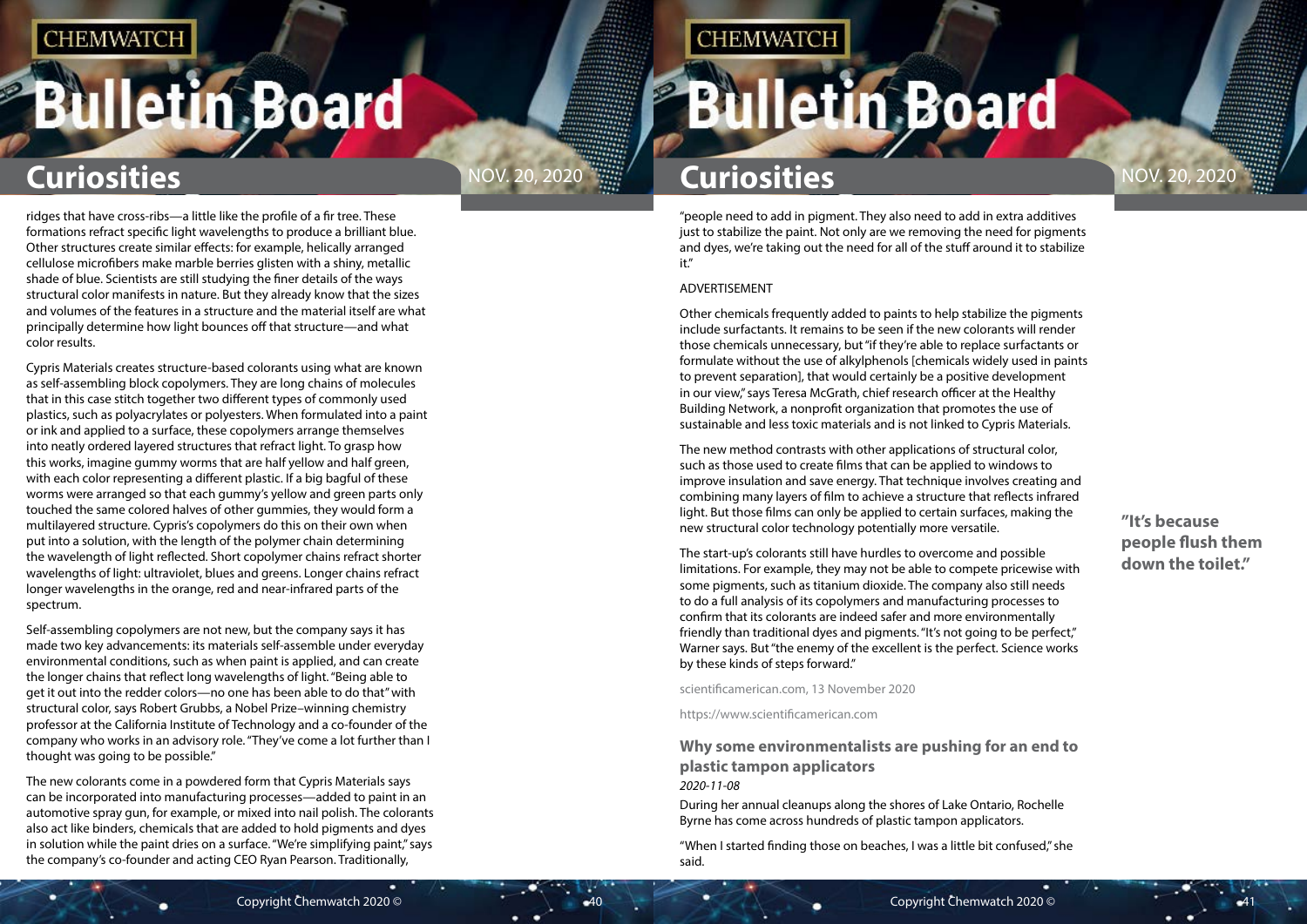# **Bulletin Board**

## **Curiosities** Nov. 20, 2020 **Curiosities** Nov. 20, 2020

Unlike litter such as coffee cups, plastic bags or cigarette butts, tampon applicators aren't items that are usually discarded on the shoreline. So Byrne did some research to find out why they were ending up there.

"It's because people flush them down the toilet."

Although they're not listed as one of the items in the upcoming Canadian ban on single-use plastics, tampon applicators are frequently found in shoreline cleanups and don't easily degrade.

Since 2014, when Byrne began organizing cleanups, she estimates they've found over 1,500 tampon applicators along Lake Ontario. They're so common that her non-profit, A Greener Future, began a petition a few years ago asking leading tampon brand Tampax to stop making plastic applicators. It now has nearly 150,000 signatures.

"It comes down to understanding the implications of single-use plastic," Byrne said. "And that it doesn't go away for a very long time."

But why are tampon applicators ending up on our shores in the first place?

'Things that come out of your toilet'

Tampon applicators are nowhere near as abundant as other shoreline litter — for example, the Great Canadian Shoreline Cleanup found more than 680,000 cigarette butts and 74,000 food wrappers last year.

Still, between 3,000 and 3,500 tampons and applicators are found on the country's beaches annually, said Kate Le Souef, manager of the Great Canadian Shoreline Cleanup. She estimates that applicators alone make up 80 per cent of that number.

Today in Canada, many tampons are sold with an applicator, which helps the user insert the tampon. Some applicators are made of cardboard but many are now plastic, and come in different colours, depending on the design and brand.

While tampon applicators are only used for a few seconds, plastic takes a long time to degrade.

"Because they're hard plastic, they float," Le Souef said. "[They] last a long time in the water."

These applicators are often found on shorelines along with condoms and needles, items that usually originate in the same place — the toilet.

## **CHEMWATCH**

# **Iletin Board**

Applicators, condoms and needles aren't supposed to be flushed, but if they are, they're meant to be filtered out at sewage treatment plants.

The fact that they're ending up on beaches is "an indicator that there's sewage being discharged in the area," said Mark Mattson, the Lake Ontario Waterkeeper and president of Swim Drink Fish, a group that monitors the water in Lake Ontario.

Untreated sewage shouldn't generally be released into Canadian waters. However, Mattson said that it does happen in certain circumstances.

In cities with older sewage systems, the same pipes take both sewage and rainwater to the treatment plant. These combined sewer overflows are used in cities like Toronto and Vancouver. But if there's a big rainstorm, the sewers get too full — and it's all released into waterways without being treated.

"If you go down to any of the marinas after a rain," Mattson said, "you'll see condoms floating around, tampon applicators and needles."

The prevalence of plastic applicators

Though plastic applicators did not meet the criteria to be included as one of the six single-use plastic items in next year's ban, Byrne said that A Greener Future's Tampax petition is a way to raise awareness about the problem of plastic applicators.

"People don't know that they're even a problem," she said.

But not everyone has shown support for the petition against plastic applicators.

"A lot of people aren't happy with the alternatives on the market now, and don't want to make that change," Byrne said.

She added that anyone used to plastic applicators may find it difficult to switch. Alternatives such as tampons with cardboard applicators — or no applicator at all — can be less comfortable and not as easy to use.

On their websites, tampon companies say not to flush their products. Instead, applicators are supposed to be disposed of in the garbage, so they'll eventually end up in a landfill. Since they're considered medical waste, plastic applicators can't be recycled.

Other alternatives, such as menstrual cups, can be reused and produce significantly less waste.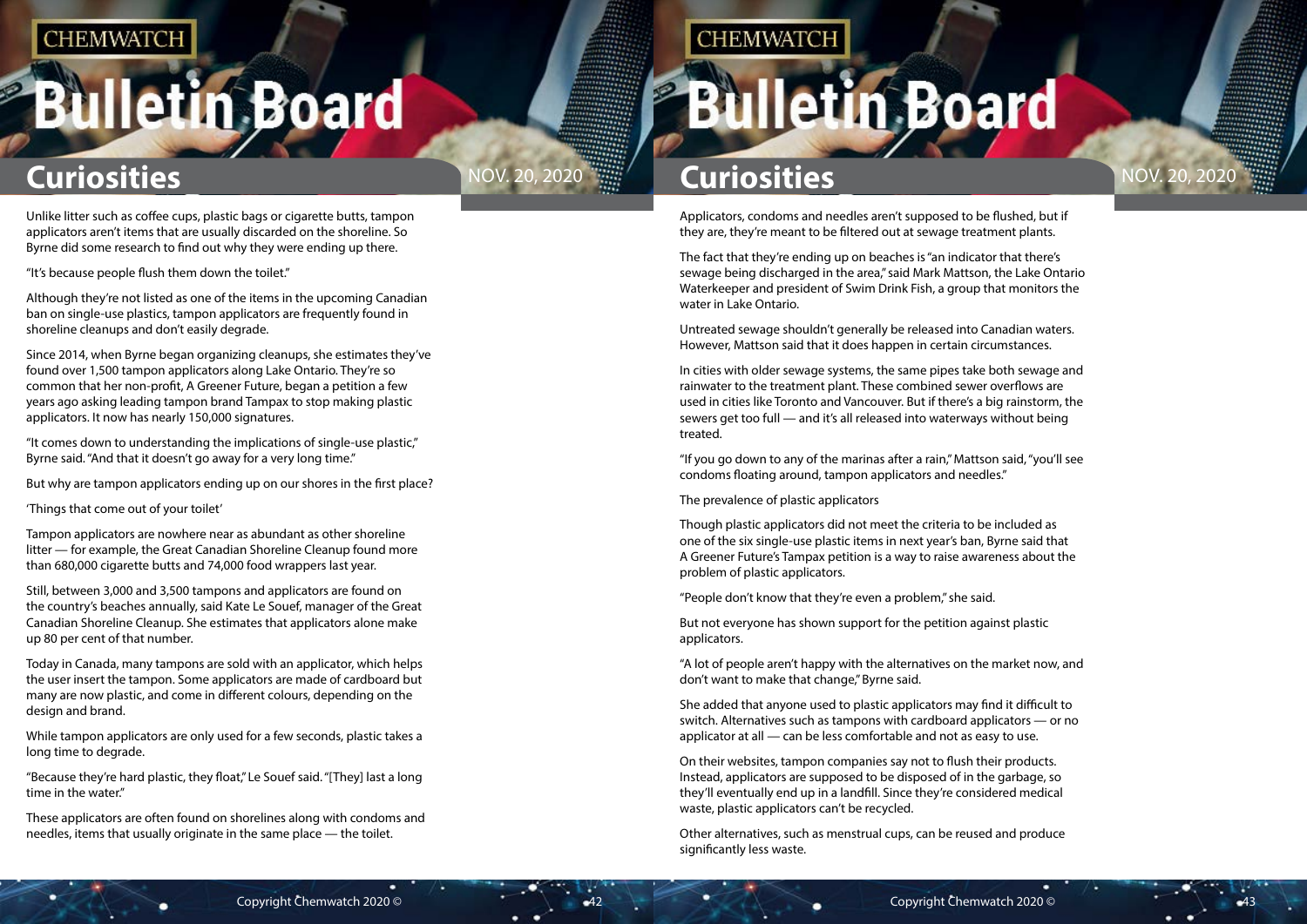# <span id="page-22-0"></span>**Bulletin Board**



**And they were incredibly, vividly fluorescent green and blue."**

## **Curiosities Curiosities**

"If people are at someone else's house or out at a restaurant and there isn't a way to dispose of the applicator discreetly, it's probably easier to flush it down the toilet so it's gone."

If people still choose to use tampons with applicators, Byrne wants them to understand the ramifications of disposing of them in the toilet.

"I think it comes down to just the convenience of flushing," Byrne said. Another factor, she explained, may be that it's an easy way to make signs of a tampon disappear.

Flushing applicators helps 'hide periods'

The idea of keeping menstruation discreet may be at the root of this plastic problem, said Sharra Vostral, a professor at Purdue University who's studied the history of menstrual pads and the author of two books on the subject.

"We're operating under this assumption that we need to hide periods," she said. Vostral described how pads and tampons are designed to be as discreet as possible to help people "pass" as if they're not menstruating. Flushing these products has helped hide periods for decades.

"I think it's like, out of sight, out of mind, get rid of it," Vostral said. She described how some of the early Kotex instructions in the 1920s and '30s would tell consumers to take apart the used pad and flush it down the toilet, one piece at a time. This practice, of course, could cause major plumbing issues.

"I think it does have a lot to do with embarrassment," she said. "We're taught to not tell people. We're taught that it is disgusting."

Tampon applicators, Vostral explained, have their own history of discretion. When modern tampons came into common use in the 1930s, there were worries about women using their fingers to insert a tampon, which led to the development of the applicator.

"There [were] concerns that women might find [tampons] pleasurable," Vostral said, "and that they really should not be touching themselves."

The applicator was also supposed to make the overall process of using a tampon less dirty.

"[Marketers] always use these words like 'dainty' or 'hygienic,'" she said. "That was the argument: that it was a mess, and you don't need to touch the mess."

Talking about a taboo

**CHEMWATCH** 

These ways of thinking about menstruation may be at the root of why so many tampon applicators end up in the sewage system. Challenging those attitudes, Vostral said, is the first step toward change.

"I don't think it's realistic to say everyone's going to jump up and embrace their periods," she said. "But just making it neutral instead of stigmatized is a big shift."

It may be easy to overlook the issue of plastic applicators on our shores, Byrne said, because "it's a bit of a taboo topic." That's part of her motivation to make others understand what happens when plastic is flushed.

So far, Tampax hasn't responded to the petition asking them to stop making plastic applicators. But Byrne hopes more awareness about the problem will lead to less plastic along the shoreline.

"It all comes down to education," she said, "and figuring out why these problems are happening."

cbc.ca, 6 November 2020

https://www.bcb.ca

### **A blue-green glow adds to platypuses' long list of bizarre features**

#### *2020-11-06*

Between the electricity-sensing bill, venomous heel spurs and egg laying, the platypus was already one of the strangest mammals alive today (SN: 5/8/08). Now, researchers have found that this Australian oddity has another unexpected feature: It fluoresces under ultraviolet light.

Platypuses' dense, waterproof fur absorbs ultraviolet light and emits a blue-green glow, mammalogist Paula Spaeth Anich and colleagues discovered somewhat serendipitously. A chance sighting of a fluorescent flying squirrel in the wild had led the researchers to the mammal collection at the Field Museum in Chicago. After examining the museum's preserved squirrel skins and finding that fluorescence occurred in at least three flying squirrel species, the team decided to examine pelts from marsupials too, as those were the only mammals previously known to possess fluorescent fur. And it just so happened that the drawer of monotremes — an early branch of mammals that, today, is represented only by platypuses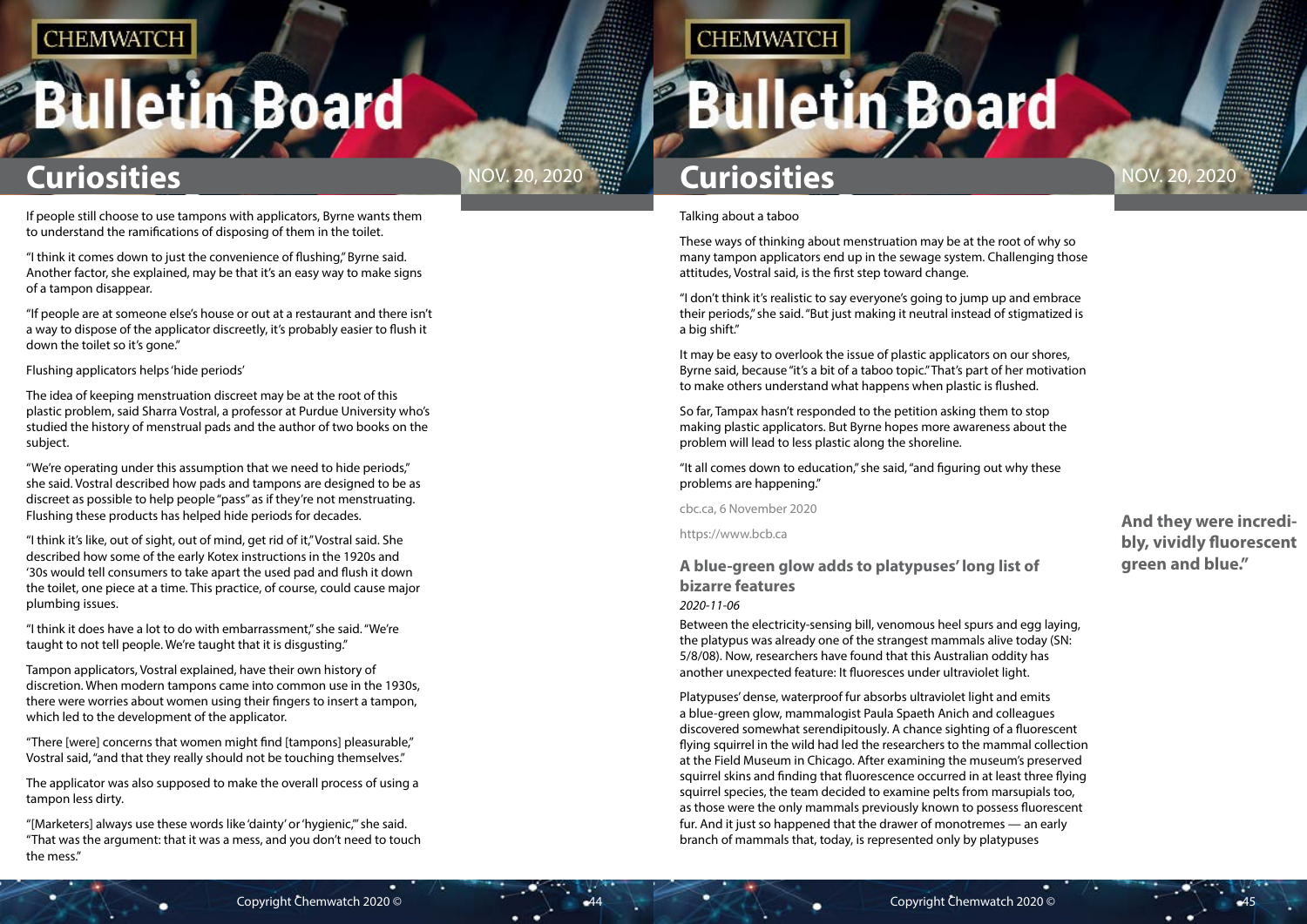# <span id="page-23-0"></span>**Bulletin Board**



**The mysterious encounters take many forms.**

## **Curiosities Curiosities**

(Ornithorhynchus anatinus) and echidnas — was the next one over from marsupials.

"We were curious," says Anich, of Northland College in Ashland, Wis. "So, we pulled the monotreme drawer, and we shined our [ultraviolet] light on the platypuses. And they were incredibly, vividly fluorescent green and blue."

To make sure the glow wasn't something unusual about the Field Museum's pelts, the team also examined a platypus specimen at the University of Nebraska State Museum in Lincoln. Sure enough, it also glowed, the researchers report online October 15 in Mammalia.

#### Bottom of Form

Anich is confident that the glow isn't an artifact of preservation, because several of the examined squirrel species and the echidna pelts didn't fluoresce. It's also likely that the living animals glow like their pelts, she says, as that's been the case for all other known fluorescent mammals.

"I'm curious to know myself now," says Josh Griffiths, a wildlife ecologist with the environmental consulting company Cesar in Parkville, Australia, who has been working with platypuses for over a decade. "Next time I'm out trapping, I'll take a UV light with me and test it out."

What, if any, purpose this fluorescence may have remains a mystery. Anich's hunch is that it helps camouflage the mostly nocturnal platypuses from nighttime predators that have UV vision, since, by absorbing some of the UV light, platypuses reflect less of it.

Griffiths isn't convinced. "Maybe up in northern Queensland, they get chomped by a crocodile every now and then," he says. "But essentially, they just don't have any predators." Instead, he thinks that the glow could be helping the usually solitary animals spot one another or communicate when they do meet up. Something similar is thought to occur in some nocturnal frogs (SN: 4/3/17).

In fact, all known cases of fluorescence in mammals occur in species that are active at night or the low light of dawn and dusk, so Anich thinks the glow has something to do with darkness. "We don't know as much about the nocturnal world," she notes, so it's possible there are lots of other fluorescent mammals awaiting discovery (SN: 2/27/20).

It may even be that the ancestor of all mammals glowed this way. To see this feature in "all three of the major branches" of mammals — placental

## **CHEMWATCH**

## **Illetin Board**

mammals, marsupials and monotremes — "is really indicative that it is an ancestral trait," Anich says, and she'd like to see further research explore that possibility.

Evolutionary and ecological significance aside, Griffiths is excited to see if these findings can help biologists who study these shy, elusive animals. "Platypuses are just bloody difficult to study in the wild," he explains, so perhaps fluorescence will allow researchers to detect these creatures more reliably.

Even if not, the glowing fur certainly adds to platypuses' reputation for bizarreness. "It's another weird thing about this weird creature," he says.

sciencenews.org, 6 November 2020

https://www.sciencenews.org

#### **What happens when psychedelics make you see God** *2020-11-09*

Doctors gave Clark Martin a year to live after they found he had stage 4 kidney cancer in 1990.

"I'm still here," he says now.

If the statement doesn't carry the triumphant tone one might expect of a person who has survived decades longer than medical science predicted, that's because the years of treatments, and the constant threat of death, dulled and depressed him for a long time. "It was exhausting," he says, "and it was no way to live."

In 2010, almost 20 years into his battle with cancer, Martin read about a strange research program. Participants wouldn't take a magic pill that might shrink their tumors in a novel way. No. They'd be getting drugdrugs: Brain scientists wanted to see how hallucinogens that alter thinking patterns and sensory perceptions might affect afflicted people's mental health. "I had always been interested in psychedelics but never had taken any," says Martin, a retired clinical psychologist. "I was terrified that I would mess up."

With someone else guiding him, though, the experience seemed less risky. Those someones—scientists in the psychiatry department of Johns Hopkins University—are part of the burgeoning field of psychedelic studies. Recently invigorated by a more permissive regulatory environment, the sector investigates if, how, and why reality-bending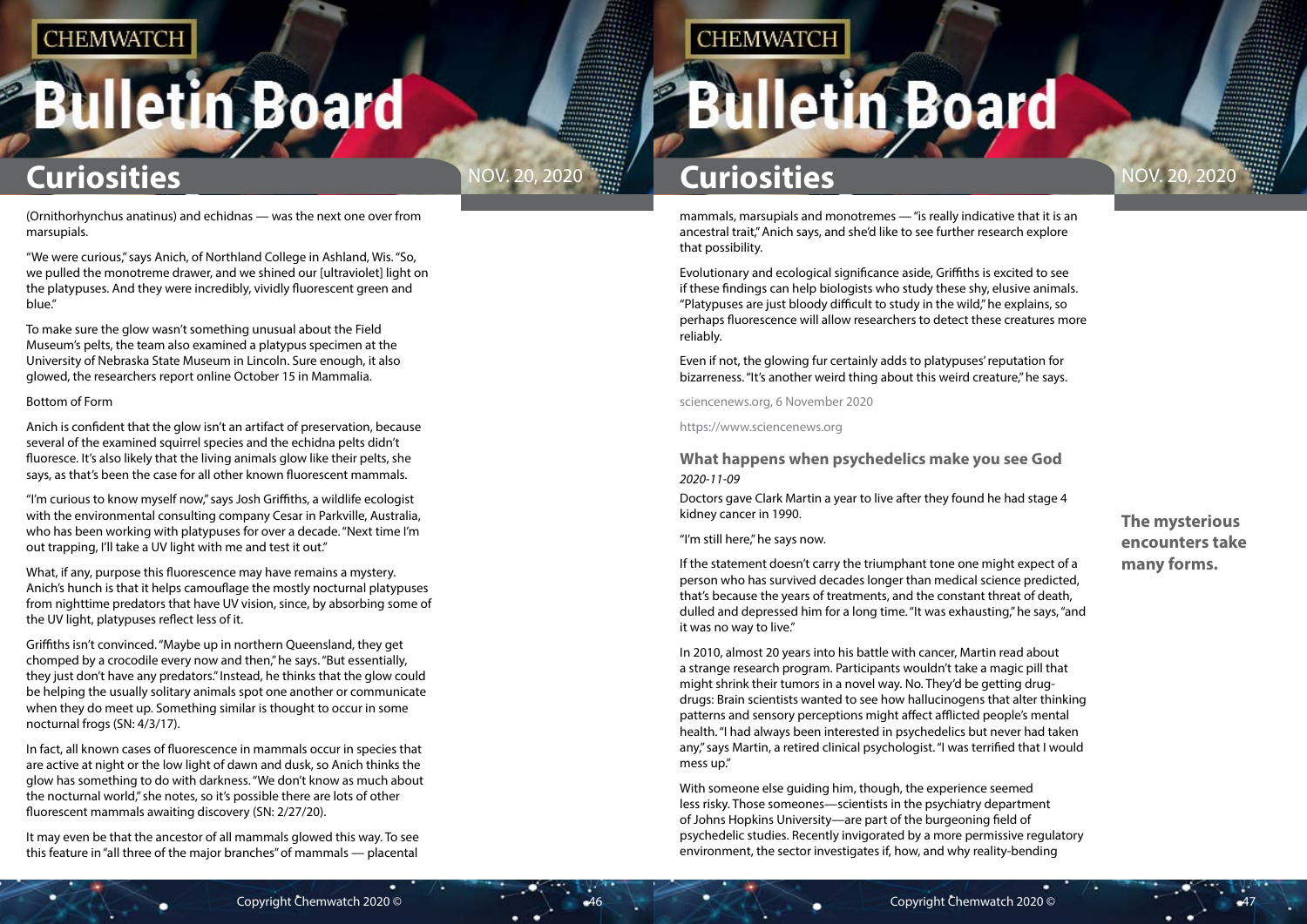# **Bulletin Board**



substances might help human brains. So far, research from all over the world suggests the drugs can break old mental patterns and help fight addiction, alleviate depression, shrink existential fears, and improve relationships.

Additionally, investigators have been surprised by another consistent finding: When people have spiritual experiences while tripping, they're even more likely to kick bad habits and be happier or more satisfied with their lives in the long term. The mysterious encounters take many forms. Sometimes people feel they're in the presence of God, or of a more nebulous entity like Ultimate Reality—a higher power that reveals the truth of the universe—or they just feel a novel connectedness to everything from now back to the big bang and beyond. Because of the link between the mystical and the medical, scientists like those at Johns Hopkins are probing why people have transcendent tendencies at all, how that might help our brains, and what it means for how we perceive the world.

Martin signed up for the trial and prepared for it in a series of counseling sessions with William Richards, a clinical psychologist at Johns Hopkins School of Medicine. On game day, Martin sat on a couch in a campus medical office that had been transformed into a calming living room, with a statue of the Buddha, airy paintings, and yellow-light table lamps. Still, things did not begin smoothly. After he took his psilocybin—the hallucinatory compound in magic mushrooms—from a chalice, he reclined, put a mask over his eyes, and listened to classical music, as the researchers watched and guided his experience. But when the chemicals started to kick in, he panicked. "The things in the room no longer looked familiar," Martin says, recalling what happened after he took off his mask. "Voices no longer made sense." He sat straight up, wanting to run outside so he could look at something that would make reality snap back into place.

Seeing his distress, Richards put his arm around Martin's shoulder. Richards didn't speak or try to soothe Martin. He just acted as a steadying presence, tethering Martin to the known world, even as he began to enter a brandnew one.

The psilocybin soon worked its way fully into his physiology. And Martin found himself in a cathedral. Or rather a sort of gymnasium with stainedglass windows, which felt to him like a cathedral, because it seemed like a sanctuary.

#### ADVERTISEMENT

**CHEMWATCH** 

# **Illetin Board**

"In my mind I said, 'Well, if there's ever going to be an opportunity to talk, this is it,'" he recalls.

And so he invited God to chat.

\_\_\_\_\_\_\_\_\_\_\_\_\_\_\_\_\_\_\_\_\_\_\_\_\_\_\_\_\_\_\_\_\_\_\_\_\_\_\_\_

When Richards supervised Martin's trip, he and Johns Hopkins colleague Roland Griffiths were on an uphill climb to establish their field's significance in the treatment of mental illness and addiction. Their foundational work, including Richards' 2015 book Sacred Knowledge: Psychedelics and Religious Experiences, has since inspired a new generation of scientists and led to the establishment in 2019 of the university's Center for Psychedelic and Consciousness Research. The group employs about 30 people, from senior investigators to college kids, with Griffiths as director.

#### ADVERTISEMENT

It's a workplace that embraces rather than shuns the cliché parts of psychedelic culture, says research coordinator and former grad student Ian Geithner. On his office wall, for instance, hangs a tapestry of a mushroom and a big, all-seeing eye. A knee-high lava lamp lights the room. When Griffiths first saw the fixture, Geithner worried he'd think, "Unprofessional," but he just pointed at it and said, "I haven't seen one of those in ages!"

Griffiths and Richards' work continues a line of official scientific inquiry that began in 1962 with a project called the Good Friday Experiment, conducted by doctor and Harvard Divinity student Walter Pahnke. He brought volunteers from his theology classes to a basement chapel where they would ingest either psilocybin or a placebo and hear the Good Friday service being piped in from above them. Afterward they wrote their accounts, and Pahnke scored their descriptions according to how well they fit the classical characteristics of a mystical experience. Developed by Princeton philosopher Walter Stace in 1960, that list of effects includes feeling unity with the universe, in touch with something holy, and as though the episode is hyperauthentic—more real than reality. About 40 percent of the Good Friday participants fit all the criteria "very well." A few years later, Richards, then working at the Maryland Psychiatric Research Center, co-authored a paper with Pahnke titled "Implications of LSD and Experimental Mysticism."

In the mid-1960s, though, new US regulations made producing and selling psychedelics illegal—whether for recreational or clinical use. Once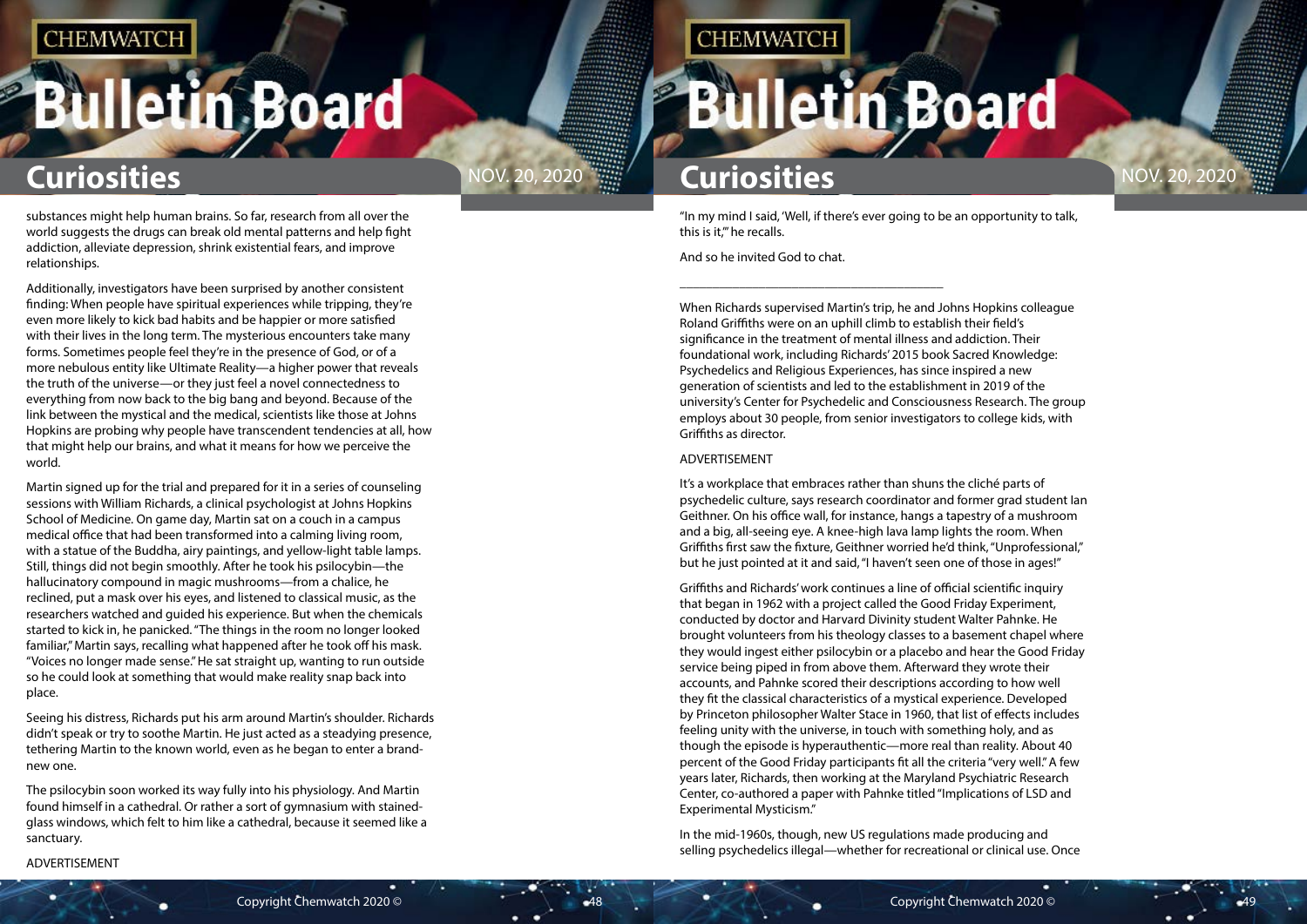# **Bulletin Board**

these drugs became a synecdoche for the hippie counterculture, and some researchers (including ones at the CIA) did less-than-ethical work, the stigma stuck. Studying these substances depended on getting the go-ahead from the FDA and the Drug Enforcement Administration. The change essentially shut down most work like Pahnke's; the powers that be were tightfisted with both permission and research money for topics that might be seen as sketchy. Griffiths, who had been building up his street cred in psychopharmacology, instead rose to prominence studying people's relationships to alcohol, cigarettes, and sedatives. Only after he'd established himself as a legit substance-use investigator did he submit a safe research plan to the authorities.

After a decades-long dry spell, in 2000, Griffiths and Richards—who had since moved to Johns Hopkins—were the first of many to get a green light and funds to resume rigorous psilocybin studies. They began their project, funded by the National Institute of Drug Abuse, where Pahnke had left off: with mystical experiences and their effects on the mindsets of healthy volunteers. They wanted to know what would happen to the moods and psychologies of stable-brained people who ingested psilocybin, and what those changes had to do with any spiritual strangeness that might occur while they were under the influence. The men noted in their work that many cultures have centuries-old histories of using hallucinogens, a legacy and tradition researchers are now beginning to respect rather than dismiss for its nonmodern non-Westernness.

Their first endeavor was essentially a more rigorous, updated version of the Good Friday Experiment. In a double-blind study, the scientists gave 36 volunteers psilocybin in one session and a placebo during the next—or vice versa. When stimulated by the chemical, 61 percent of the subjects had a "complete mystical experience" that satisfied all of the criteria. One participant later told of a conversation with God—who had appeared as golden streams of light—assuring them that everything that exists is perfect, even if their limited corporeal self couldn't fully understand that. More than a year later, two-thirds of participants ranked their trip in the top five most spiritually significant moments in their lives.

Following this toe-dip back into mysticism, the Johns Hopkins group continued to investigate the links among psychedelics, spiritual episodes, and quality of life. In a follow-on from 2011, the majority of participants had complete mystical experiences, which produced "positive changes in attitudes, mood, and behavior" that stuck around long after the compounds were metabolized. In a study the same year that looked into personality traits, people who had had a mystical experience scored

**Curiosities** Nov. 20, 2020 **Curiosities** Nov. 20, 2020

**CHEMWATCH** 

much higher for openness after the trip than they had before. The transformation was larger than adults—cemented in their ways—normally make over decades of natural maturation.

Next the scientists investigated whether psychedelics—which seemed to so alter psychology and perspective—might help curb addiction, as some decades-old and not-so-meticulous studies had suggested. In 2014 the team did a small trial with smokers. After two or three doses of psilocybin, along with cognitive behavioral therapy, 80 percent of the subjects quit for at least six months, the investigators found. Varenicline, the best smokingcessation drug on the market at the time, had just around a 35 percent success rate, while cognitive behavioral therapy on its own typically led fewer than 30 percent of smokers to stop. Something else also stood out: If someone had a mystical experience while tripping, they were even more likely to succeed.

Regulation and stigma had also hampered early research into psychedelics' effects on anxiety and depression in cancer patients, so the Johns Hopkins team picked that back up too. Here their work, including the study in which Clark Martin participated, found the same spiritual uptick. The substances appeared to perhaps kick-start new patterns in the brain: less sad and scared ones, with shifted perspective and priorities.

As his own trip progressed, Martin—at last flying comfortably high—was ready to find out what the drugs might be able to do for him. With the psilocybin coursing through his system, he stayed in his mental cathedral and waited for an answer from the God he'd reached out to.

And waited.

None came.

The silence did not disturb Martin, though. And soon another vision appeared. There he was: living on a bubble. Its surface was thick, yet fragile like a balloon, but it was the size of a planet. Other people were here too, living within different parts of its membrane.

It's tempting to view this as a metaphor, the way a dream interpreter might read into your nighttime interludes. But to Martin the images weren't abstractions. They weren't to be parsed. Meaning wasn't the point. "I didn't get hung up with them or try to make sense of them," he says of his Earth balloon, his gymnasium sanctuary, his absent God. He just experienced them.

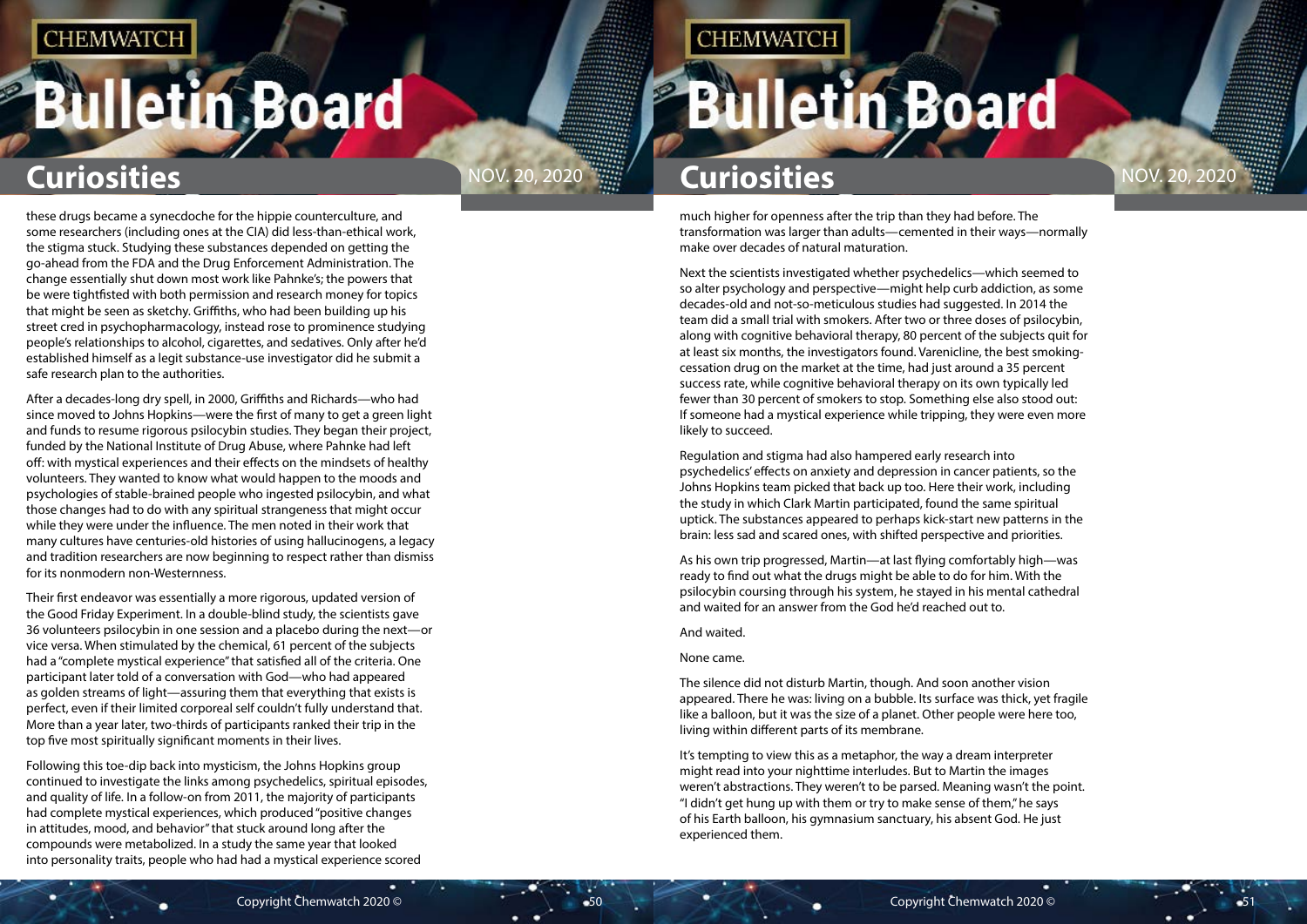# **Bulletin Board**

## **Curiosities** Nov. 20, 2020 **Curiosities** Nov. 20, 2020

That was new for Martin, who had navigated his life only with logic and rationality. This trip, though, was just about being alive and alert to every interaction, feeling whatever feelings he had, sensing whatever sensations arose. To use the hip lingo of mindfulness, he was Present.

After the session ended, so did his depression.

Martin didn't hear from any deities, but plenty of other trippers have. Scientists want to understand how their perceptions compare to godly encounters sober people have, in terms of quality, authenticity, and lasting effect. Alan Davis, an Ohio State professor of social work who collaborated on mental health and substance abuse studies as a postdoc in Griffiths' lab and is still affiliated with it, believes the mystical aspect of trips is a factor in their success. "It seems to be a big piece of the puzzle," he says.

The sober group was more likely than the other one to label the being God. The psychedelic users instead tended to call it Ultimate Reality. But both sets generally agreed that whatever they'd encountered was "conscious, benevolent, intelligent, sacred, eternal, and all-knowing." And the majority said the experience left them with more purpose and meaning, greater satisfaction with their lives, and a decreased fear of death.

To gather a wide variety of accounts—from a larger number of mindaltered and sober subjects than they could accommodate in the lab— Davis and his Johns Hopkins colleagues created an internet-based survey to find out about people's "God encounter experiences." The survey asked individuals about their most memorable rendezvous with a supreme figure, either when sober or when they had taken a psychedelic. More than 4,000 responded. They published the results in 2019.

Perhaps the most striking result, though, involved people from both groups who hadn't subscribed to the idea of a higher power to start with. After their hangout with an omniscient entity, more than two-thirds became believers. (If you've ever tried to change an atheist's mind, you know how big a feat that is.)

The shift means, essentially, that they thought the experience revealed something true about the world. As the paper put it, "The majority of both groups endorsed that that which was encountered existed, at least in part, in some other reality and that it continued to exist after the encounter."

One participant, a data architect in his 40s who wished to remain anonymous because his substance use occurred outside a clinical setting,

## **CHEMWATCH**

# **Illetin Board**

has had plenty of mystical encounters, but he views these chemical creations as internal. "Psychedelics allow you to explore your own mind," he says. For instance, when he met Jesus Christ while under the influence of ayahuasca, he believed he was simply meeting "the construct of Christ that exists in my own mind."

Whether or not such occurrences reveal something about the actual nature of the universe doesn't necessarily change the clinical outcomes. "If someone did have a God-encounter experience," Davis says, "and because of this they say, 'I now know that God exists,' people get rubbed the wrong way: 'You can't possibly know that. You can't prove that to be true.' As a scientist, I agree with that."

However, if it's not real, he adds, "That doesn't make the experience any less valuable. The clinician part of me is like, 'Does it matter if it's true?'"

\_\_\_\_\_\_\_\_\_\_\_\_\_\_\_\_\_\_\_\_\_\_\_\_\_\_\_\_\_\_\_\_\_\_\_\_\_\_\_\_

Whether the mystical experiences are real or imagined, or both, the positive changes they produce in people stick around, and scientists are closing in on some potential chemical reasons why psychedelics so often leave folks feeling misty-eyed and spiritual.

Johns Hopkins' Roland Griffiths and colleague Frederick Barrett, a cognitive neuroscientist, laid out the basics in a 2017 paper called "Classic Hallucinogens and Mystical Experiences: Phenomenology and Neural Correlates." To start, certain psychedelics stick to serotonin receptors called 5-HT2A in the central nervous system, producing classic trippy effects in ways neuroscientists don't totally understand yet. But the substances seem to most affect a framework in the brain called the default mode network, which typically lights up when you're pointing your attention inside yourself and not toward the outside world—like when you're daydreaming. When you pop or sip or chomp on a hallucinogen, this grid calms down, and its connections and oscillations change. Since in its sober state, it's all about self-contemplation, Griffiths and Barrett suspect that disrupting it results in the opposite: the "dissolution of the self," or the loss of your sense of being a lone individual. That could also explain the feeling of connectedness to everything outside who you are.

Changes in this network also remove your sense of space and time. Voila: mystical experience.

Is that really…it?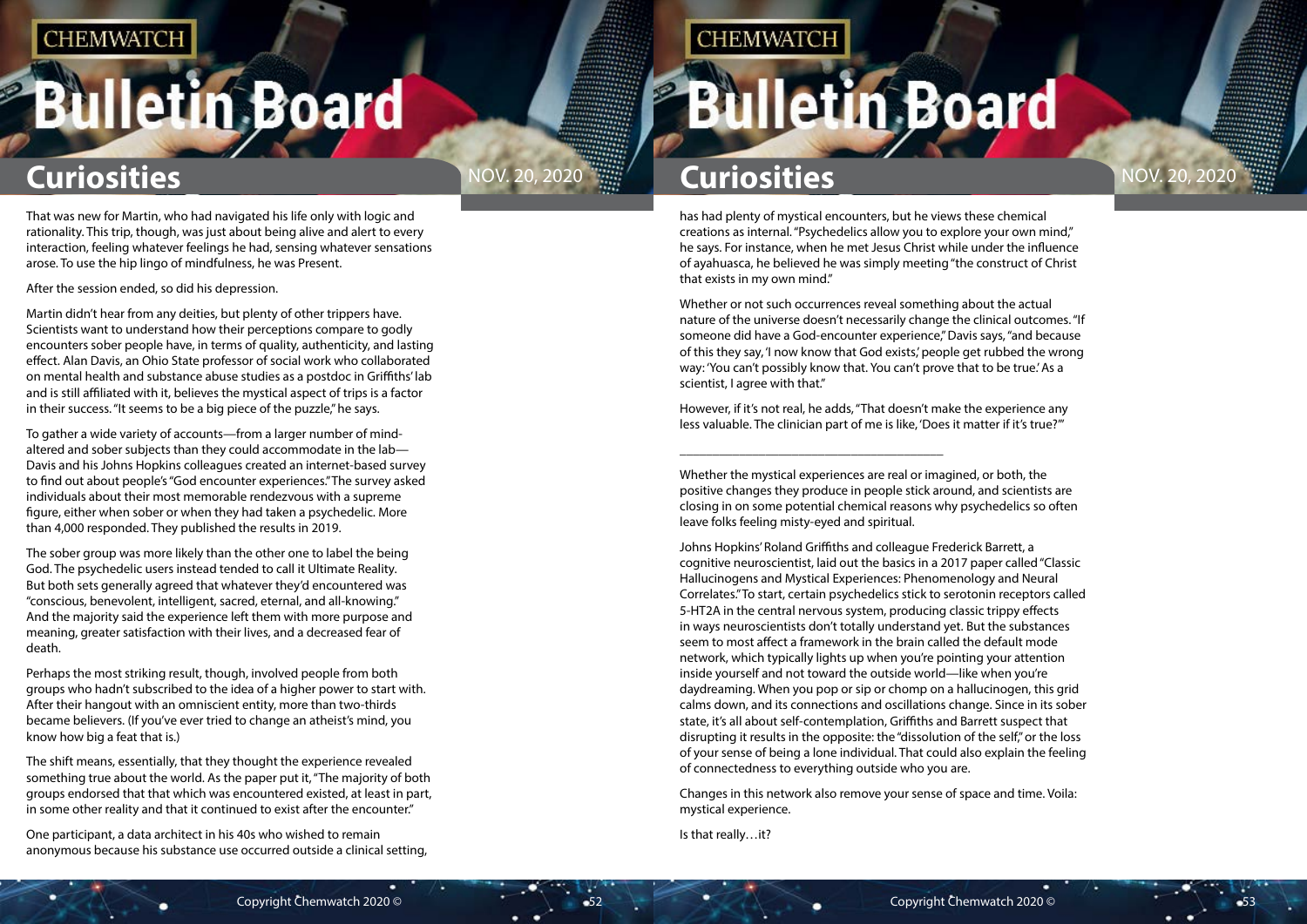# <span id="page-27-0"></span>**Bulletin Board**



**That's only one of the potential benefits identified by the new study, hinting at 'great therapeutic potential,' according to one of the researchers.**

## **Curiosities Curiosities**

Not quite, according to Bar-Ilan University's Ido Hartogsohn, a scholar of science, technology, and society. He postulates that psychedelic encounters with the seemingly divine feel so significant—so real because the drugs also enhance the meaning people impose on experiences. Consider that if you had a simple nighttime dream in which you met God, you'd be more likely to wake up, shake your head, and tell the story as a funny anecdote than you'd be to ditch your atheism. Hartogsohn's work is more philosophical than neurological, but the people wielding the fMRI machines could devise ways to investigate his ideas.

And perhaps they will. Because no one really knows for sure yet why these drugs make people mystical, what that mysticality really means, or exactly why any of it changes people's personalities for the better, boosts them out of mood disorders, or rids them of addictions. Those questions merit answers. The science's consistent results have helped erode the stigma surrounding hallucinogens and taken them beyond the province of hippies, military experiments, and fringe academics. After approvals and research funding resumed in the late 1990s, that work largely happened through drug-focused nonprofit organizations like the Multidisciplinary Association for Psychedelic Studies and the Heffter Research Institute. Now universities have membership cards too. In April 2019, Imperial College London spun up the Centre for Psychedelic Research. Johns Hopkins opened its center the same year. Clinical trials are ongoing or have been approved at the University of Chicago, Yale, New York University, the University of Arizona, and the University of California, San Francisco, among others.

Whatever you make of them, psychedelic treatments hold promise that keeps pushing the research forward. Davis thinks often of a young woman in a Johns Hopkins study who had struggled for a decade with severe depression and social anxiety. She thought about suicide often. But after her treatment with psilocybin, things changed. For example, Davis says, "The look in her eye that she had gone a whole week without thinking of ending her life. It doesn't get better than seeing hope in somebody."

Davis believes psychedelics do something deeper than traditional pharmaceuticals or therapies. "Whether that's because of the mystical experiences or the insight, something is happening at a level that is not just about reducing symptoms," he says.

That's what ensued for Clark Martin. Instead of focusing on cosmic connectedness, he thought about how to forge better interpersonal links with people here on the ground—especially his daughter and his

## **CHEMWATCH**

## **Bulletin Board**

father, who was struggling with Alzheimer's. Martin recalls his intuitive experience of his surroundings, both illusory and physical, and how much the mere presence of psychologist Richards meant to him. He wanted to find a way to be there for others.

"It wasn't about being smarter or reading more stuff," he says. "It was having a visceral experience of the alternative"—living a moment emotionally, listening, and just being there—"and understanding it was possible. I don't think any amount of smarts and education would do the same."

No, it took someone placing a magic-mushroom compound in a chalice for science—and passing it to a man who'd been almost-dying for far too long.

popsci.com, 9 November 2020

https://www.popsci.com

### **Study finds psychedelic DMT may be a powerful nootropic**

#### *2020-11-09*

Researchers with the Complutense University of Madrid have found that DMT, the psychedelic compound found in an Amazonian tea called ayahuasca, promotes the formation of new neurons in the brain, a process called neurogenesis. That's only one of the potential benefits identified by the new study, hinting at 'great therapeutic potential,' according to one of the researchers.

Dimethyltryptamine, more commonly called DMT, remains illegal in many countries, but has grown in popularity among spiritual and brainenhancing communities for its alleged ability to boost cognition and promote mental wellbeing — at least based on some anecdotal claims.

Research into the compound is still slim, relatively speaking, but has expanded with the new study out of Spain. The researchers spent four years studying the compound both in vivo and in vitro, finding that mice treated with the psychedelic experience 'greater cognitive capacity.'

The researchers explain in their study:

Our results demonstrate that DMT administration activates the main adult neurogenic niche, the subgranular zone of the dentate gyrus of the hippocampus, promoting newly generated neurons in the granular zone.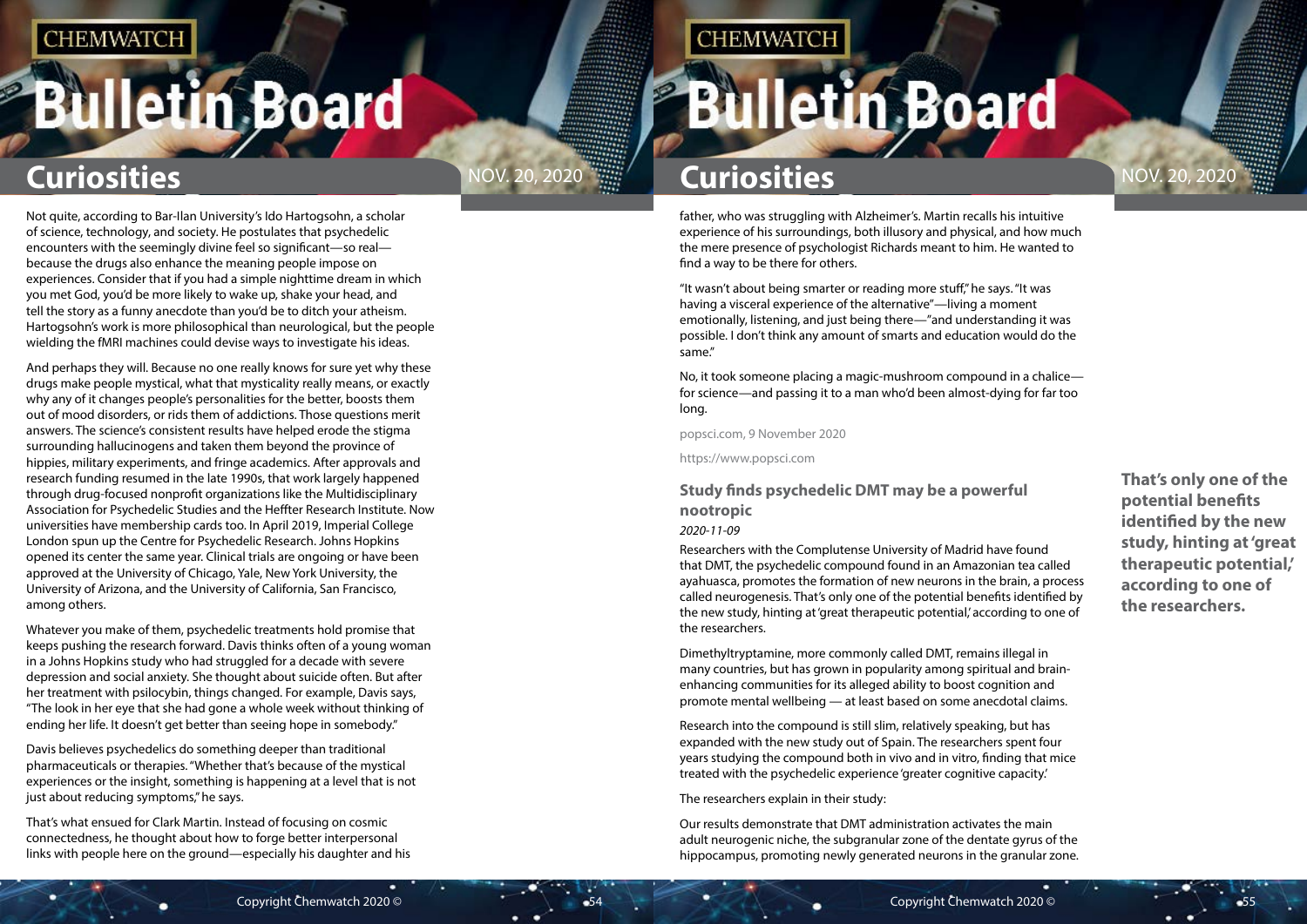# <span id="page-28-0"></span>**Bulletin Board**

### **New Zealand has amongst the highest rates of asthma and allergy in the world, with Māori and Pasifika disproportionately affected.**

## NOV. 20, 2020 **Nov. 20, 2020**

**CHEMWATCH** 

## **Curiosities Curiosities**

Moreover, these mice performed better, compared to control non-treated animals, in memory tests, which suggest a functional relevance for the DMT-induced new production of neurons in the hippocampus.

The researchers note that it is difficult to form new neurons when some die from disease or as we age. DMT is called a promising future approach to solving this problem, one that may not even include the profound — or sometimes terrifying — hallucinations that users report.

According to the study, researchers altered the receptor that DMT binds to, reducing the hallucinogenic effect as a result. This may make the compound more tolerable for future patients suffering from neurodegenerative and psychiatric illnesses.

#### The study states:

One of the main limitations that arise when designing a possible drug from the results obtained is to achieve the desired neurogenic effect without causing the patient hallucinogenic effects secondary to treatment with DMT, through the activation of 5-HT2A receptors. The results here obtained indicate that the observed effects of DMT are mediated by the activation of the S1R. In this regard, it has been shown that the stimulation of the S1R by different agonists enhances neurogenesis in the hippocampus.

Of course, additional research into this psychedelic and others like it are necessary to get a complete picture of the drug and its potential benefits and risks in humans.

slashgear.com, 9 November 2020

https://www.slashgear.com

### **Is NZ's vanishing nature worsening kids' asthma rates?** *2020-11-10*

Scientists are investigating whether the loss of green spaces is linked to asthma among Kiwi kids, in a new study that could have global implications.

A team of researchers from Massey and Otago universities are taking a deeper look at the connection, following earlier work that followed tens of thousands of children.

New Zealand has amongst the highest rates of asthma and allergy in the world, with Māori and Pasifika disproportionately affected.

Because scientists don't yet have a clear understanding of what triggers asthma development, there's still no cure in sight for sufferers.

Studying a group of 50,000 children, the research team previously discovered that children exposed to more green space were less likely to develop asthma - and that effect was even stronger in places with plenty of native trees and plants about.

"We followed these children for 18 years and looked at where they are living at different stages of their lives, and then we used satellite data to look at how green the neighbourhoods were that they grew up in - and how diverse those green spaces were," Massey's Professor Jeroen Douwes said.

"We found an inverse relationship with green spaces and asthma children who grew up in areas that were greener had a lesser likelihood of developing it.

"When we started digging a little bit deeper, we found having a more diverse green space was more protective.

"So, just having an area near your house that's green - it could be grass or trees - may give you some protection. But the biggest factor we found was being exposed to multiple sources of green space."

Douwes said the overall reduction in asthma risk that came with this likely buffer was 15 per cent.

"To put that into perspective, globally, there's about 300 million people who suffer from asthma. If you reduce that by 15 per cent, we're talking quite a substantial proportion."

The explanation could potentially be found in kids' gut microbiota, given the growing evidence that the mix of microorganisms living within us play critical roles in maintaining our health.

Their next project will investigate whether changes in gut microorganisms over time are associated with loss of biodiversity, or less access to green spaces.

They'll also compare samples from asthmatic and non-asthmatic kids here, and also in Ecuador, Brazil and Uganda, to see whether there are differences in human microbiota.



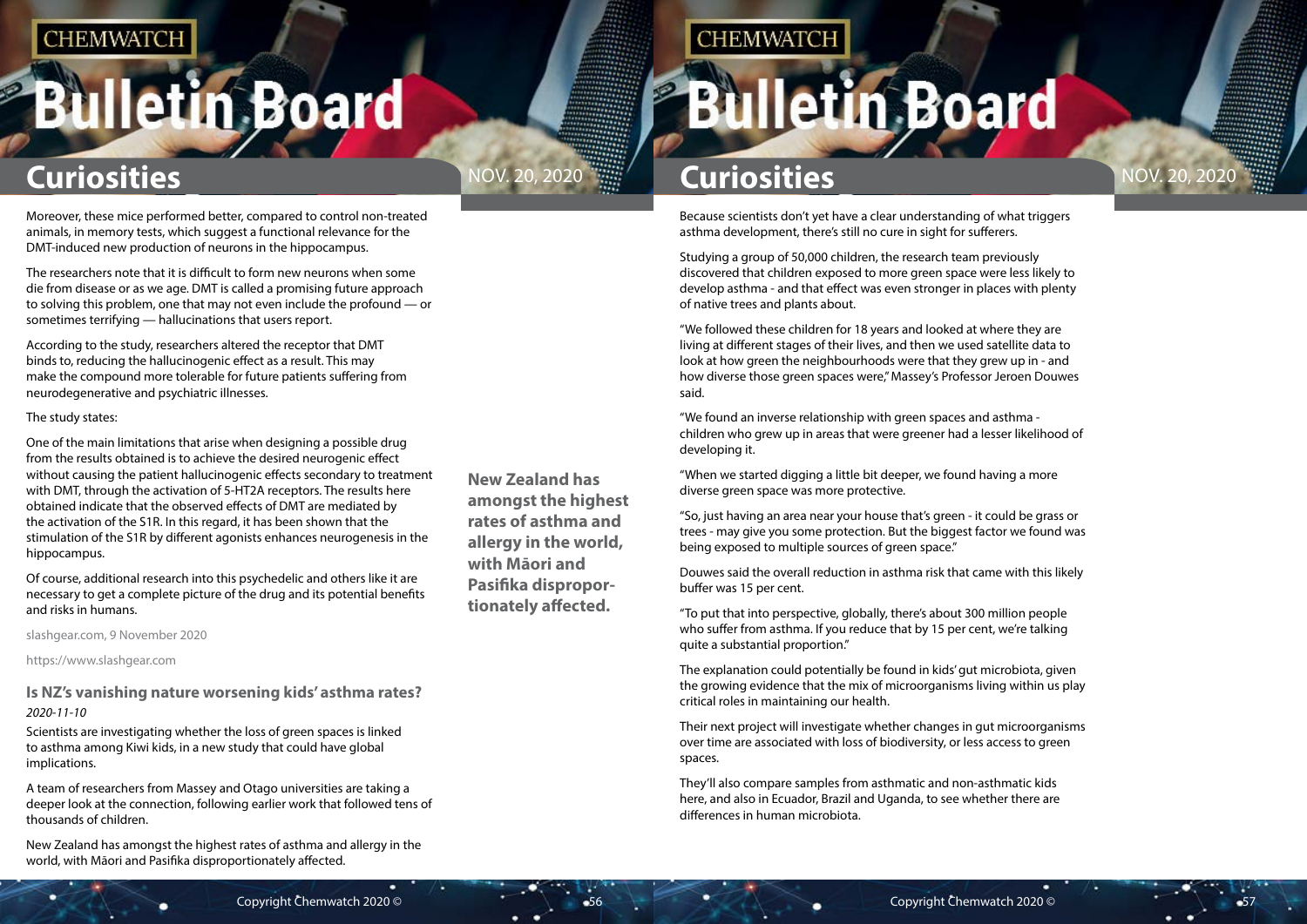# <span id="page-29-0"></span>**Bulletin Board**



### **.The Chilica-pod is sensitive, capable of detecting extremely low levels of the fiery molecule, researchers report in the Oct. 23 ACS Applied Nano Materials.**

## **Bulletin Board**

**CHEMWATCH** 

**Too many cytokines, however, can have a negative effect and result in what's known as a "cytokine storm."**

## **Curiosities Curiosities**

"The exciting bit for me is, if we can replicate those earlier findings, and we do find out what actually confers protection, then we can start applying it to the general population," he said.

"There are various options here - and one is working with city councils to start making more high-quality green spaces that are more available to people, which would have a number of other benefits as well."

The three-year, \$3m study is among 134 new research projects awarded more than \$84m under this year's Marsden Fund, administered by Royal Society Te Apārangi.

"New Zealanders are world leaders in many research areas and the Marsden Fund plays a critical role in ensuring that we continue to have expertise available in these fields," Marsden Fund Council chair Professor David Bilkey said.

"Furthermore, Marsden Fund support enhances connectivity between researchers, both nationally and internationally whilst also facilitating the engagement between researchers and their communities."

nzherald.co.nz, 10 November 2020

https://www.nzherald.co.nz

#### **A new portable device can reveal a chili pepper's heat** *2020-11-10*

Just how hot is your chili pepper? A new chili-shaped device could quickly signal whether adding the pepper to a meal might set your mouth ablaze.

Called the Chilica-pod, the device detects capsaicin, a chemical compound that helps give peppers their sometimes painful kick. In general, the more capsaicin a pepper has, the hotter it tastes. The Chilica-pod is sensitive, capable of detecting extremely low levels of the fiery molecule, researchers report in the Oct. 23 ACS Applied Nano Materials.

Paul Bosland, a plant geneticist and chili breeder at New Mexico State University in Las Cruces who wasn't involved in the study, notes that capsaicin is just one of at least 24 related compounds that give peppers heat. "I would hope that [the device] could read them all," he says.

The device could someday be used to test cooked meals or fresh peppers, says analytical chemist Warakorn Limbut of Prince of Songkla University in Hat Yai, Thailand. People with a capsaicin allergy could use the gadget to avoid the compound, or farmers could test harvested peppers to better indicate their spiciness, he says.

A pepper's relative spiciness typically is conveyed in Scoville heat units an imperfect measurement determined by a panel of human taste testers. Other more precise methods for determining spiciness are time-intensive

and involve expensive equipment, making the methods unsuitable for a quick answer.

Enter the portable, smartphone-compatible Chilica-pod. Built by Limbut and colleagues, the instrument's sensor is composed of stacks of graphene sheets. When a drop of a chili pepper and ethanol solution is added to the sensor, the capsaicin from the pepper triggers the movement of electrons among the graphene atoms. The more capsaicin the solution has, the stronger the electrical current through the sheets.

The Chilica-pod registers that electrical activity and, once its "stem" is plugged into a smartphone, sends the information to an app for analysis. The device can detect capsaicin levels as low as 0.37 micromoles per liter of solution, equivalent to the amount in a pepper with no heat, one test showed.

Limbut's team used the Chilica-pod to individually measure six dried chili peppers from a local market. The peppers' capsaicin concentrations ranged from 7.5 to 90 micromoles per liter of solution, the team found. When translated to Scoville heat units, that range corresponds to the spice of peppers like serrano or cayenne — mild varieties compared to the blazing hot Carolina reaper, one of the world's hottest peppers (SN: 4/9/18).

sciencenews.org, 10 November 2020

https://www.sciencenews.org

### **What are cytokines?**

#### *2020-11-07*

Cytokines are molecules that allow your cells to talk to each other, and are crucial for healthy immune system function. Too many cytokines, however, can have a negative effect and result in what's known as a "cytokine storm."

These small signaling molecules are produced by many different immune cells, such as neutrophils (some of the first cells to travel to an infection site), mast cells (responsible for allergic reactions), macrophages, B-cells and T-cells, according to a 2014 review published in the journal Frontiers in Immunology.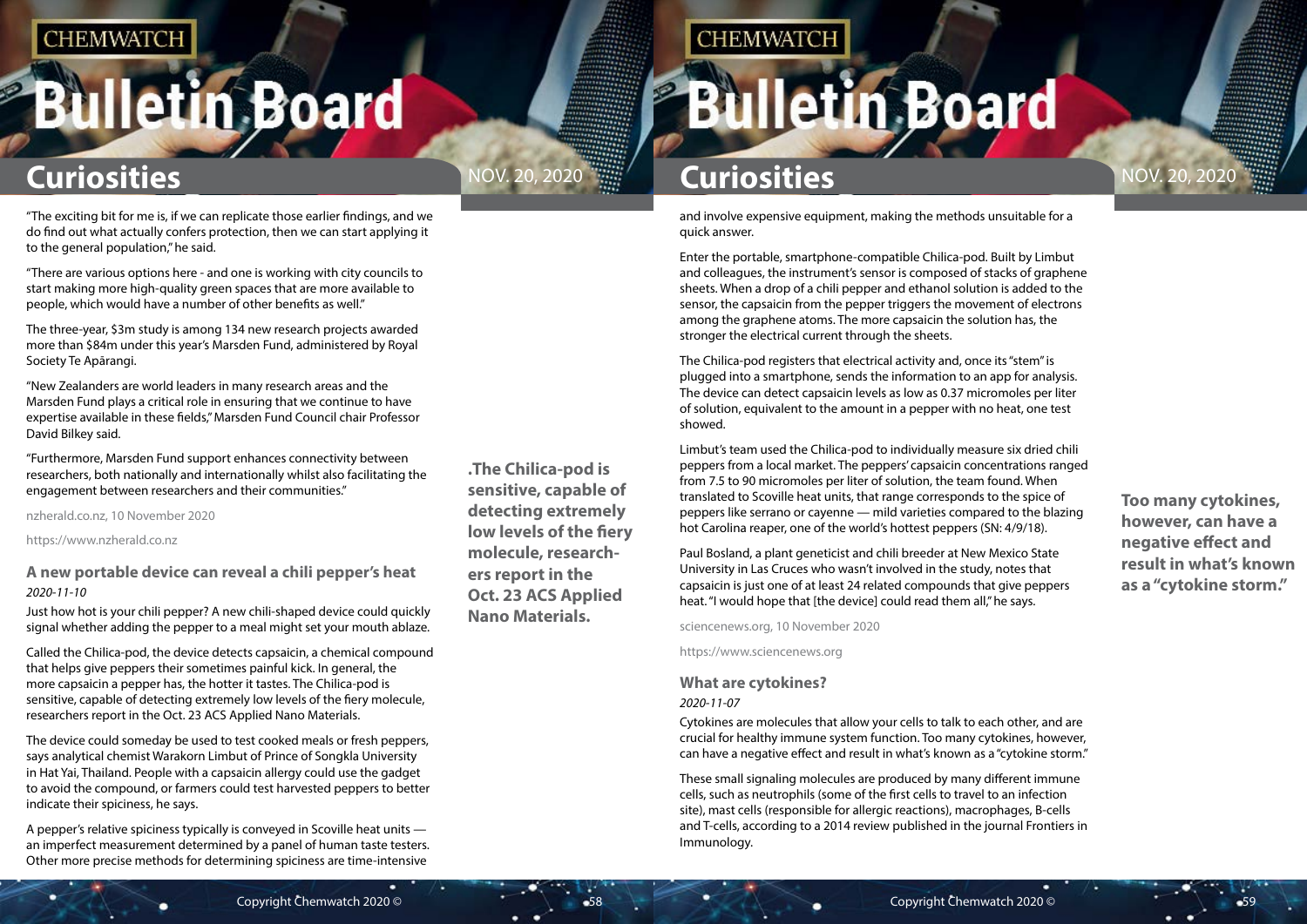# **Bulletin Board**

## **Curiosities** Nov. 20, 2020 **Curiosities** Nov. 20, 2020

Cytokines radiate out from cells "kind of like a Wi-Fi signal," said Joyce Wu, an immunobiologist at the University of Arizona in Tucson. They then bind to specific receptors on both immune and non-immune cells, and may signal the cell to adjust how it grows or behaves. Nearly every organ of the body contains cells with cytokine receptors.

Chemokines are cytokines that act like a beacon directing immune cells where to go. In this way, chemokines help immune cells find and destroy whatever harmful invader has entered the body.

While cytokines typically come from immune cells, they can also come from non-immune cells, said Mandy Ford, an immunologist at Emory University in Atlanta, Georgia. Endothelial cells, which are the cells lining the inside of blood vessels, and epithelial cells, which are the cells covering the surface of organs, skin and other tissue, can also send cytokines around the body.PLAY SOUND

How do cytokines work?

Our immune system can be divided into two categories: the innate immune system and the adaptive immune system. The innate immune system refers to the immunity that you're born with, which targets general health threats, while adaptive immunity refers to acquired immunity, which targets more specific pathogens.

When a pathogen, or harmful invader enters the body, immune cells, cytokines and organs respond by working together like an orchestra, Ford said. The first immune cell to notice the pathogen is like the conductor. That cell directs all the other cells by creating and sending out messages (cytokines) to the rest of the organs or cells in the body (the orchestra members), which then respond as directed.

"The initiation of cytokine secretion tells the rest of the immune cells, and also non-immune cells in the body that there is a pathogen present, and an immune response should be occurring," Ford said.

One of the immune responses cytokines may elicit is inflammation. Cytokines help inflame tissue by directing the cell walls of blood vessels to become more porous by reducing cell-to-cell contact, Ford said. Blood vessels will then leak blood into the surrounding tissue, allowing immune cells to travel via the leaked fluid to the damaged area, and start the healing process.

While cytokine production mainly occurs when the body is infected by a pathogen, cytokine-induced inflammatory responses also happen when tissues are physically damaged, such as if you tripped and cut your knee on the sidewalk.

Are cytokines part of the innate or adaptive immune system?

## **CHEMWATCH**

# **Bulletin Board**

Cytokines are "at the crossroads of bridging the communication between the innate and adaptive immune responses," Ford said. That's because the amount and type of cytokines that cells secrete differ depending on the type of pathogen, and those differences help the immune system appropriately tailor its response to be innate or adaptive. Certain cytokines can stimulate either the innate immune system, adaptive one, or a mix of both depending on the infection.

Cytokines can also direct brain cells to release chemicals that tell your body that you're sick, prompting you to rest and avoid activities that could further expose you to pathogens. "Tiredness, lethargy, malaise and just that kind of achy feeling is the impact of cytokines on our bodies," Ford said.

Without cytokines, the innate immune system wouldn't know when to activate because there would be no indication of a threat. Once activated, innate immune cells don't secrete cytokines intended for any specific receptors at first, Ford said. Rather, secreted cytokines will target the entire body, causing fever, achy joints and fatigue, according to a 2007 study published in the journal International Anesthesiology Clinics. The adaptive immune system will eventually secrete specific cytokines that target and activate T-cells in order to fine-tune the immune response toward the specific introduced pathogen, reported a 2010 study from The Journal of Allergy and Clinical Immunology.

Cytokines signal the adaptive immune system to activate when the innate immune system fails to subdue an infection. While the innate immune system is good at warding off general health threats, it may fail to destroy foreign pathogens. Cytokines direct the adaptive immune system to produce pathogen-specific antigens that quickly identify the pathogen so the immune system can destroy it.

The cytokine response is slow, and for good reason, Wu said. A 2020 editorial published in the journal JAMA Internal Medicine describes how a rapid immune response in which loads of cytokines are released would cause hyperinflammation, which can lead to shock and organ damage. The slow initial response of the innate immune system prevents the release of too many cytokines at one time, avoiding collateral damage to the body,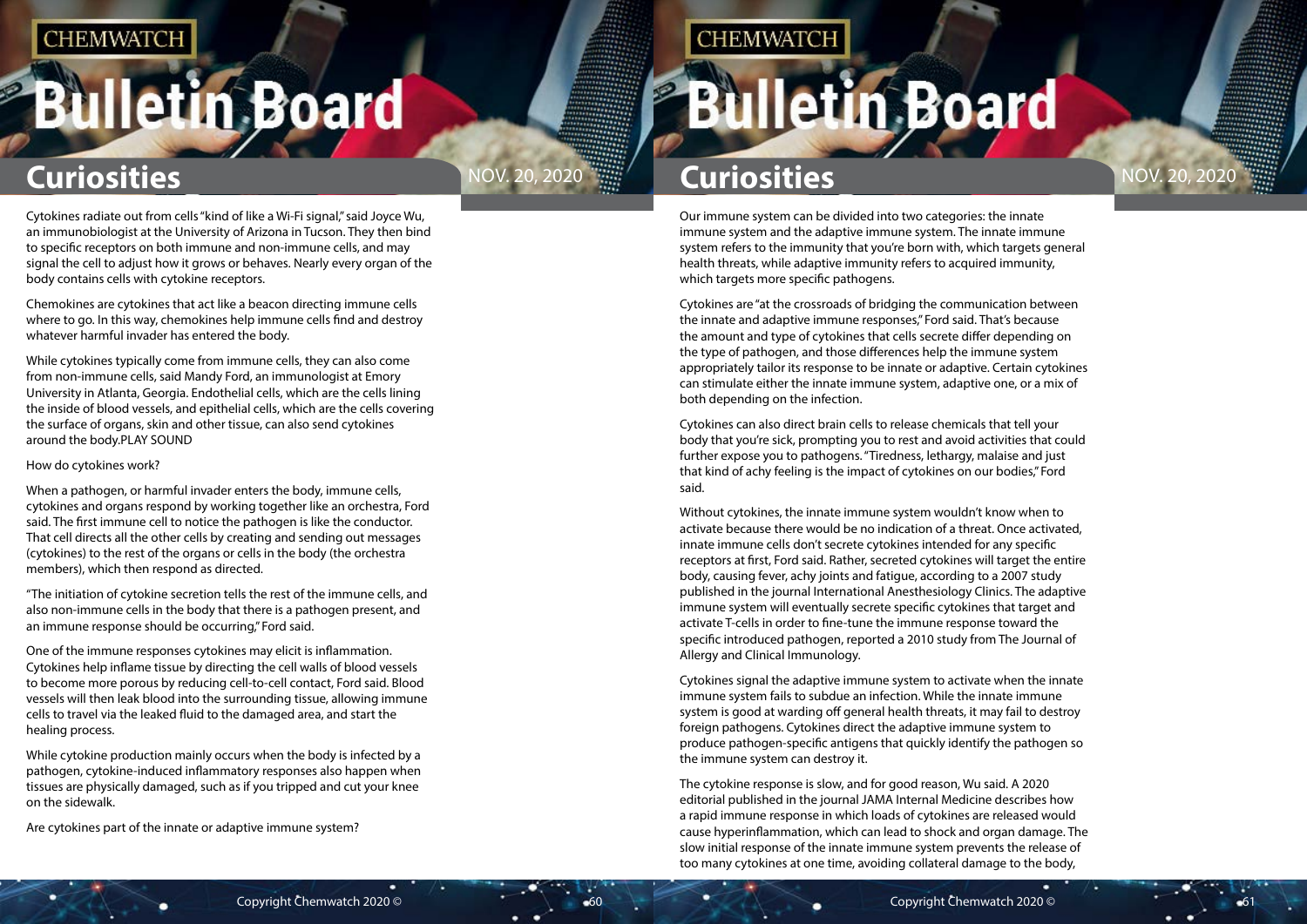# <span id="page-31-0"></span>**Bulletin Board**

**"The 15-minute city represents the possibility of a decentralized city," says Carlos Moreno, a scientific director and professor specializing in complex systems and innovation at University of Paris 1.**

## **Curiosities Curiosities**

according to a 2007 study published in the journal Nature Public Health Emergency Collection. The fine-tuned T-cell response can then attack the infection without causing excess harm to the body.

When are cytokines a bad thing?

Cytokines help your body fight off and kill infections, but too many cytokines overwhelm the body and create what is known as a "cytokine storm." It's a "simple analogy to a weather-type storm where it's too much of a good thing," Ford said.

A cytokine storm may occur when too many pathogens enter the body at once, or if the body secretes the wrong type of cytokine early in the immune response, in which case the excessive cytokines can't accurately direct the immune system to clear out the pathogen. Because nearly every organ has cytokine receptors, almost every part of the body is susceptible to the negative effects of a cytokine storm.

A normal release of cytokines causes blood vessel walls to become leakier in order to promote healing of damaged tissue via inflammation, but too many cytokines may cause blood vessels to become overly porous and result in low blood pressure. That, in turn, depletes organs of oxygen and could eventually cause death, Ford said.

Patients with sepsis or uncontrolled bacterial infections typically experience a cytokine storm, and it's also a symptom of some diseases, such as COVID-19, as described in the JAMA Internal Medicine editorial. A cytokine storm is essentially an uncontrolled immune response that leads to reduced oxygen in the blood, fluid build-up in the lungs, difficulty breathing, and many of the other symptoms observed in COVID-19 illnesses, Ford said.

Whether induced by COVID-19 or not, cytokine storms can also cause neurological issues. The brain is naturally protected from harmful chemicals thanks to the blood-brain barrier. But cytokines are much smaller than cells, so they can slip through the brain's protective membrane. Cytokine storms have been known to cause symptoms such as headache, migraine, decreased appetite, increased need for sleep and overwhelming fatigue, according to a 2009 review published in the journal Psychiatry.

#### Treating COVID-19 cytokine storms

Some research suggests that cytokine storms are a major reason for illness and death among COVID-19 patients, according to the JAMA Internal

# **Bulletin Board**

**CHEMWATCH** 

## NOV. 20, 2020 **Nov. 20, 2020**

Medicine editorial. A 2020 study published in the journal Clinical Infectious Diseases found the cytokine inhibiting drug tocilizumab has been shown to reduce mortality in COVID-19 patients on ventilators by 45%.

Cytokine levels can also influence the care COVID-19 patients receive. The presence and amount of certain cytokines can predict the survivability of COVID-19 cases, reported a recent study published in Nature Medicine. This can help doctors create an effective treatment protocol depending on cytokine severity. Although the mechanisms underpinning the severity of COVID-19 are still poorly understood, a recent review published in the journal Cardiorenal Medicine found that properly timed anti-inflammatory strategies may help reduce the severity of cytokine storms and can improve a patient's health when infected.

livescience.com, 7 November 2020

https://www.livescience.com

### **The 15-minute city—no cars required—is urban planning's new utopia** *2020-11-12*

The Minimes barracks in Paris don't look like the future of cities. A staid brick-and-limestone complex established in 1925 along a backstreet in the Marais district, it's the sort of structure you pass without a second glance in a place as photogenic as Paris.

A closer look at its courtyard, however, reveals a striking transformation. The barracks' former parking lot has become a public garden planted with saplings. The surrounding buildings have been converted to 70 unusually attractive public housing apartments, at a cost of €12.3 million (\$14.5 million). Elsewhere in the revamped complex are offices, a day-care facility, artisan workshops, a clinic, and a cafe staffed by people with autism.

The green, mixed-use, community-friendly approach extends to the streets beyond. Five minutes down the road, the vast Place de la Bastille has been renovated as part of a city-funded €30 million revamp of seven major squares. No longer a roaring island of traffic, it's now dedicated mainly to pedestrians, with rows of trees where asphalt once lay. A stream of bikes runs through the square along a freshly repaved, protected "coronapiste"—one of the bike freeways introduced to make cycling across Greater Paris easier during the coronavirus pandemic. City Hall has since announced that the lanes will be permanent, backed by €300 million

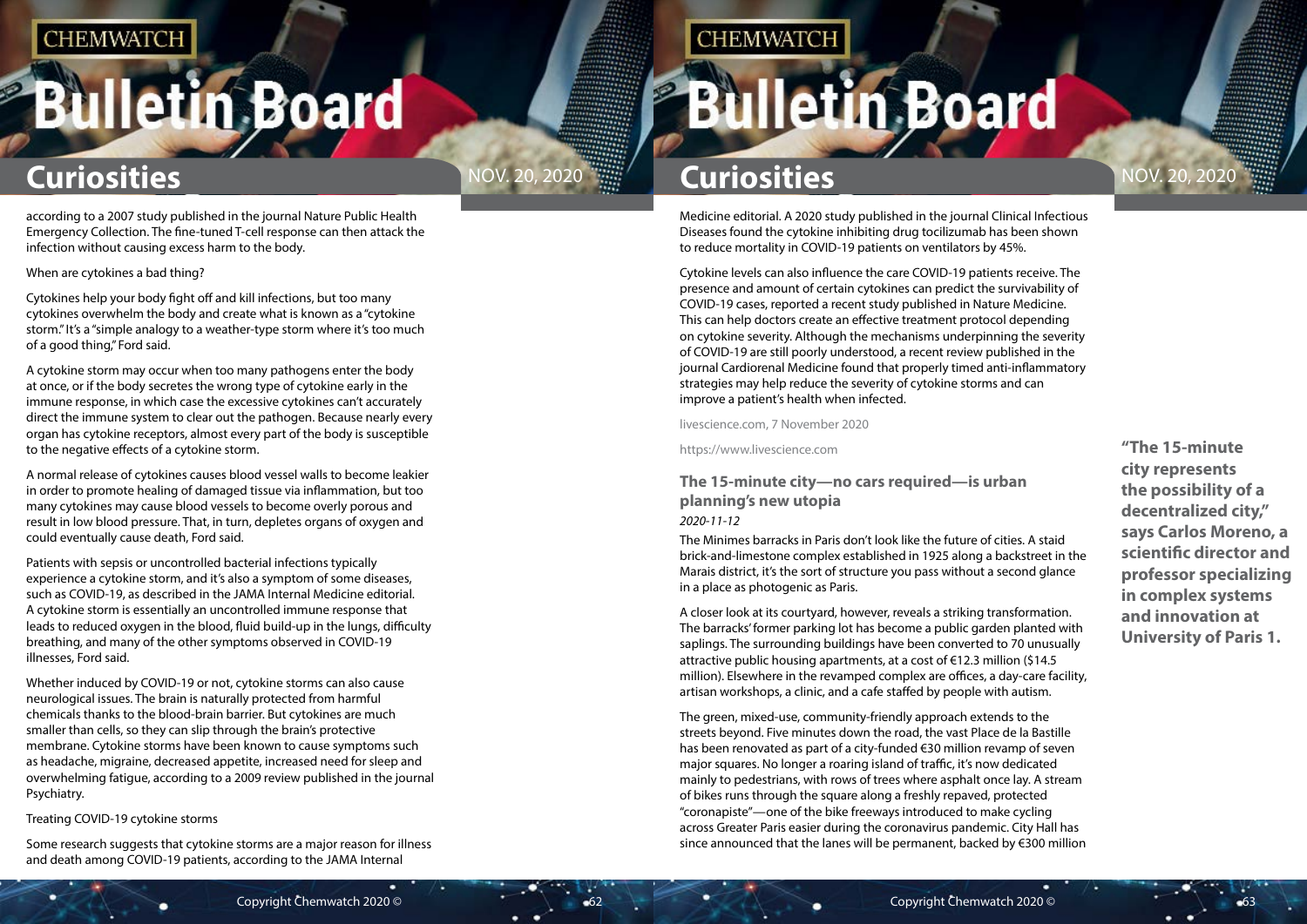# **Bulletin Board**

## **Curiosities** Nov. 20, 2020 **Curiosities** Nov. 20, 2020

in ongoing funding from the region and top-ups from municipalities and the French government.

Taken together, the new trees and cycleways, community facilities and social housing, homes and workplaces all reflect a potentially transformative vision for urban planners: the 15-minute city. "The 15-minute city represents the possibility of a decentralized city," says Carlos Moreno, a scientific director and professor specializing in complex systems and innovation at University of Paris 1. "At its heart is the concept of mixing urban social functions to create a vibrant vicinity"—replicated, like fractals, across an entire urban expanse.

Named Paris Mayor Anne Hidalgo's special envoy for smart cities, Moreno has become a kind of deputy philosopher at City Hall as it endeavors to turn the French capital into what he calls a "city of proximities." His 15-minute concept was developed primarily to reduce urban carbon emissions, reimagining our towns not as divided into discrete zones for living, working, and entertainment, but as mosaics of neighborhoods in which almost all residents' needs can be met within 15 minutes of their homes on foot, by bike, or on public transit. As workplaces, stores, and homes are brought into closer proximity, street space previously dedicated to cars is freed up, eliminating pollution and making way for gardens, bike lanes, and sports and leisure facilities. All of this allows residents to bring their daily activities out of their homes (which in Paris tend to be small) and into welcoming, safe streets and squares.

Similar ideas have been around for a long time, including in Paris itself. Walkable neighborhoods and villages were the norm long before automobiles and zoning codes spread out and divided up cities in the 20th century. Yet the 15-minute city represents a major departure from the recent past, and in a growing number of other cities it's become a powerful brand for planners and politicians desperate to sell residents on a carbon-lite existence. Leaders in Barcelona, Detroit, London, Melbourne, Milan, and Portland, Ore., are all working toward similar visions. They've been further emboldened by the pandemic, with global mayors touting the model in a July report from the C40 Cities Climate Leadership Group as central to their recovery road maps.

With climate change, Covid-19, and political upheaval all challenging the ideals of globalism, the hope is to refashion cities as places primarily for people to walk, bike, and linger in, rather than commute to. The 15-minute city calls for a return to a more local and somewhat slower way of life, where commuting time is instead invested in richer relationships with

## **Bulletin Board**

**CHEMWATCH** 

what's nearby. "These crises show us the possibility for rediscovering proximity," Moreno says. "Because we now have the possibility to stay closer to home, people have rediscovered useful time—another pace for living."

It's a utopian vision in an era of deep social distress—but one that might, if carried out piecemeal, without an eye to equality, exacerbate existing inequities. Skeptics also wonder whether a city that's no longer organized around getting to work is really a city at all.

Dreams of breaking down the segmented urban planning that dominated the 20th century—with industry on the outskirts, residential areas ringing the city, commerce in the core, and auto networks connecting long distances—of course aren't new. Urban thinkers have been advocating for the preservation or return of walkable, socially mixed neighborhoods at least since the 1961 publication of Jane Jacobs's paean to Manhattan's Greenwich Village in The Death and Life of Great American Cities.

This advocacy has slowly filtered into mainstream planning orthodoxy. Copenhagen pedestrianized its main shopping street in 1962, the first of many densely built European cities to take this approach in their downtown cores. In the U.S., the so-called New Urbanism of the 1980s and '90s created a planning template (first fully realized in Seaside, Fla.) that saw a preference for row houses and apartments over detached houses, as well as for walkable, tree-lined streets and a careful dispersal of schools, stores, and parks to reduce the need to drive. Since the turn of the millennium, rising concerns over air pollution and climate change have led to further innovations, such as the congestion charge London introduced in 2003 for cars driving into the center and massive expansions of public transit networks in cities from Moscow to Medellín.

The 15-minute city concept draws all these trends into an intuitive rubric that ordinary residents can test against their own experiences. It's also served as a response to pressures wrought by property speculation and rising tourism, which have pushed up rents and driven residents and businesses out of some long-standing communities. The 15-minute city seeks to protect the vitality that made diverse, locally oriented neighborhoods attractive in the first place.

Paris has been moving in this direction for some time. Under the mayorship of the Socialist Party's Hidalgo, who was first elected in March 2014, the city introduced bans on the most polluting motor vehicles, transformed busy roads flanking the Seine into a linear park, and, in a bid to maintain socially mixed communities, expanded the city's network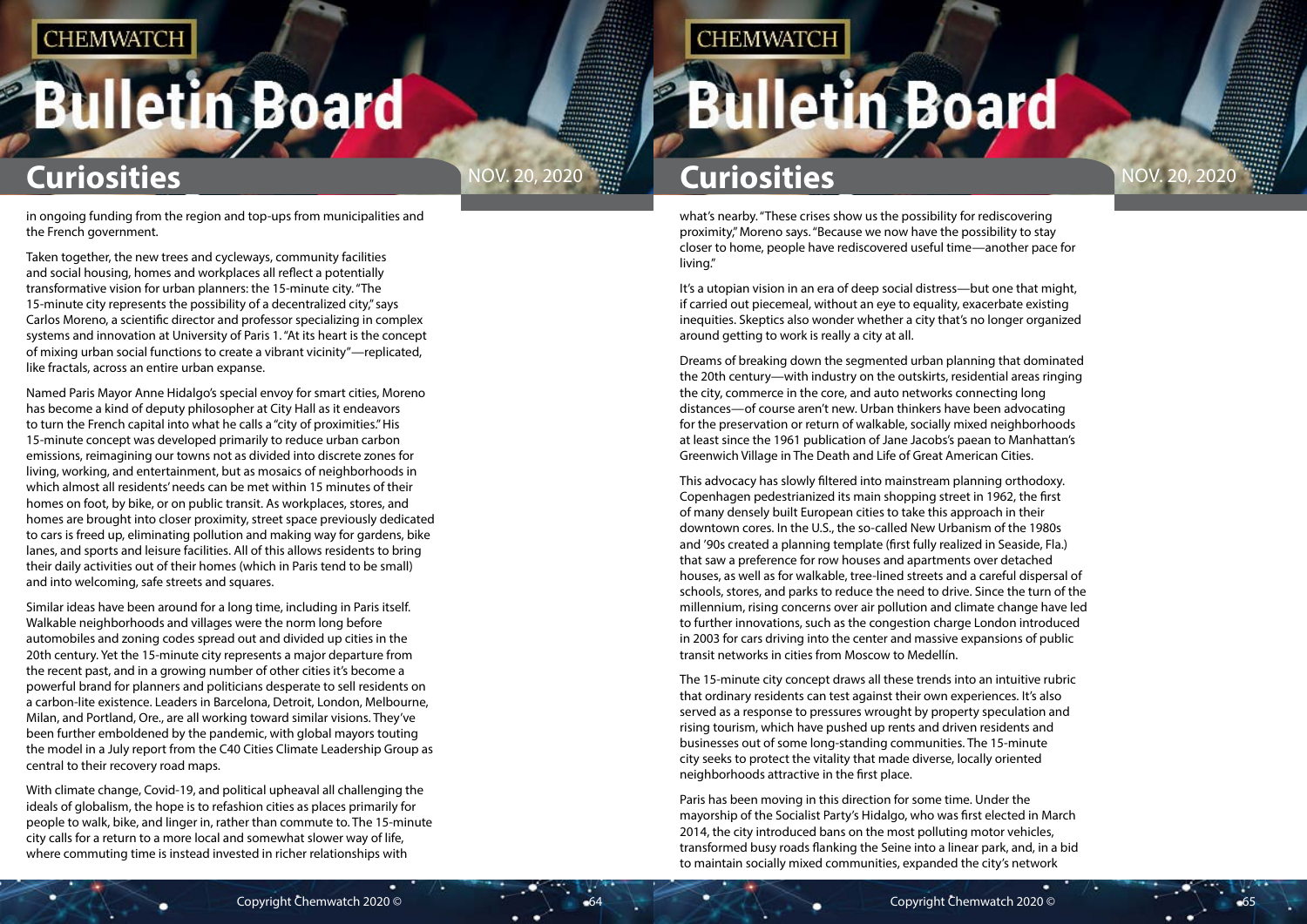# **Bulletin Board**

## **Curiosities** Nov. 20, 2020 **Curiosities** Nov. 20, 2020

of public housing into wealthier areas. It wasn't until 2020, however, that Hidalgo grouped these efforts together under the umbrella of the 15-minute city, plucking the term from the academic realm and giving it new political urgency.

During her reelection campaign, she teamed with the concept's originator, Moreno, a former robotics specialist who'd realized that his primary interest was the environment in which robots functioned. Hidalgo had already laid much of the political groundwork for Moreno's blueprint in her first term; now she could link all those bike paths and car lane closures with a vision that matched the vibrancy and convenience of a metropolis with the ease and greenery of a village.

Since winning reelection in June, she's doubled down, appointing a Commissioner for the 15-Minute City, Carine Rolland. A Socialist Party councillor who'd previously served in a culture-oriented role in the 18th arrondissement, Rolland also became Paris's culture commissioner. "It's true that Paris is already a 15-minute city to an extent," she says, "but not at the same level in all neighborhoods and not to all sections of the public." There's much to be done in the working-class districts on Paris's eastern edge and in many quarters close to the Boulevard Périphérique beltway, for example. In areas like these, social housing towers frequently predominate, and grocery stores and community facilities such as sports centers and clinics are sparse. This has particularly acute consequences for older people and those with limited mobility, Rolland points out.

Closer to Paris's heart, she says, are areas "characterized by what we call 'mono-activity'—a single commercial activity occupying a whole street." These are notably around the eastern section of the city's inner ring of boulevards, which are dominated by offices and small shops, leaving streets that are lively on workdays to become quiet and uninviting on evenings and weekends.

Rolland's job as 15-minute-city commissioner entails coordinating related efforts by different departments. In September, for example, 10 Parisian school grounds reopened as green "oasis yards," bringing the total to 41 since the initiative began in 2018. Each has been planted with trees and remodeled with soft, rain-absorbent surfaces that will help battle the summer heat. The yards are left available after school for use as public gardens or sports grounds, and they open onto revamped "school streets" where cars are banned or severely limited and where trees and benches have been added. Transformations like these, Rolland explains, involve

## **CHEMWATCH**

# **Bulletin Board**

bringing together departments responsible for education, sports, roads, and parks, as well as local business and community organizations.

Paris is far from alone in attempting this sort of transformation. London's new "Mini-Hollands" import Dutch planning ideas that seek to reduce or block car access to neighborhood shopping hubs. Barcelona has been turning 400-by-400-meter chunks of road in areas dominated by apartment towers into mostly car-free "superblocks." Madrid has declared plans to copy that approach, in keeping with its goal to be a "city of 15 minutes" as it recovers from the pandemic. Milan has said the same, with hopes to turn Covid-19 bike lanes and sidewalks permanent as its economy restabilizes. But turning the 15-minute city into a truly global movement will require a big battle over a core urban tension: the primacy of the car.

It's one thing to turn a Paris or a Barcelona—cities that were almost completely shaped before the automobile was invented—into a neighborhood-centric utopia. Transforming them is rather like giving a supermodel a makeover. The challenge is far greater in the kinds of younger, sprawling cities found in North America or Australia, where cars remain the dominant form of transit.

Some are trying. Since 2017, Melbourne has been working on a longterm planning blueprint centered on the "20-minute neighbourhood." But while the city's aspirations are similar to Paris's, the issues involved in implementing them could scarcely be more different, especially in areas beyond the already densifying core and inner suburbs. "Some middle suburbs are well-served by public transport and are starting to experience densification, but others aren't on the bandwagon," explains Roz Hansen, an urbanist who oversaw the preparation of Melbourne's blueprint. "Meanwhile, the outer suburbs are still at very low densities, partly because of poor public-transport connections."

The city has tried to improve transportation and job options in the outer suburbs, which are marked by single-family homes. Some of the middle suburbs have hosted pilot projects where new mixed commercialresidential developments are being encouraged and streets are being remodeled to increase cycling space and improve walkability. But to create and connect true 20-minute neighborhoods, investment in public transit will be key. "The bureaucrats kept thinking, 'Oh, this is also about getting in your car for a 20-minute trip,' but it's got nothing to do with the car," Hansen says. "The 20-minute neighborhood is about active modes of transport and increasing an area's catchment of accessibility. If you're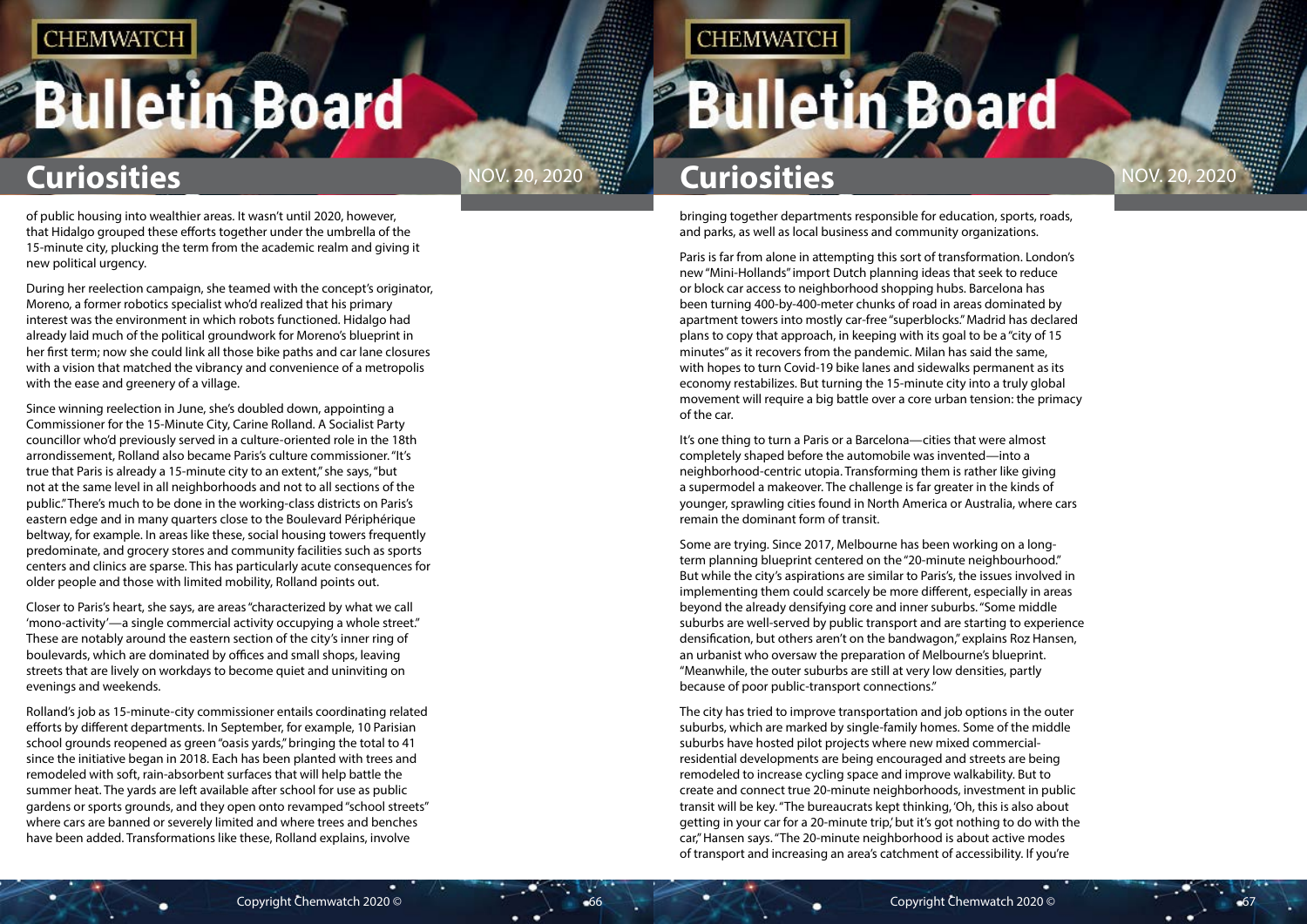# **Bulletin Board**

## **Curiosities** Nov. 20, 2020 **Curiosities** Nov. 20, 2020

walking, 1 to 2 kilometers [1.2 miles] is your catchment. If you're cycling, it could be up to 5 to 7 kilometers. With public transport, it can be 10 to 15 kilometers."

U.S. cities holding similarly optimistic blueprints are also struggling to strike a balance between vision and reality. In 2016, Detroit Mayor Mike Duggan laid out a plan to turn high-density corridors outside the central business district in his sprawling, 140-square-mile city into 20-minute neighborhoods. Its leading edge thus far is a \$17 million pedestrian upgrade in the Livernois-McNichols area, 9 miles northeast of downtown. The project concluded in early 2020 with an emphasis on narrower streets, wider sidewalks for cafe seating, and new lighting. Residents and business owners have been largely pleased with the improvements; a walk to the supermarket is now a much more pleasant ambition.

But that basic urban function is out of reach for the vast majority of the city. An estimated 30,000 citizens lack access to a full-service grocery store, according to a 2017 report by the Detroit Food Policy Council. Katy Trudeau, the city's deputy director of planning and development, says it wasn't long ago that many people had to travel to the suburbs for shopping and other errands. That's improved overall, and nine other districts have been targeted for upgrades along the lines of the one in Livernois-McNichols. Yet chronic fiscal problems and large swaths of blighted structures left vacant as the city's population declined have made rapid transformation implausible.

So far, most of Detroit's achievements under the 20-minute rubric have been modest, including moves toward a comprehensive transportation plan and ongoing investments in lighting and resurfacing. Trudeau also points to a new \$50 million public-private affordable housing fund, which seeks to help low-income residents stay in place as property values rise in redeveloping neighborhoods. "These things might seem really basic in Paris, but here we've suffered so much in the form of population loss and financial uncertainty in the form of bankruptcy," she says. "We have to balance these concentrated strategies with citywide strategies that help everyone with their quality of life." The 20-minute label has served mainly as useful shorthand to communicate the city's goals with residents and investors. Trudeau hopes initiatives such as the housing fund will ensure that it includes a diverse cross section of the population.

#### Fifteen Minutes in Three Cities

Detroit's plans were partly inspired by Portland, Ore., which is celebrated in urbanist circles as a model of U.S. city planning. Portland has the highest

rate of bike commuting of any major American metro, a tight boundary that defines how much it can sprawl, and forward-thinking policies aimed at spurring dense, lower-cost housing production. "We're often mixed up with Paris," jokes Chris Warner, director of the Portland Bureau of Transportation (PBOT).

**CHEMWATCH** 

Yet even there, it will take years to achieve the level of compactness that makes for a "complete neighborhood," as the city's 2013 plan phrased its goal. About three-quarters of Portland's residential land is occupied primarily by single-family homes, and more than half of its population commutes by car. A recent Brookings Institution report that studied local travel behaviors found that among six U.S. metropolitan areas, Portland had the shortest average trip distance for people traveling to work, shopping, and errands. But that distance was still 6.2 miles, hardly a 15-minute walk or bike ride to the dentist or laundromat. To combat this, PBOT is spending most of its \$150 million capital-improvement budget on bike and walking infrastructure inside complete neighborhoods, and on transit to connect them.

Adie Tomer, a fellow at Brookings' Metropolitan Policy Program and coauthor of the report, says the 15-minute concept falls flat in America because "people in the U.S. already live in a 15-minute city, it's just that they're covering vast distances in a car." Planners concerned with urban livability and rising carbon emissions might do well to focus on distance rather than time, he says. He suggests that the "3-mile city" might resonate better.

However the concept is cast, Art Pearce, PBOT's manager of policy planning and projects, sees signs that Portlanders are keeping their travel closer to home as the pandemic changes the way they relate to their surroundings. "We're seeing a lot of people adjusting their behaviors to focus more on their communities," he says. "That produces an opportunity to strengthen those ties as people return to a more normal life."

One thing would-be 15-minute cities everywhere will have to reckon with is social equity—and affordable housing in particular, as Detroit's Trudeau points out. Many neighborhood services rely on lower-income workers who often make long commutes, and a 15-minute city isn't really one if only the well-off can stay put. To that end, Paris aspires to have 30% of its housing stock in the public domain by 2030, and it's been increasing the share even in richer districts despite resistance from well-heeled neighbors. "It is completely part of Anne Hidalgo's program to resist real

# **Bulletin Board**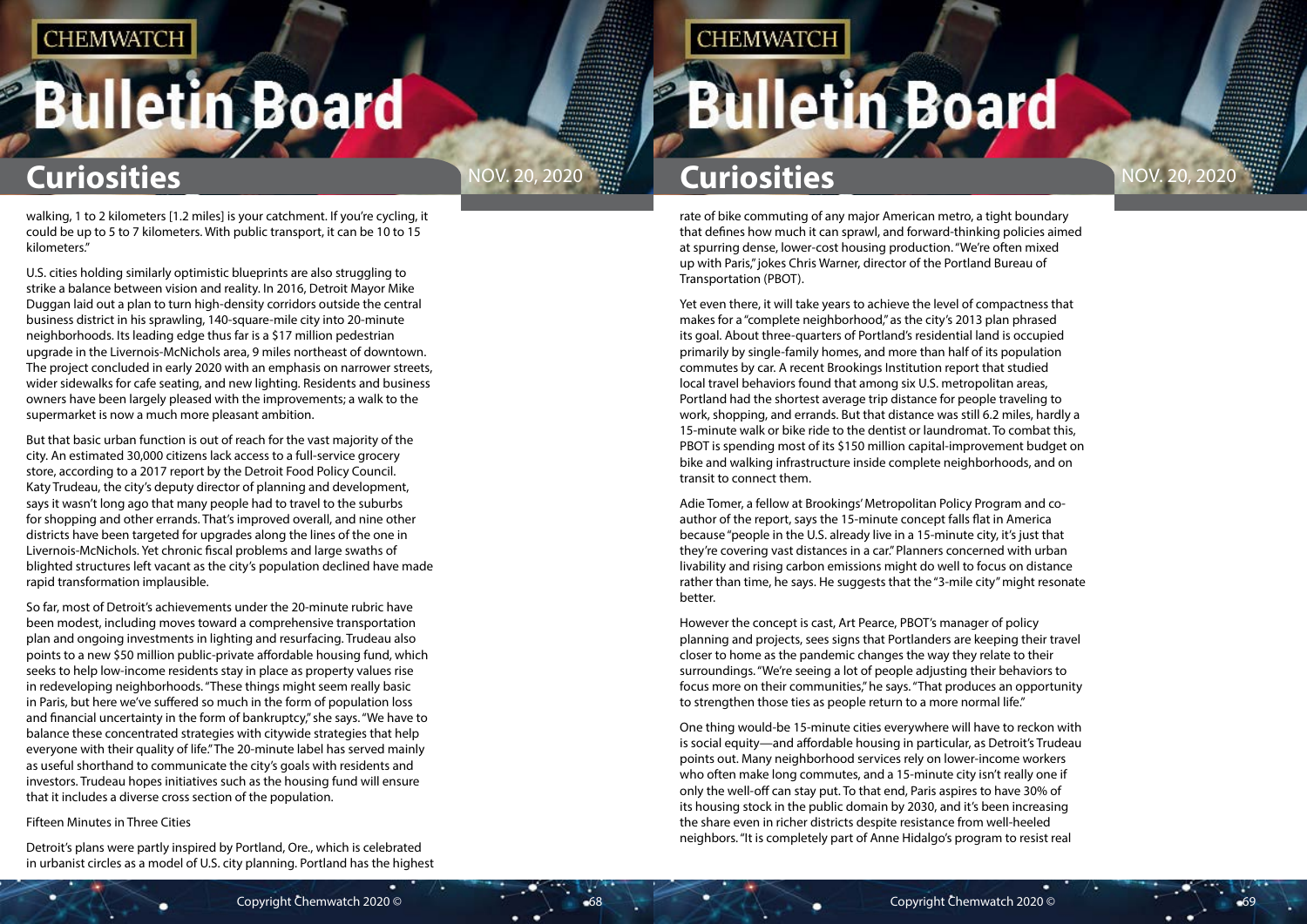# **Bulletin Board**





estate pressure, to maintain public housing, and to diversify the housing offer for the middle class," says Rolland, the 15-minute-city commissioner.

Such measures can, to a degree, counterbalance Paris's trends toward high rents and social polarization. But in a city where property prices rose even during the pandemic, they're unlikely to prevail completely. And other goals of the 15-minute city, such as greening and pedestrianizing the heart of Paris, risk alienating lower-income suburban commuters. This accusation was leveled against Hidalgo's administration in 2016, after it introduced changes to the Seine's lower quayside that eliminated a key route for car commuters. Valérie Pécresse, president of the regional council for Île-de-France, which encompasses Paris's suburbs, accused Hidalgo of acting in an "egotistical manner" by pushing through road closures, noting that "some people don't have any solution other than driving into Paris for work, because they don't have the means to live there." Others have pointed out a related concern: that, by prioritizing local infrastructure, governments will overlook badly needed regional investments, such as in transit systems for more distant commuters.

for how we live over the next many decades," he says. "Before, people were losing useful time. With the 15-minute city, we want them to regain it."

Moreno recognizes that large segments of the population might never enjoy the slower-paced, localized life he envisions. "Of course we need to adapt this concept for different realities," he says. "Not all people have the possibility of having jobs within 15 minutes." But he emphasizes that many people's circumstances could be profoundly changed—something he believes we're already seeing because of the pandemic's canceled commutes. In his view, centralized corporate offices are a thing of the past; telework and constellations of coworking hubs are the future.

The 15-minute city could also be seen as what writer Dan Hill identified as a form of "post-traumatic urbanism"—a way to recover from the onslaughts of such things as property speculation, overtourism, and now the pandemic. Already it's become clear in Paris, Rolland says, that the city needs a more localized medical network, "so people don't feel they have to go straight to the emergency room."

Following the unending traumas of 2020, there's an appealing nostalgia to a renewed emphasis on neighborhoods, even if it addresses only some of the city's modern challenges. This, too, Moreno acknowledges, pointing yet again to his idea's recuperative possibilities above all. "The 15-minute city is a journey, a guideline, a possibility for transforming the paradigm

**CHEMWATCH** 

bloomberg.com, 12 November 2020

https://www.bloomberg.com